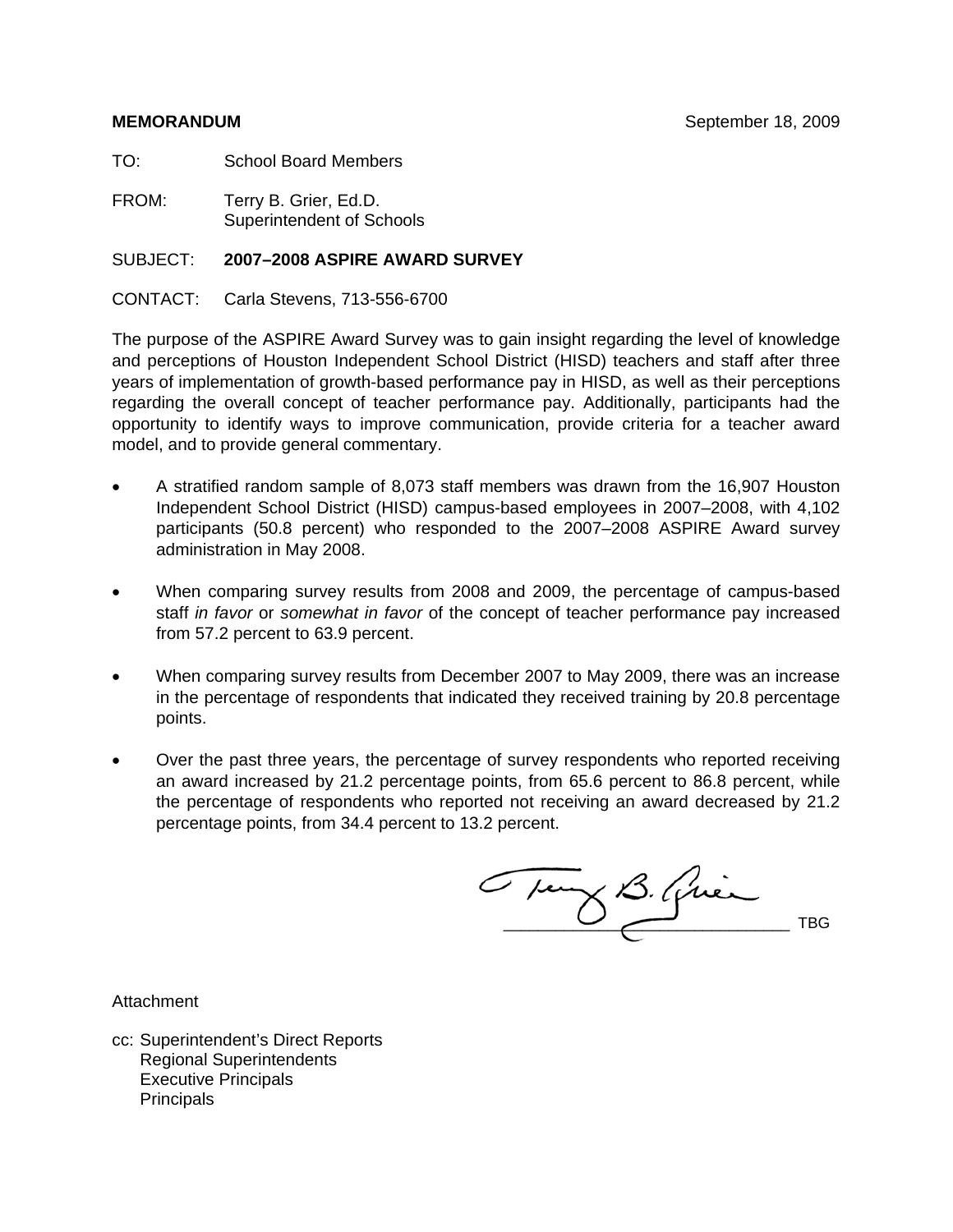

# **2007-2008 ASPIRE Award Survey Spring 2009**

**Department of Research and Accountability Houston Independent School District**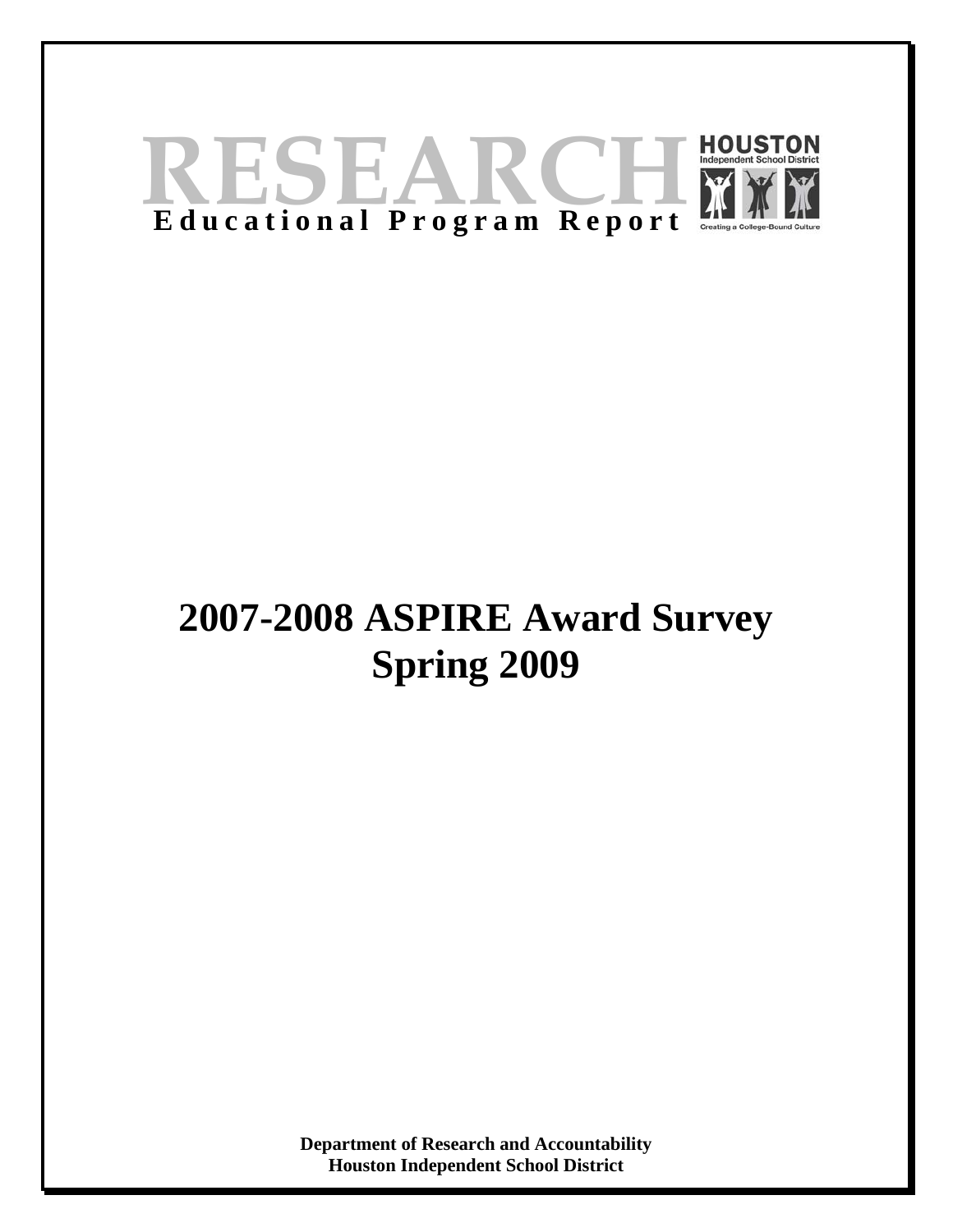

# **2009 Board of Education**

**Lawrence Marshall**  PRESIDENT

 **Natasha M. Kamrani**  FIRST VICE PRESIDENT

 **Greg Meyers**  SECOND VICE PRESIDENT

 **Carol Mims Galloway SECRETARY** 

 **Diana Dávila**  ASSISTANT SECRETARY

**Paula M. Harris Dianne Johnson Harvin C. Moore Manuel Rodríguez Jr.** 

 **Terry B. Grier, Ed.D.**  SUPERINTENDENT OF SCHOOLS

 **Carla Stevens**  ASSISTANT SUPERINTENDENT DEPARTMENT OF RESEARCH AND ACCOUNTABILITY

**Laurie Zimmerman, Ph.D., Jennifer O'Brien, and Henry Castleton**  RESEARCH SPECIALISTS

 **Don Hilber**  RESEARCH MANAGER

#### **Houston Independent School District**

Hattie Mae White Educational Support Center 4400 West 18th Street Houston, Texas 77092-8501

Website: www.houstonisd.org

It is the policy of the Houston Independent School District not to discriminate on the basis of age, color, handicap or disability, ancestry, naitonal origin, marital status, race, religion, sex, veteran status, or political affiliation in its educational or employment programs and activities.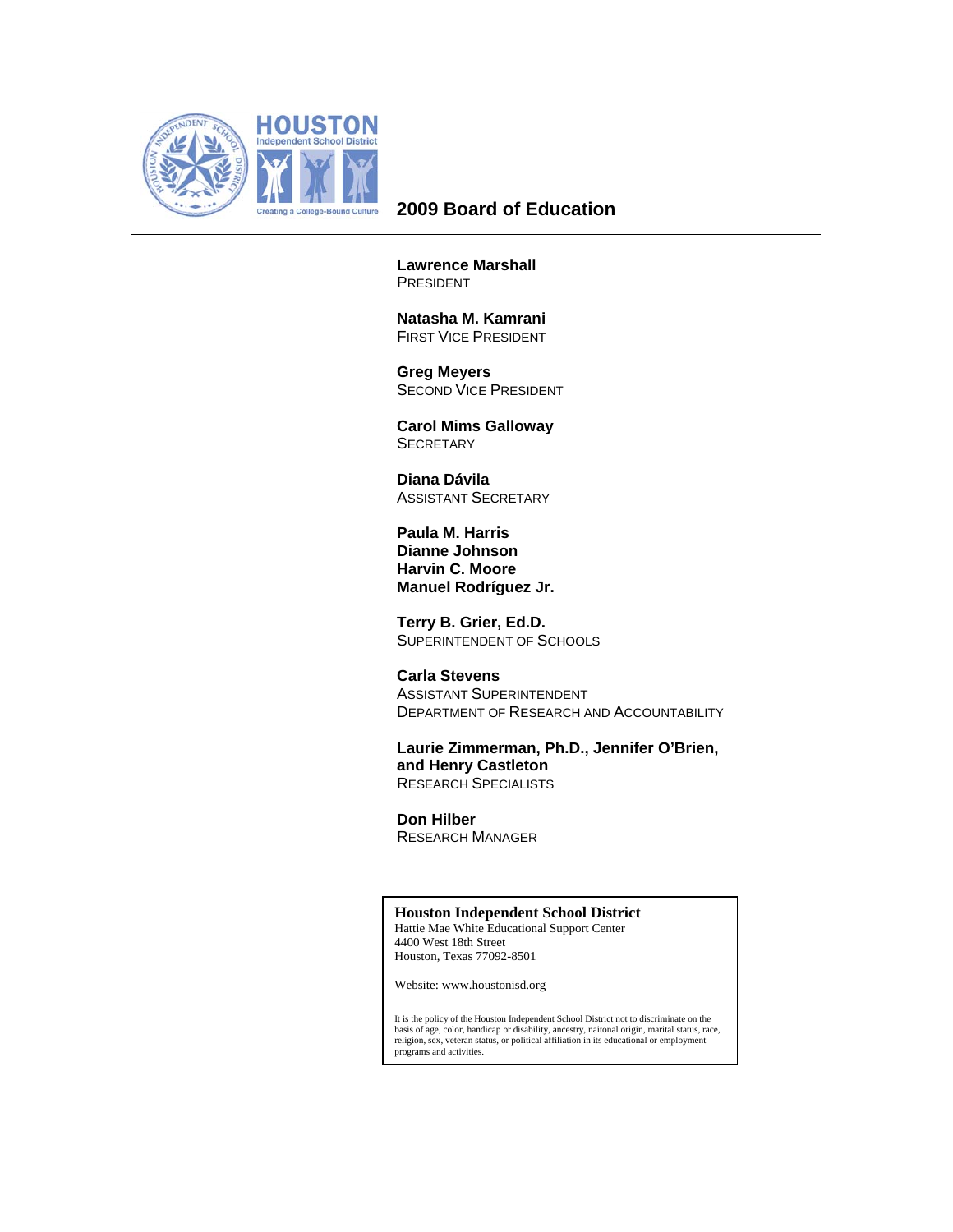# EXECUTIVE SUMMARY

# 2007–2008 ASPIRE AWARD SURVEY SPRING 2009

#### Purpose

The purpose of the 2007–2008 ASPIRE Award Survey, which was conducted in May 2009, was to gain insight regarding the level of knowledge and perceptions of Houston Independent School District (HISD) teachers and staff after three years of implementation of growth-based performance pay in HISD, as well as their perceptions regarding the overall concept of teacher performance pay. Additionally, participants had the opportunity to identify ways to improve communication, provide criteria for a teacher award model from their perspective, provide recommendations for making changes to the current model, and to provide general commentary.

#### Key Findings

1. What were the background characteristics of survey respondents?

- A stratified random sample of 8,073 staff members was drawn from the 16,907 Houston Independent School District (HISD) campus-based employees in 2007–2008, with 4,102 participants (50.8 percent) who responded to the 2007–2008 ASPIRE Award survey administered in May 2009.
- Slightly less than half of the respondents held a Bachelor's Degree (47.2 percent) followed by a Master's Degree (36.7 percent). Approximately 80 percent of the respondents were female. The predominant race/ethnicity was African American (38.7 percent). White (27.9 percent) and Hispanic (26.4 percent) campus-based employees reflected over a quarter of the survey respondents. The average experience in HISD was 13.6 years with the average experience at the current campus being 8.1 years.
- Out of 3,745 respondents, 86.8 percent indicated that they received an ASPIRE Award for the 2007–2008 school year. Out of 3,446 respondents, 21.4 percent indicated that they received an attendance bonus, while 58.4 percent of the 2,417 respondents indicated that they received an ASPIRE Award under Strand II, an award based on teacher progress.

#### 2. What were the perceptions of respondents regarding the concept of teacher performance pay overall?

- When comparing survey results over the last three years, there was a decrease in the percent of respondents who were *in favor* or *somewhat in favor* of the concept of teacher performance pay from 69.2 percent in December 2007 to 57.2 percent in May 2008 to 63.9 percent in May 2009.
- When comparing survey results from 2008 and 2009, the percentage of campus-based staff in favor or somewhat in favor of the concept of teacher performance pay increased from 57.2 percent to 63.9 percent.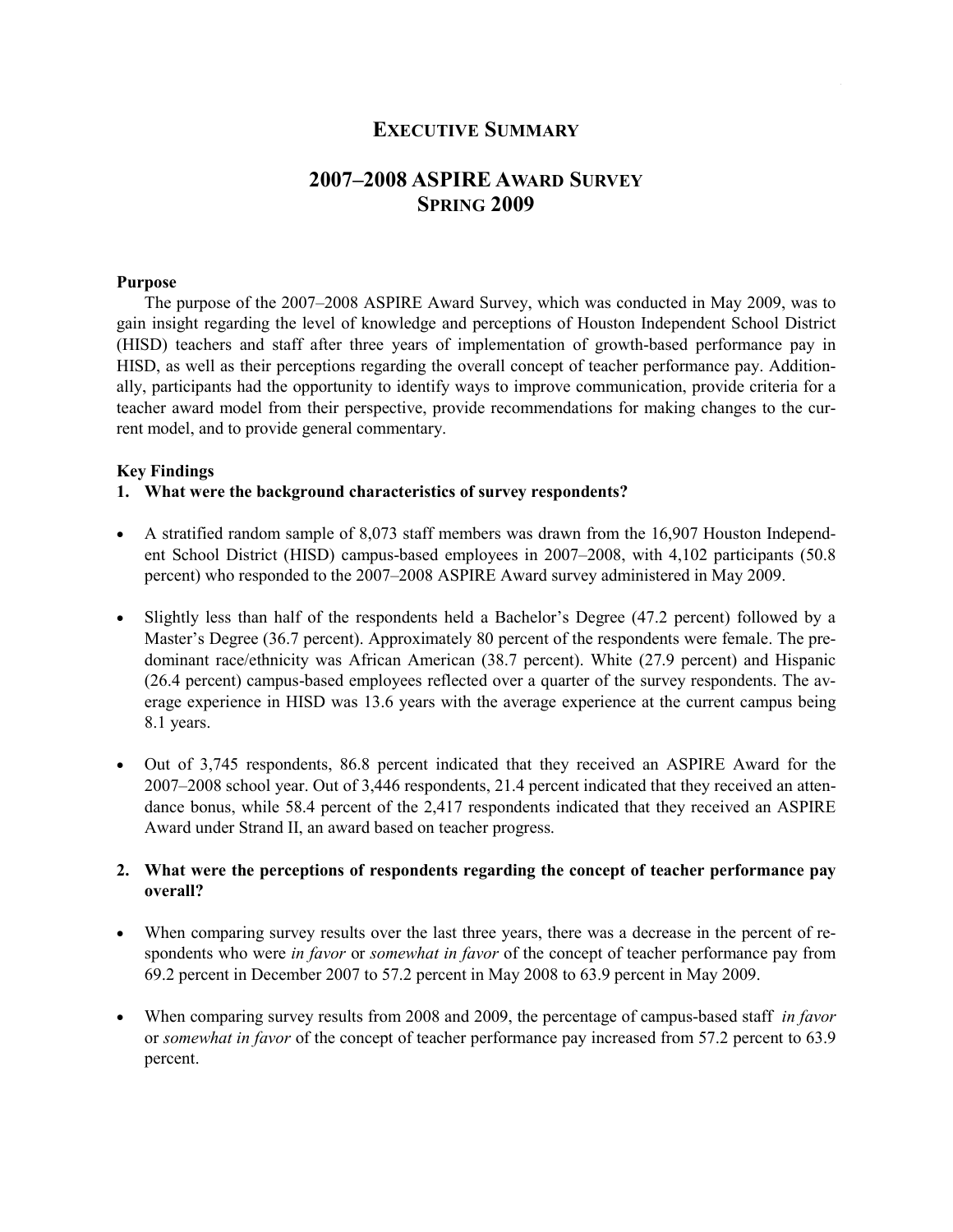- Over the last two survey administrations, the percentage of campus-based staff *opposed* or *some*what opposed to the concept of teacher performance pay decreased from 22.1 percent (May 2008) to 19.9 percent (May 2009).
- Of the respondents that indicated that they were eligible to receive an award and who indicated a particular eligibility category, 82.9 percent of principals indicated they were somewhat in favor or in favor toward the concept of teacher performance pay, reflecting the highest level of agreement of all the eligibility categories. This was followed by assistant principals at 73.5 percent and core teachers in categories A–C ranging from 64.4 percent to 67.3 percent.
- Of the respondents that indicated that they were eligible to receive an award and who indicated a particular eligibility category, 30.4 percent of non-core/ancillary teachers indicated that they were somewhat opposed or opposed toward the concept of teacher performance pay, reflecting the highest level of disagreement to the statement.
- For those respondents that indicated they were not eligible to receive an award, 52.4 percent were somewhat in favor or in favor and 21.3 percent were somewhat opposed or opposed toward the concept of teacher performance pay.

#### 3. What were the perceptions and level of understanding of respondents regarding the Teacher Performance-Pay Model (TPPM) and the ASPIRE Award program?

- When comparing the percentage of respondents that indicated they were in favor or somewhat in favor toward the concept of the Teacher-Performance Pay Model and to the ASPIRE Award Program, there was an increase from 44.4 percent (December 2007 survey administration) to 53.3 percent (May 2009 survey administration). These results were after the payout of both models.
- When comparing survey results after each payout, the percentage of respondents that indicated they were somewhat opposed or opposed toward the 2005–2006 Teacher Performance-Pay Model and to the ASPIRE Award Program decreased by 15.2 percentage points over the three years.
- When comparing ASPIRE May 2008 to May 2009 survey results, there was an increase in the percentage of respondents that indicated their level of understanding of the ASPIRE Award Program was *high* or *very high* by 11.1 percentage points.
- When comparing survey results from May 2008 to May 2009, there was a decrease in the percentage of respondents that indicated their level of understanding of the ASPIRE Award Program was very low or low (7.3 percentage points), as well as a decrease in the number of respondents that indicated their level of understanding of the ASPIRE Award Program was sufficient (3.8 percentage points).
- Based on respondent data from the eleven eligibility categories, principals and assistant principals indicated a greater level of understanding than core teachers, non-core/ancillary teachers, instructional support staff, teaching assistants, operational support staff, and those indicating that they were Not Eligible to receive an ASPIRE award.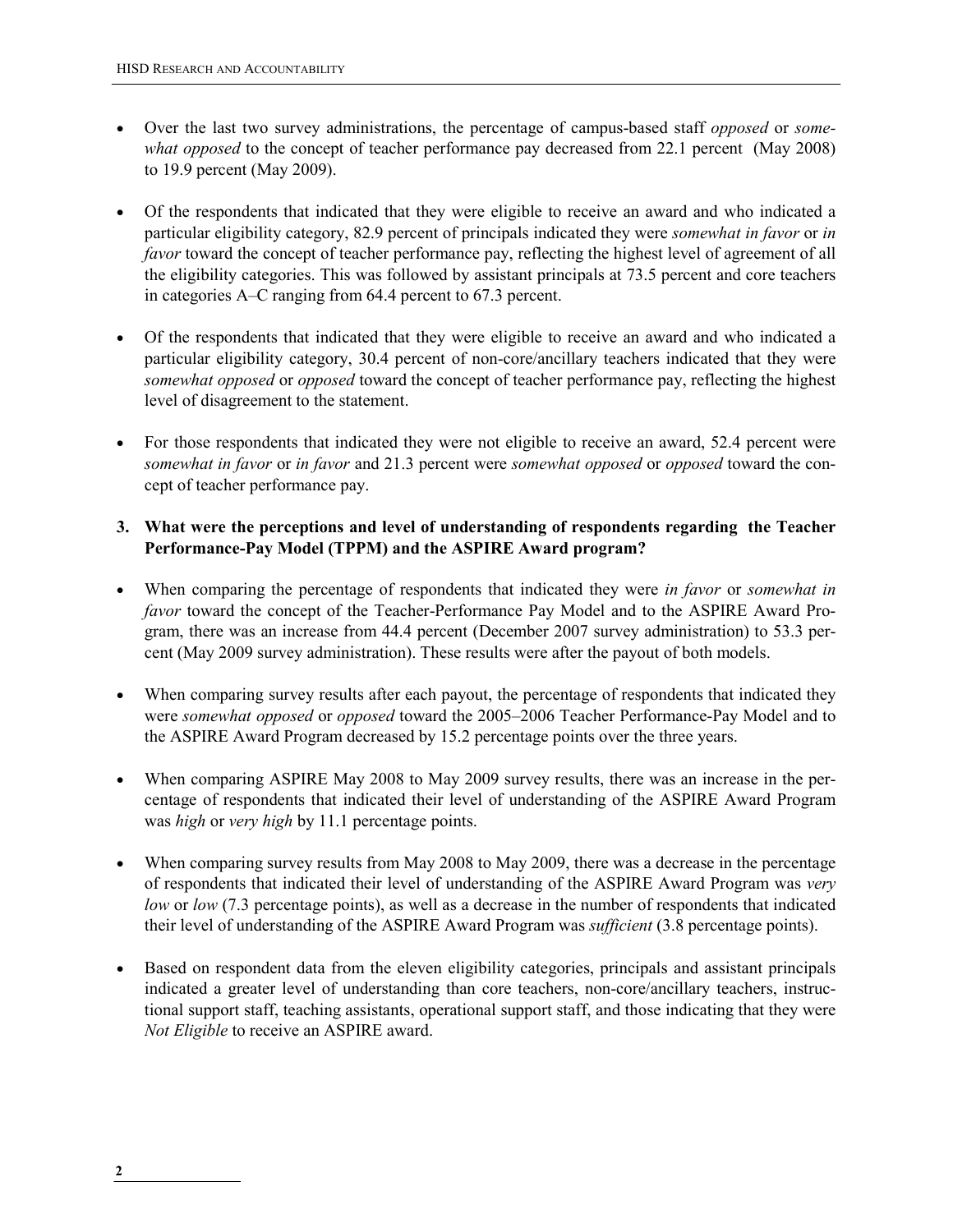#### 4. What were the perceptions of respondents regarding the training sessions when comparing the 2005–2006 Teacher Performance-Pay Model (TPPM) and the ASPIRE Award program?

- When comparing survey results from December 2007 to May 2009, there was an increase in the percentage of respondents that indicated they received training by 20.8 percentage points.
- There was an overall reduction in the percentage of respondents that did not attend any training sessions prior to payout when comparing survey results from December 2007 (9.1 percent ) to May 2009 (2.4 percent).
- There was an overall reduction in the percentage of respondents that did not attend any training sessions after the awards were granted when comparing the December 2007 survey results to the May 2009 survey results by 16.4 percentage points.
- When comparing December 2007 to May 2009 survey data, a higher percentage of May 2009 respondents indicated attending two or more training sessions (28.1 percent) than December 2007 respondents (19.0 percent) after payout.
- Based on survey data collected in 2008 and 2009, the training component for which the largest percentage of respondents indicated a very high or high level of understanding centered on how valueadded information can help educators (36.6 percent and 45.0 percent, respectively).
- Based on survey data collected in 2008 and 2009, the training component for which the largest percentage of respondents indicated a very low or low level of understanding focused on how the awards were calculated/determined (33.9 percent and 29.8 percent, respectively).
- Based on May 2009 ASPIRE survey data, 44.7 percent of the respondents *strongly agreed* or *agreed* that there was a connection between classroom instruction and ASPIRE Award results.
- Based on May 2009 results, a higher percentage of respondents *strongly disagreed* or *disagreed* that their maximum award amount adequately recognized their efforts to increase student progress (43.0 percent) compared to 25.3 percent who were neutral and 31.8 percent who agreed or strongly agreed.
- Thirty-six percent of respondents *strongly disagreed* or *disagreed* that their maximum award amount encouraged them to remain in a campus-based position compared to 33.5 percent of respondents who *agreed* or *strongly agreed* and 30.5 percent who were *neutral* according to May 2009 data.
- Based on May 2009 survey data, a higher percentage of respondents *strongly disagreed* or *disagreed* that their maximum award amount was commensurate with their professional contribution (44.6 percent) compared to 26.5 percent who were neutral and 28.9 percent who agreed or strongly agreed.
- Fifty-nine percent of non-core/ancillary teachers and 52.7 percent of instructional support staff indicated that they *strongly disagreed* or *disagreed* that their maximum ASPIRE Award adequately recognized their efforts to increase student progress.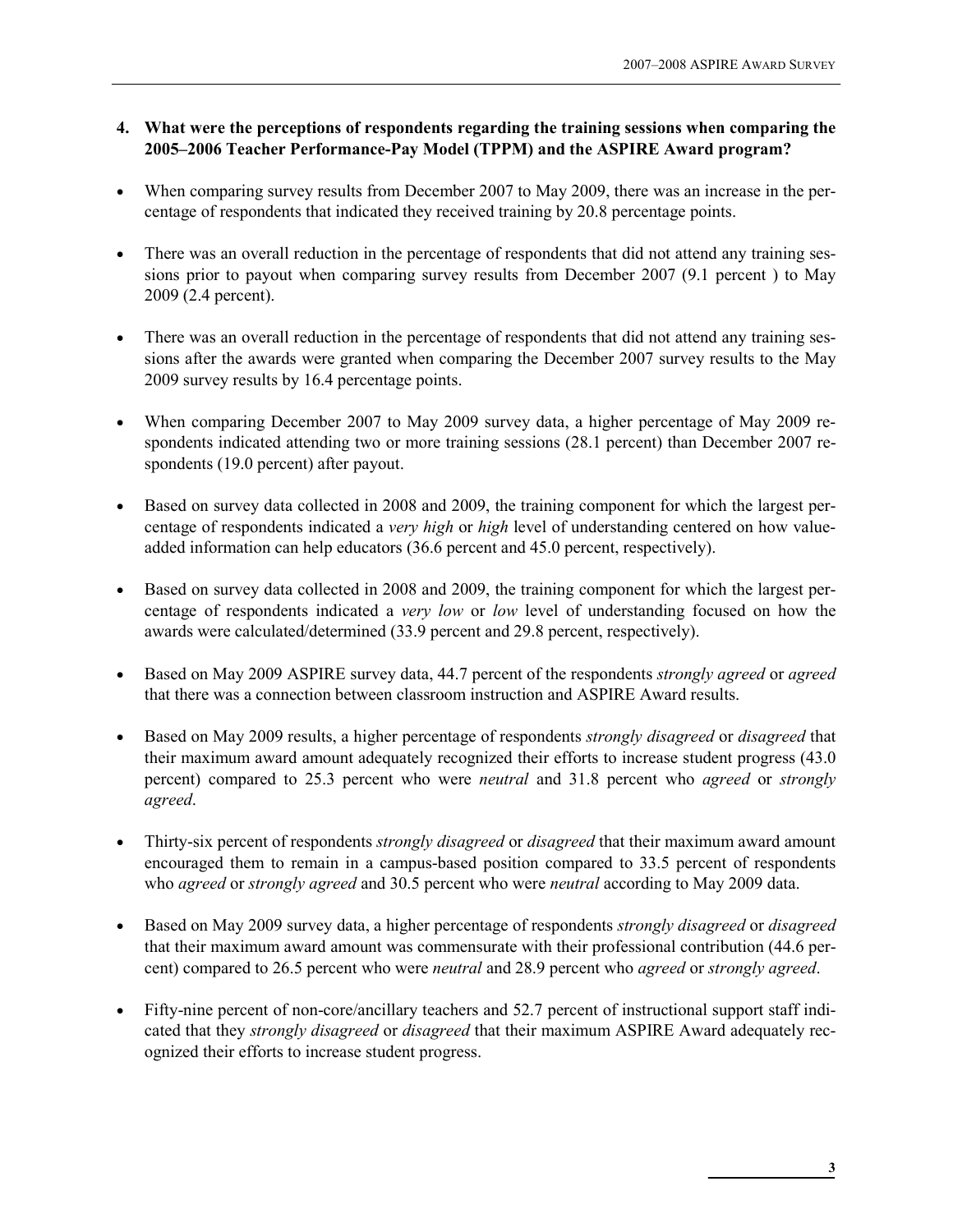#### 5. What were the criteria that respondents indicated they would prefer when choosing a teacher award model?

- Based on May 2009 survey results, at least 52 percent of respondents indicated that they were *some*what in favor or in favor of including the following factors in a performance pay system: time spent in professional development, performance evaluations by supervisors, and serving as a mentor.
- Only 6.7 percent of May 2009 survey respondents provided answers to the question about providing other factors to include in a performance pay model. The highest percentage of respondents (3.3 percent) provided critiques for the following factors: time spent in professional development, performance evaluations by supervisors, performance evaluations by peers, and serving as a mentor.
- On the May 2009 survey, respondents indicated that student academic outcomes and campus support outcomes should be incorporated in a teacher performance-pay model.
- 6. What recommendations were made to improve communication of the ASPIRE Award?
- Based on the results of the May 2009 survey, 70.1 percent of respondents indicated that communication was moderately effective or very effective for knowing where to find information about my specific ASPIRE Award, reflecting the highest percentages for effectiveness.
- Based on the May 2009 survey, the area for which communications were perceived to be *not effec*tive or somewhat effective focused on knowing how to interpret and understand my specific ASPIRE Award Notice and understanding the difference between submitting a question by e-mail versus submitting a formal inquiry about your final award.

#### 7. What were the recommendations for changing the 2007–2008 ASPIRE Award suggested by respondents?

• Out of a total of 4,102 respondents on the May 2009 survey, 1,621 or 39.5 percent of the respondents provided at least one response for recommending changes to the 2007–2008 ASPIRE Award. The predominant suggestion centered on not applying a differentiated compensation model so that all employees were treated equally, compensated equally, or had the opportunity to receive the same amount of award as the top dollar earners.

#### 8. What additional comments were made by respondents?

• Out of a total of 4,102 respondents on the May 2009 survey, 1,020 or 24.9 percent of the respondents provided at least one response for providing additional comments regarding the 2007–2008 ASPIRE Award. The three highest emergent categories included: No Comment, N/A, or None (29.1 percent), the model was not equitable in terms of eligibility and compensation (18.1 percent), factors impacting student academic growth/calculation of growth (6.1 percent).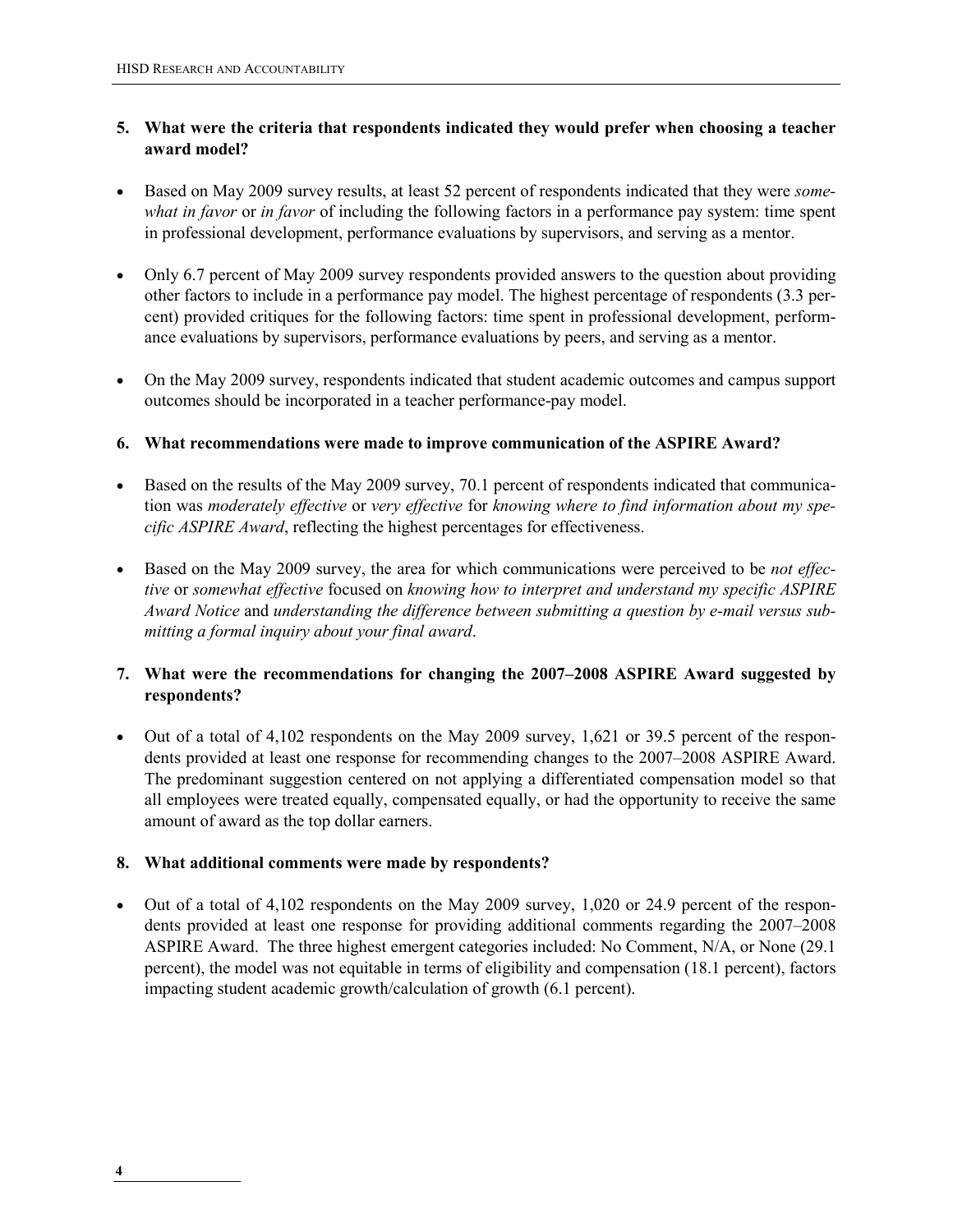# 2007–2008 ASPIRE AWARD SURVEY SPRING 2009

#### Purpose

The purpose of the 2007–2008 ASPIRE Award Survey, which was conducted in May 2009, was to gain insight regarding the level of knowledge and perceptions of Houston Independent School District (HISD) teachers and staff after three years of implementation of growth-based performance pay in HISD, as well as their perceptions regarding the overall concept of teacher performance pay. Additionally, participants had the opportunity to identify ways to improve communication, provide criteria for a teacher award model from their perspective, provide recommendations for making changes to the current model, and to provide general commentary.

#### Program Rationale, Goals, and Principles

On January 12, 2006, the Houston Independent School District (HISD) Board of Education approved a teacher performance-pay program awarding teachers financial incentives based on three strands of performance pay. These strands involved campus-level performance on the state accountability rating and individual teacher performance on the basis of student progress on state and district assessment programs. The awards were paid out in January, 2007. The experience gained in the first year and consultations with national experts and teachers provided the impetus for recommending the improvement and enhancement of the model which then became the award program for the district's school improvement framework, "Accelerating Student Progress: Increasing Results and Expectations" (ASPIRE). The AS-PIRE Award program has completed its second year of payout, occurring in January 2009.

 The purpose of the ASPIRE Award Model is to reward teachers for their efforts in improving the academic growth of their students. ASPIRE Award employs a value-added methodology that provides teachers with the information that they need to facilitate and measure student progress at the student, classroom, and campus levels. The ASPIRE Award is dedicated to achieving the following goals:

- Encourage cooperation in Professional Learning Communities;
- Be aligned with the district's other school-improvement initiatives;
- Use value-added data based on a national expert's methodology to reward teachers reliably and consistently for student progress;
- Include core teachers at all grade levels, early childhood through grade 12; and
- Address alignment of curriculum to tests on which awards are based.

The ASPIRE Award is based on the following principles:

- Performance pay drives academic performance;
- Good teaching occurs in all schools;
- Teamwork is valuable:
- Performance pay does not replace a competitive base salary, and
- Performance pay systems are dynamic and evolve over time.

Given these goals and principles, the ASPIRE Award involves three different strands of academic performance: Strand I–Value-added Campus Improvement (Campus-Level Performance); Strand II– Value-added Core Teacher Improvement (Individual Teacher, Department, and/or Campus Growth); and Strand III–Campus Improvement and Achievement based on Texas Education Agency (TEA) accountability and Comparable Improvement on the Texas Assessment of Knowledge and Skills (TAKS) (Campus-Level Growth and Performance). Under the model, every HISD teacher has the opportunity to participate in at least two strands of the ASPIRE Awards (Strands I and III).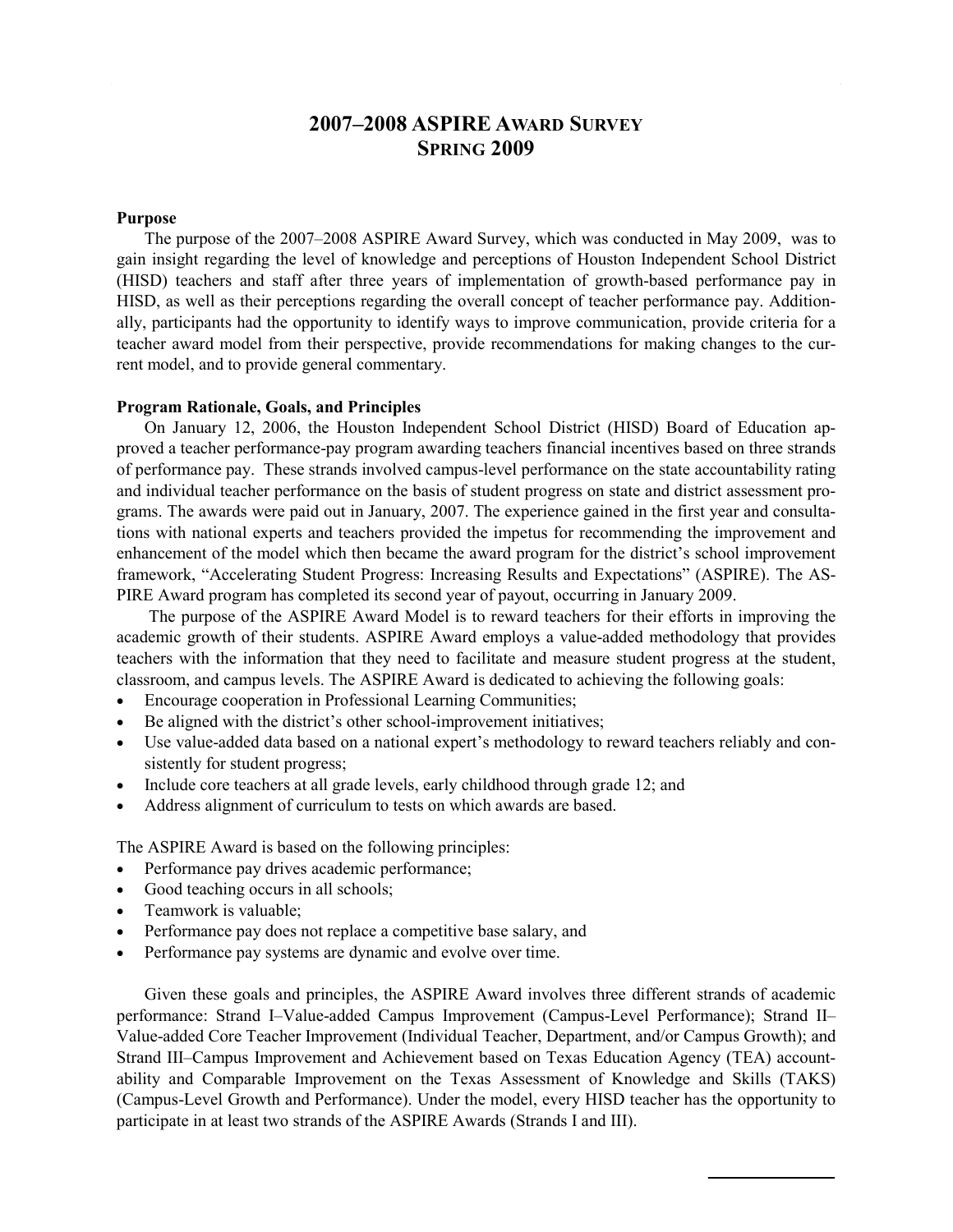#### Methods

#### Instrument Development/Data Collection

The 2007–2008 ASPIRE Award program survey was developed to determine the perceptions and level of knowledge of participants regarding the 2007–2008 ASPIRE Award program paid out in January 2009. The survey items were developed from previous surveys, and the modified instrument was piloted by 21 members of the 2008–2009 ASPIRE Award Program Advisory Committee. In addition, the instrument was reviewed by the Center for Educator Compensation Reform (CECR). Feedback from the ASPIRE Award Program Advisory Committee and CECR was incorporated into the design. The final survey was reviewed and approved by members of the ASPIRE Award Executive Committee. The 2007–2008 ASPIRE Award Survey was administered on-line from Tuesday, May 5, 2009 to Tuesday, May 19, 2009. A reminder to complete the survey was sent to the randomly selected campus-based employees on Wednesday, May 13, 2009.

The survey instrument was designed to allow participants to give their opinions and attitudes regarding the concept of performance pay and their level of understanding regarding the ASPIRE Award program. Questions employed a Likert scale or single-response format, with respondents given the opportunity to provide additional comments on open-ended questions. Open-ended questions centered on ways to improve communication, provide criteria for a teacher award model from their perspective, provide recommendations for making changes to the current model, and to provide general commentary. The responses were completely anonymous through Survey Monkey with no IP addresses collected. The survey instructions with the embedded link to access the survey were sent directly to 8,073 randomly selected campus-based employees. The data obtained from the completed surveys were downloaded from Survey Monkey and imported into SPSS and ACCESS for analysis.

Previous surveys were administered in May 2008 after the 2006–2007 ASPIRE Award program was paid in January 2008 and in December 2007 after the 2005–2006 TPPM was paid in January 2007. For this report, when comparisons are made that include previous survey results, the information is presented by survey administration date. For example, the May 2009 survey administration referred to the 2007–2008 ASPIRE Award Model, and the May 2008 survey administration referred to the 2006–2007 ASPIRE Award Model. Surveys were completed by respondents after the January payout of each award. Alternatively, the December 2007 survey administration referred to the 2005–2006 Teacher Performance-Pay Model (TPPM). Although results were collected after the January 2007 payout, the time frame was considerably longer (December) when compared to the subsequent survey administrations that were conducted in the month of May.

#### Sampling Design

Due to demands on campuses in late Spring, the ASPIRE Award Executive Committee was insistent that a statistically pulled random sample be used as opposed to surveying all campus-based employees. To conduct a stratified random sample with a margin of error of 5 percent and a confidence level of 95 percent, based on the eligibility categories for 2007–2008, the minimum sample size would be 8,114 eligible staff and 835 non-eligible staff, for a total of 8,949 staff members to receive the survey. The sample calculation of 8,949 staff members anticipated a similar response rate to HISDs previous AS-PIRE survey response rate of 38.7 percent. However, because the number of cases in some of the eligibility categories was smaller than the number required by the analysis, the actual number of survey invitations sent was 7,750 eligible staff and 323 non-eligible staff, respectively, for a total of 8,073 survey invitations. To obtain meaningful results from those categories that had a small number of participants, (i.e. Eligible employees in Categories J and K and all non-eligible employees), the population figures were used for distributing survey invitations.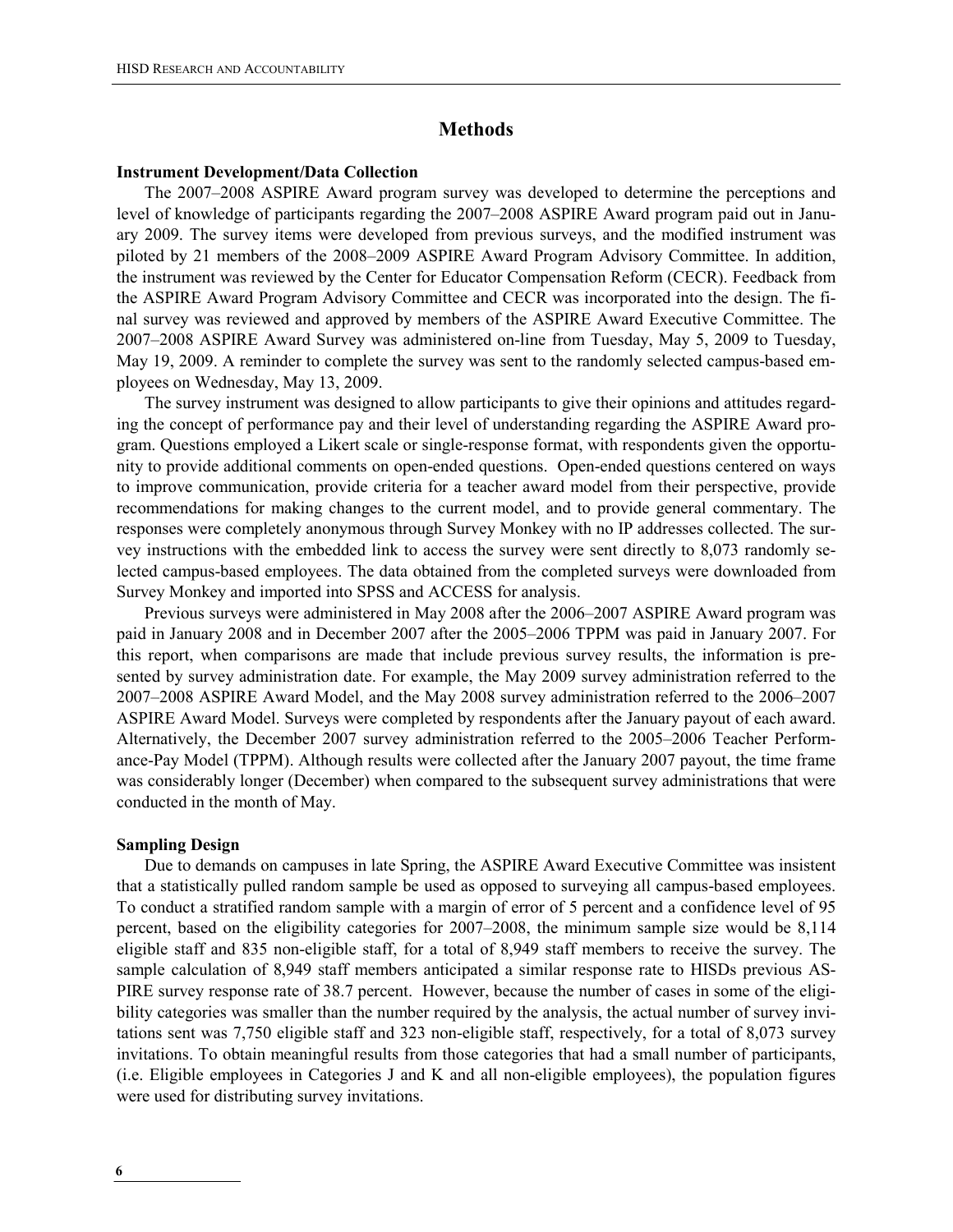#### Survey Participants

A stratified random sample of 8,073 staff members was drawn from the 16,907 Houston Independent School District (HISD) campus-based employees in 2007–2008, with 4,102 participants who responded to the survey (50.8 percent). **Table 1** provides a three-year summary of survey response rates by pay for performance model. Over the past three years, the response rate increased from 11.4 percent for the December 2007 administration to 50.8 percent for the May 2009 administration.

| Table 1.               | Three Year Summary of Survey Response Rates by Pay for Performance Model |            |                          |                    |                 |  |  |  |
|------------------------|--------------------------------------------------------------------------|------------|--------------------------|--------------------|-----------------|--|--|--|
|                        | Date of Survey                                                           |            |                          | # of               | <b>Response</b> |  |  |  |
| <b>Model and Year</b>  | Administration                                                           | Population | <b>Sample</b>            | <b>Respondents</b> | Rate            |  |  |  |
| 2005-2006 TPPM         | December 2007                                                            | 16,296     | $\blacksquare$           | 1,851              | 11.4            |  |  |  |
| 2006-2007 ASPIRE Award | May 2008                                                                 | 16,504     | $\overline{\phantom{a}}$ | 6,383              | 38.7            |  |  |  |
| 2007-2008 ASPIRE Award | May 2009                                                                 | 16.907     | 8.073                    | 4,102              | 50.8            |  |  |  |

If survey participants were employed by HISD during the 2007–2008 school year, they were asked to indicate their eligibility status and categorization, for which 3,516 of the 4,102 respondents indicated their eligibility status and ASPIRE Award categorization. Table 2 provides a summary of the size of the population for each ASPIRE Award category, the number of randomly selected campus-based employees, the number of survey respondents, and the response rate for each eligibility category. Non-Core/ Ancillary Teachers, Teaching Assistants, Operational Support Staff, Principals, and Assistant Principals/ Deans of Instruction reflected Eligibility Categories for which the number of respondents was less than that required to meet the 95% Confidence Level with a 5% error level, limiting any generalizations made regarding those specific groups. There were campus-based employees that did not have a category assigned to them ("Not Categorized"). Since "Not Categorized" did not reflect one of the formal ASPIRE Award Categories, the respondents could not be specifically counted.

| Category                                                                                                      | Population<br><b>Size</b> | # of<br>Randomly<br><b>Selected</b> | # of<br><b>Respondents</b> | <b>Response</b><br>Rate |
|---------------------------------------------------------------------------------------------------------------|---------------------------|-------------------------------------|----------------------------|-------------------------|
| A. Core Teachers, Grades 3-6, Self-Contained                                                                  | 1,188                     | 749                                 | 411                        | 54.9                    |
| B. Core Teachers, Grades 3–8,<br>Departmentalized                                                             | 2,391                     | 855                                 | 453                        | 53.0                    |
| C. Core Teachers, Grades 9-12                                                                                 | 1,217                     | 755                                 | 421                        | 55.8                    |
| D. Core Teachers, Early Childhood Through<br>Grade 2                                                          | 2,928                     | 879                                 | 393                        | 44.7                    |
| E. Core Special Education Teachers-No Value-<br>Added Report                                                  | 646                       | 623                                 | 314                        | 50.4                    |
| F. Non-Core/Ancillary Teachers                                                                                | 2,458                     | 858                                 | 308                        | 35.9                    |
| G. Instructional Support Staff                                                                                | 1,176                     | 749                                 | 339                        | 45.3                    |
| H. Teaching Assistants                                                                                        | 1,239                     | 757                                 | 220                        | 29.1                    |
| I. Operational Support Staff                                                                                  | 2,684                     | 868                                 | 128                        | 14.7                    |
| J. Principal                                                                                                  | 254                       | 254                                 | 128                        | 50.4                    |
| K. Assistant Principals/Deans of Instruction                                                                  | 324                       | 324                                 | 149                        | 46.0                    |
| Not Categorized                                                                                               | 79                        | 79                                  |                            |                         |
| Not Eligible                                                                                                  | 323                       | 323                                 | 252                        | 78.0                    |
| <b>Total by Eligibility and Categorization</b>                                                                | 16,907                    | 8,073                               | 3,516                      | 43.6                    |
| <b>Survey Total</b>                                                                                           | 16,907                    | 8,073                               | 4,102                      | 50.8                    |
| Note: The number of respondents required was calculated using the 95% Confidence Level with a 5% error level. |                           |                                     |                            |                         |

Table 2. Number and Percent of Survey Respondents by Eligibility and Categorization for the 2007– 2008 ASPIRE Award Survey, May 2009 Survey Administration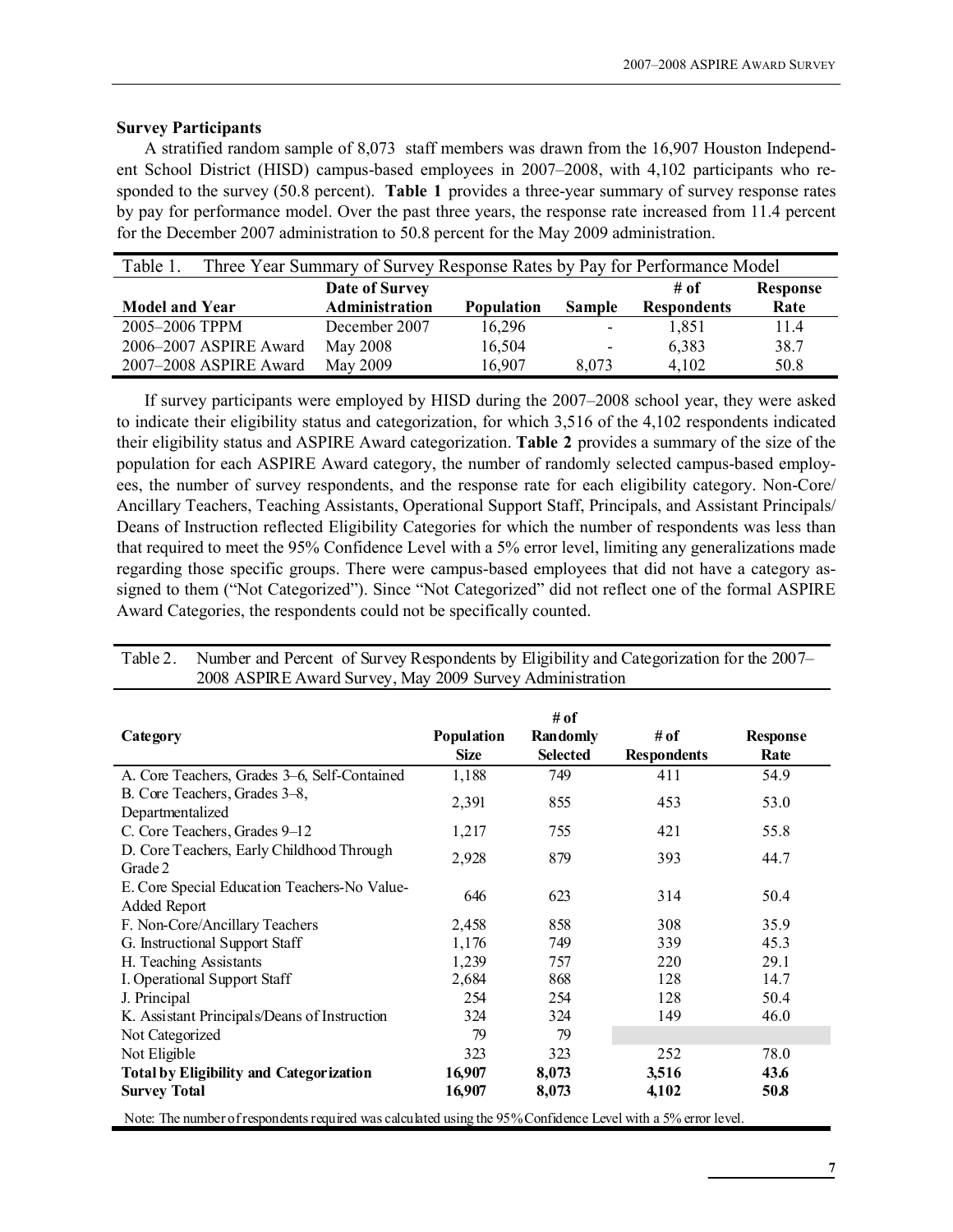#### Data Analysis

Both quantitative and qualitative research methods were employed to analyze the results of the surveys. Descriptive statistics in terms of frequencies, percentages, and cross tabulations were used to examine the single-response items and items employing a Likert scale. Percentages do not always add up to 100 due to rounding. Items that were skipped were coded as missing data, and not included in the analysis. For the open-ended questions, qualitative analysis was employed by developing emergent categories and reporting the results using frequency counts and percentages based on the number of responses. Results from selected items were compared with the 2009 survey administration to gain a longitudinal perspective regarding perceptions, level of knowledge, and feedback.

#### Data Limitations

Changes in the structure of the survey as well as coding practices limited to some degree comparisons to the results of previously developed survey instruments. Caution is warranted for generalizing the results for the following eligibility categories: Non-Core/Ancillary Teachers, Teaching Assistants, Operational Support Staff, Principals, Assistant Principals/Deans of Instruction, and employees that were "Not Categorized." More specifically, the response rates for the aforementioned eligibility categories were lower than required for meeting the 95% Confidence Level with a 5% error level.

#### **Results**

#### What were the background characteristics of survey respondents?

#### Demographics and Experience

There were sixteen survey items that were designed to collect background information on survey respondents. Table 3 (page 9) summarizes the highest educational degree held, gender, race/ethnicity, and average experience in HISD and at the current campus. Slightly less than half of the respondents held a Bachelor's Degree (47.2 percent) followed by a Master's Degree (36.7 percent). Approximately 80 percent of the respondents were female. The predominant race/ethnicity was African American (38.7 percent). White (27.9 percent) and Hispanic (26.4 percent) campus-based employees reflected over a quarter of the survey respondents, respectively. The average experience in HISD was 13.6 years with the average experience at the current campus being 8.1 years.

#### Eligibility, Award, and Certification Status

Six of the sixteen survey items centered on eligibility, award, and certification status. Table 4 (page 9) summarizes the number and percent of respondents, and the total response count for each item related to the aforementioned categories. Ninety-seven percent of the respondents were employed in HISD for the 2007–2008 school year, and ninety-one percent were eligible to receive an award. Out of 3,745 respondents, 86.8 percent indicated that they received an ASPIRE Award for the 2007–2008 school year. Of the 3,446 respondents, 21.4 percent indicated that they received an attendance bonus, while 58.4 percent of the 3,417 respondents indicated that they received an ASPIRE Award under Strand II, an individual teacher award based on student progress. Only 3.3 percent of the 2,962 respondents indicated that they were teaching in an area for which they were not certified during the 2007–2008 school year. For the 83 respondents that were eligible to receive an ASPIRE Award and who indicated that they were teaching in an area for which they were not certified, 76 or 91.6 percent indicated that they received an ASPIRE Award, 12.2 percent of the 82 respondents indicated that they received the attendance bonus, and 38.7 percent of the 75 respondents received an ASPIRE Award under Strand II (teacher progress).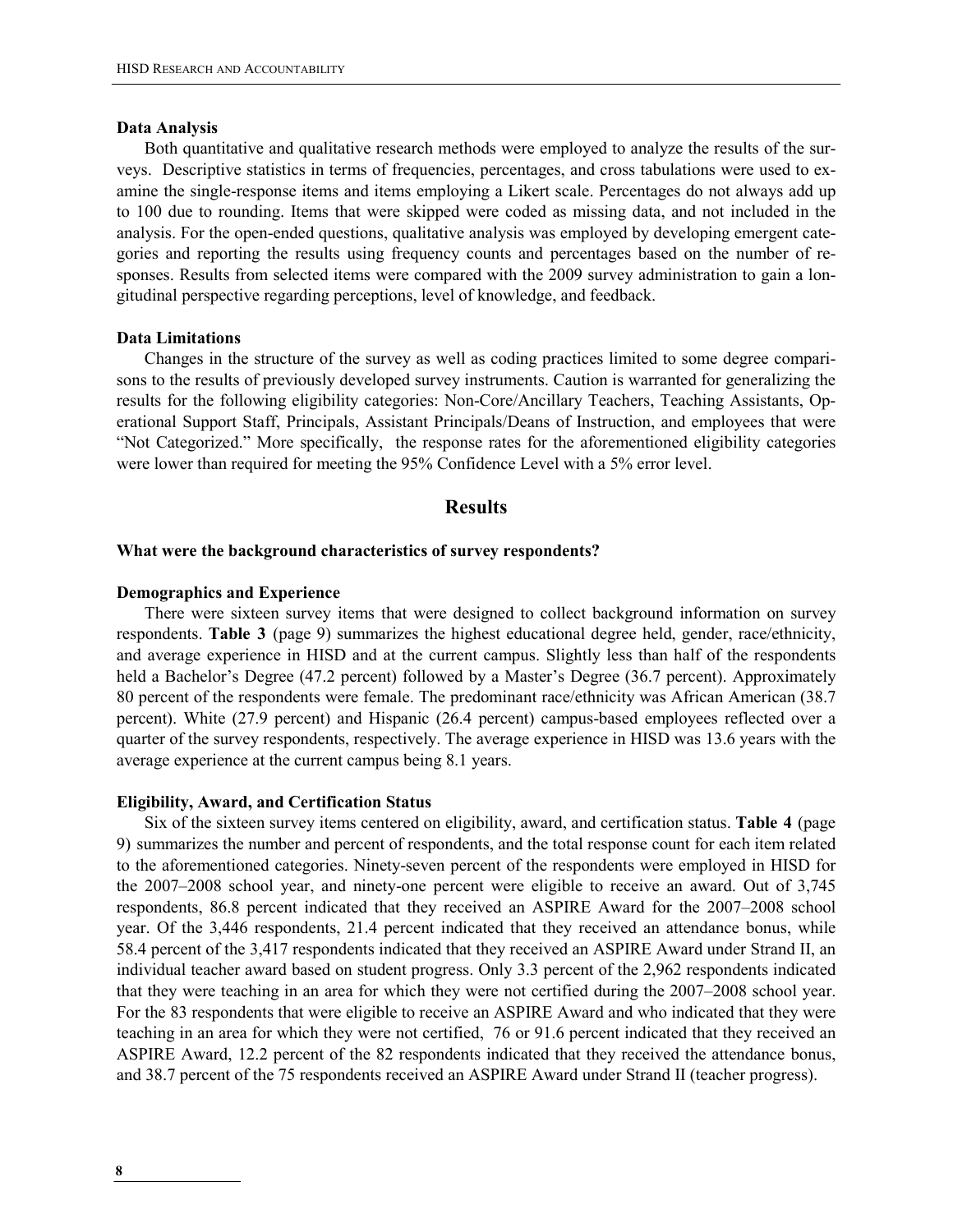| Table 3. Background Characteristics of 2007-2008 ASPIRE Award Survey Respondents |            |               |
|----------------------------------------------------------------------------------|------------|---------------|
|                                                                                  | N          | $\frac{0}{0}$ |
| <b>Highest Degree Held</b>                                                       |            |               |
| High School                                                                      | 523        | 12.9          |
| Bachelor's Degree                                                                | 1,913      | 47.2          |
| Master's Degree                                                                  | 1,490      | 36.7          |
| Doctoral Degree                                                                  | 129        | 3.2           |
| Gender                                                                           |            |               |
| Male                                                                             | 809        | 20.1          |
| Female                                                                           | 3,218      | 79.9          |
| Race/Ethnicity                                                                   |            |               |
| African American                                                                 | 1,556      | 38.7          |
| Asian                                                                            | 156        | 3.9           |
| Hispanic                                                                         | 1,060      | 26.4          |
| Native American                                                                  | 13         | 0.3           |
| White                                                                            | 1,123      | 27.9          |
| Multiracial                                                                      | 111        | 2.8           |
|                                                                                  |            |               |
| Average experience in HISD                                                       | 13.6 years |               |
| Average experience at current campus                                             | 8.1 years  |               |

# Table 4. Number and Percent of Respondents Employed in HISD, Eligibility Status, Award Status, Attendance Bonus Status, Strand II Award Status, and Certification Status

| Item                                                                                              | Yes  | N <sub>0</sub> | <b>Response Count</b> |
|---------------------------------------------------------------------------------------------------|------|----------------|-----------------------|
| Were you employed in the Houston Independent School District<br>during the 2007–2008 school year? | 97.4 | 2.6            | 4,066                 |
| Were you eligible to receive an ASPIRE Award for the 2007–2008<br>school year?                    | 91.1 | 8.9            | 3,797                 |
| Did you receive an ASPIRE Award for the 2007–2008 school year<br>(paid out in January 2009)?      | 86.8 | 13.1           | 3,745                 |
| Did you receive an attendance bonus for the 2007–2008 school<br>year?                             | 21.4 | 78.6           | 3,446                 |
| If you were in Category A–E, did you receive an ASPIRE Award<br>under Strand II?                  | 58.4 | 41.6           | 2,417                 |
| During the 2007–2008 school year, were you teaching any class in<br>which you were NOT certified. | 3.3  | 96.7           | 2,962                 |

Respondents were asked whether they received an award from the 2005–2006 Teacher Performance-Pay Model (TPPM) and/or the ASPIRE Award Program. Figure 1 (page 10) summarizes the percentage of respondents that indicated they received an award based upon data provided by respondents after three survey administrations. Survey data were collected after the payout period each year.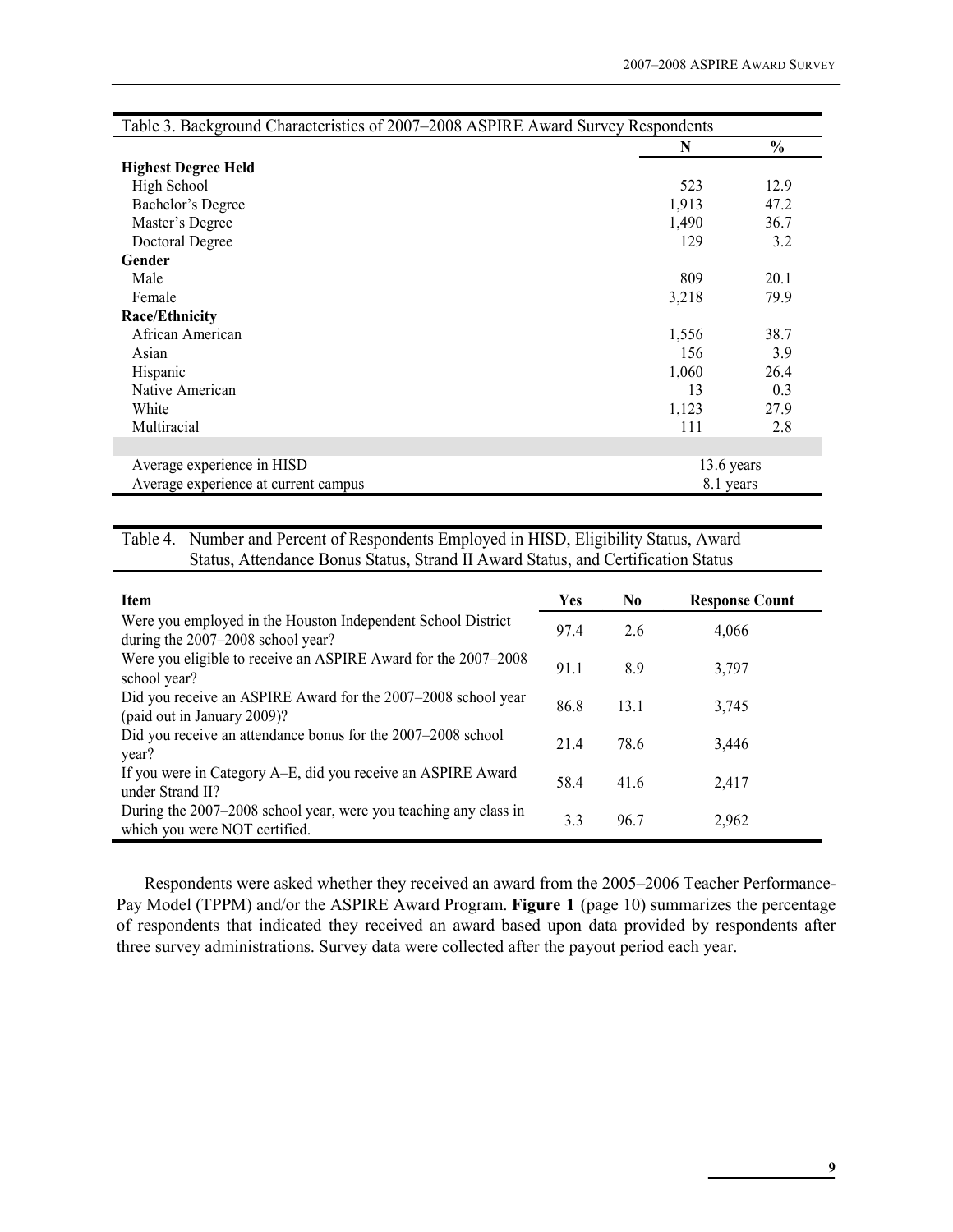

Figure 1. Percent of respondents receiving an award based upon results from three survey administrations.

- Of the 1,513 December 2007 survey respondents, 65.6 percent indicated that they received an award. Of the 5,376 respondents from the May 2008 survey administration, 79.7 percent indicated that they received an award. Of the 3,745 May 2009 survey respondents, 86.8 percent indicated that they received an ASPIRE Award .
- Over the past three years, the percentage of survey respondents who reported receiving an award increased by 21 percentage points, while the percentage of respondents who reported not receiving an award decreased by 21.2 percentage points.

Table 5 summarizes the number and percent of respondents teaching in a critical shortage area during the 2007–2008 school year. Percentages are based on the number of responses because respondents may have taught in more than one critical shortage area. Of the 4,119 responses from campus-based employees, 16.5 percent taught special education, 12.2 percent taught science, 11.8 percent taught Bilingual Education, and 11.2 percent taught mathematics.

| Table 5. Teaching in a Critical Shortage Area: Response Count and Response Percentage, 2007–2008 |       |               |  |  |  |
|--------------------------------------------------------------------------------------------------|-------|---------------|--|--|--|
| <b>Critical Shortage Area</b>                                                                    |       | $\frac{0}{0}$ |  |  |  |
| Special Education                                                                                | 680   | 16.5          |  |  |  |
| <b>Bilingual Education</b>                                                                       | 484   | 11.8          |  |  |  |
| Science                                                                                          | 501   | 12.2          |  |  |  |
| Mathematics                                                                                      | 463   | 11.2          |  |  |  |
| N/A                                                                                              | 1.991 | 48.3          |  |  |  |
| Total                                                                                            | 4.119 | 100.0         |  |  |  |

#### What were the perceptions of respondents regarding the concept of teacher performance pay overall?

#### All Respondents

 Tables 6–8 summarize the results of survey questions focusing on perceptions and level of understanding towards teacher performance pay based upon three different survey administrations. Although all survey administrations followed the January payout, it is important to understand that eleven months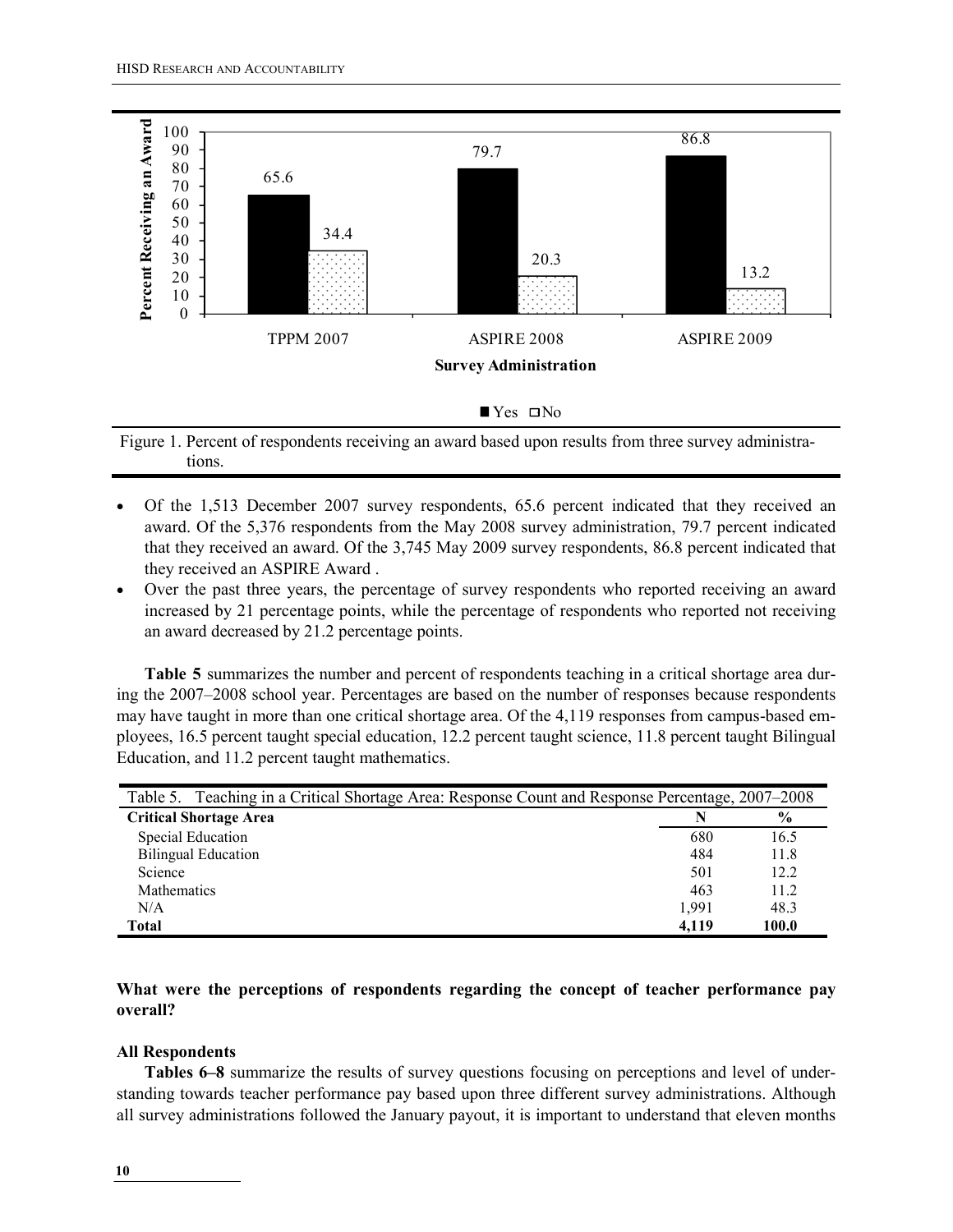had elapsed from the time of payout until the first survey administration (December 2007). Changes were instituted in the pay for performance model, communication about the model was enhanced, and training on the new model had commenced. Therefore, perceptions about the 2005–2006 Teacher Performance-Pay Model (TPPM) may have been influenced by anticipating these positive changes.

|                   |           | 2005-2006 TPPM |       | 2006-2007 ASPIRE |                 | 2007-2008 ASPIRE |
|-------------------|-----------|----------------|-------|------------------|-----------------|------------------|
|                   | Dec. 2007 |                |       | <b>May 2008</b>  | <b>May 2009</b> |                  |
|                   | N         | $\frac{6}{9}$  | N     | $\frac{6}{9}$    |                 | $\frac{6}{6}$    |
| In favor          | 831       | 45.6           | 2,185 | 37.5             | 1,378           | 41.7             |
| Somewhat in favor | 430       | 23.6           | 1,145 | 19.7             | 733             | 22.2             |
| Neutral           | 218       | 12.0           | 1,200 | 20.6             | 537             | 16.2             |
| Somewhat opposed  | 167       | 9.2            | 608   | 10.4             | 302             | 9.1              |
| Opposed           | 175       | 9.6            | 684   | 11.7             | 358             | 10.8             |
| Total             | 1,821     | 100.0          | 5,822 | 100.0            | 3,308           | 100.0            |

Table 6. Comparison of the Number and Percent of Respondents Indicating Favorability Toward the Concept of Teacher Performance Pay Overall, 2007–2009

- When comparing survey results over the last three years, there was a decrease in the percent of respondents who were in favor or somewhat in favor of the concept of teacher performance pay from 69.2 percent in December 2007 to 57.2 percent in May 2008, followed by an increase of 6.7 percentage points in May 2009.
- When comparing survey results over the last three years, there was an increase in the percent of respondents who were *somewhat opposed* or *opposed* to the concept of teacher performance pay from 18.8 percent in December 2007 to 22.1 percent in May 2008, but decreased again to 19.9 percent in May 2009.
- The percentage of campus-based staff *in favor* or *somewhat in favor* of the concept of teacher performance-pay increased from 57.2 percent after the 2008 payout to 63.9 percent after the 2009 payout.

| Table 7. Number and Percent of Respondents Indicating Favorability Toward the Concept of Teacher |
|--------------------------------------------------------------------------------------------------|
| Performance Pay Based on Individual Student Growth, 2007–2009                                    |

|                   |           | 2005-2006 TPPM |       | 2006-2007 ASPIRE |       | 2007-2008 ASPIRE |  |  |
|-------------------|-----------|----------------|-------|------------------|-------|------------------|--|--|
|                   | Dec. 2007 |                |       | <b>May 2008</b>  |       | <b>May 2009</b>  |  |  |
|                   | N         | $\frac{6}{6}$  | N     | $\frac{6}{9}$    |       | $\frac{6}{9}$    |  |  |
| In favor          | 651       | 35.8           | 1,856 | 32.2             | 1,082 | 32.9             |  |  |
| Somewhat in favor | 480       | 26.4           | 1,329 | 23.0             | 788   | 24.0             |  |  |
| Neutral           | 243       | 13.4           | 1,179 | 20.4             | 562   | 17.1             |  |  |
| Somewhat opposed  | 217       | 11.9           | 681   | 11.8             | 420   | 12.8             |  |  |
| Opposed           | 229       | 12.6           | 721   | 12.5             | 436   | 13.3             |  |  |
| <b>Total</b>      | 1.820     | 100.0          | 5,766 | 100.0            | 3,288 | 100.0            |  |  |

- When respondents on the December 2007 survey administration were asked how favorable they were toward the concept of teacher performance pay based on individual student growth, 62.2 percent indicated they were *in favor* or *somewhat in favor*, compared to 55.2 percent of respondents surveyed in May 2008 and 56.9 percent of respondents surveyed in May 2009.
- The percentage of survey respondents indicating that they were *somewhat opposed* or *opposed* toward the concept of teacher performance pay based on individual student growth slightly increased over the 3-year period from 24.5 percent in 2007 to 24.3 percent in 2008 to 26.1 percent in 2009.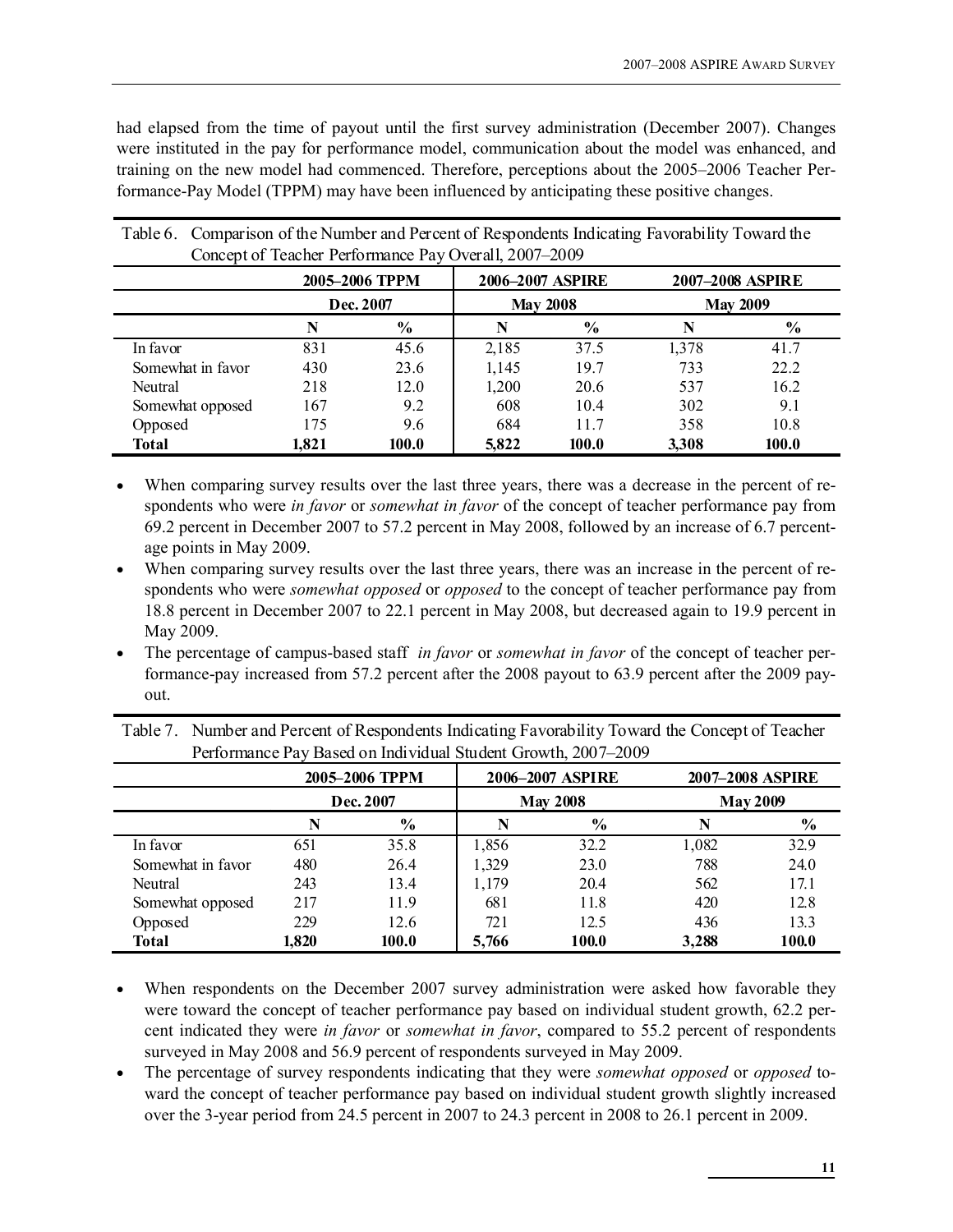|                   |           | 2005-2006 TPPM |       | 2006–2007 ASPIRE | <b>2007-2008 ASPIRE</b> |               |  |
|-------------------|-----------|----------------|-------|------------------|-------------------------|---------------|--|
|                   | Dec. 2007 |                |       | <b>May 2008</b>  | <b>May 2009</b>         |               |  |
|                   |           | $\frac{6}{6}$  | N     | $\frac{6}{6}$    | N                       | $\frac{6}{6}$ |  |
| In favor          | 216       | 12.0           | 893   | 15.6             | 495                     | 15.1          |  |
| Somewhat in favor | 323       | 17.9           | 1,032 | 18.0             | 547                     | 16.7          |  |
| Neutral           | 361       | 20.0           | 1,468 | 25.6             | 715                     | 21.8          |  |
| Somewhat opposed  | 350       | 19.4           | 1,028 | 17.9             | 683                     | 20.9          |  |
| Opposed           | 553       | 30.7           | 1,311 | 22.9             | 833                     | 25.5          |  |
| <b>Total</b>      | 1,803     | 100.0          | 5,732 | 100.0            | 3,273                   | 100.0         |  |

Table 8. Number and Percent of Respondents Indicating Favorability Toward the Concept of Teacher Performance Pay Based on Passing Rates Only, 2007–2009

- When comparing overall survey results from 2007 to 2009, there was a decrease in the percent of respondents indicating that they were *somewhat opposed* or *opposed* to teacher performance pay based on passing rates only by 3.7 percentage points.
- When comparing overall survey results from 2007 to 2009, there was an increase from 29.9 percent to 31.8 percent of respondents that indicated they were in favor or somewhat in favor toward the concept of teacher performance pay based on passing rates only.
- For 2009 respondents, 31.8 percent indicated they were in favor or somewhat in favor toward the concept of teacher performance pay based on passing rates only. This reflects an increase of 1.9 percentage points from the 2007 survey results and a decrease of 1.8 percentage points from 2008 survey results.

#### Core Teachers and Non-Core Instructional Staff/ and Eligibility Category

To determine whether there were differences in perceptions toward the concept of performance pay overall, comparisons were made by between core teachers and non-core instructional staff (December 2007 and May 2009) as summarized in Table 9.

Table 9. Number and Percent of Respondents Indicating Favorability Toward the Concept of Teacher

| Performance Pay Overall by Core/Non-Core Instructional Staff, December 2007 and May 2009                                                                                                                                                           |                                            |                      |                            |               |                      |               |                            |          |
|----------------------------------------------------------------------------------------------------------------------------------------------------------------------------------------------------------------------------------------------------|--------------------------------------------|----------------------|----------------------------|---------------|----------------------|---------------|----------------------------|----------|
|                                                                                                                                                                                                                                                    | 2005-2006 TPPM (December 2007)<br>Non-Core |                      |                            |               |                      |               | <b>ASPIRE (May 2009)</b>   | Non-Core |
|                                                                                                                                                                                                                                                    |                                            | <b>Core Teachers</b> | <b>Instructional Staff</b> |               | <b>Core Teachers</b> |               | <b>Instructional Staff</b> |          |
|                                                                                                                                                                                                                                                    | N                                          | $\%$                 | N                          | $\frac{0}{0}$ | N                    | $\frac{0}{0}$ |                            | $\%$     |
| In favor                                                                                                                                                                                                                                           | 457                                        | 46.6                 | 103                        | 39.0          | 747                  | 40.5          | 292                        | 38.7     |
| Somewhat in favor                                                                                                                                                                                                                                  | 234                                        | 23.9                 | 61                         | 23.1          | 430                  | 23.3          | 165                        | 21.9     |
| Neutral                                                                                                                                                                                                                                            | 100                                        | 10.2                 | 36                         | 13.6          | 295                  | 16.0          | 109                        | 14.4     |
| Somewhat opposed                                                                                                                                                                                                                                   | 93                                         | 9.5                  | 25                         | 9.5           | 166                  | 9.0           | 85                         | 11.3     |
| Opposed                                                                                                                                                                                                                                            | 96                                         | 9.8                  | 39                         | 14.8          | 205                  | 11.1          | 104                        | 13.8     |
| <b>Total</b>                                                                                                                                                                                                                                       | 980                                        | 100.0                | 264                        | 100.0         | 1.843                | 100.0         | 755                        | 100.0    |
| Note: Eligibility categories were expanded for the 2009 survey administration to include non-instructional positions<br>(Categories H and I) and the Principal (Category J). To make the data comparable with the 2007 survey administration, Non- |                                            |                      |                            |               |                      |               |                            |          |

instructional employees (n=445) and Principals (n=132) were not included in this analysis.

• On the December 2007 survey, the percentage of core teachers who were in favor or somewhat in favor of teacher performance pay exceeded that of non-core instructional staff by 8.4 percentage points; whereas, May 2009 survey results indicated that the percentage of core teachers who were in favor or somewhat in favor of teacher performance pay exceeded that of non-core instructional staff by only 3.3 percentage points.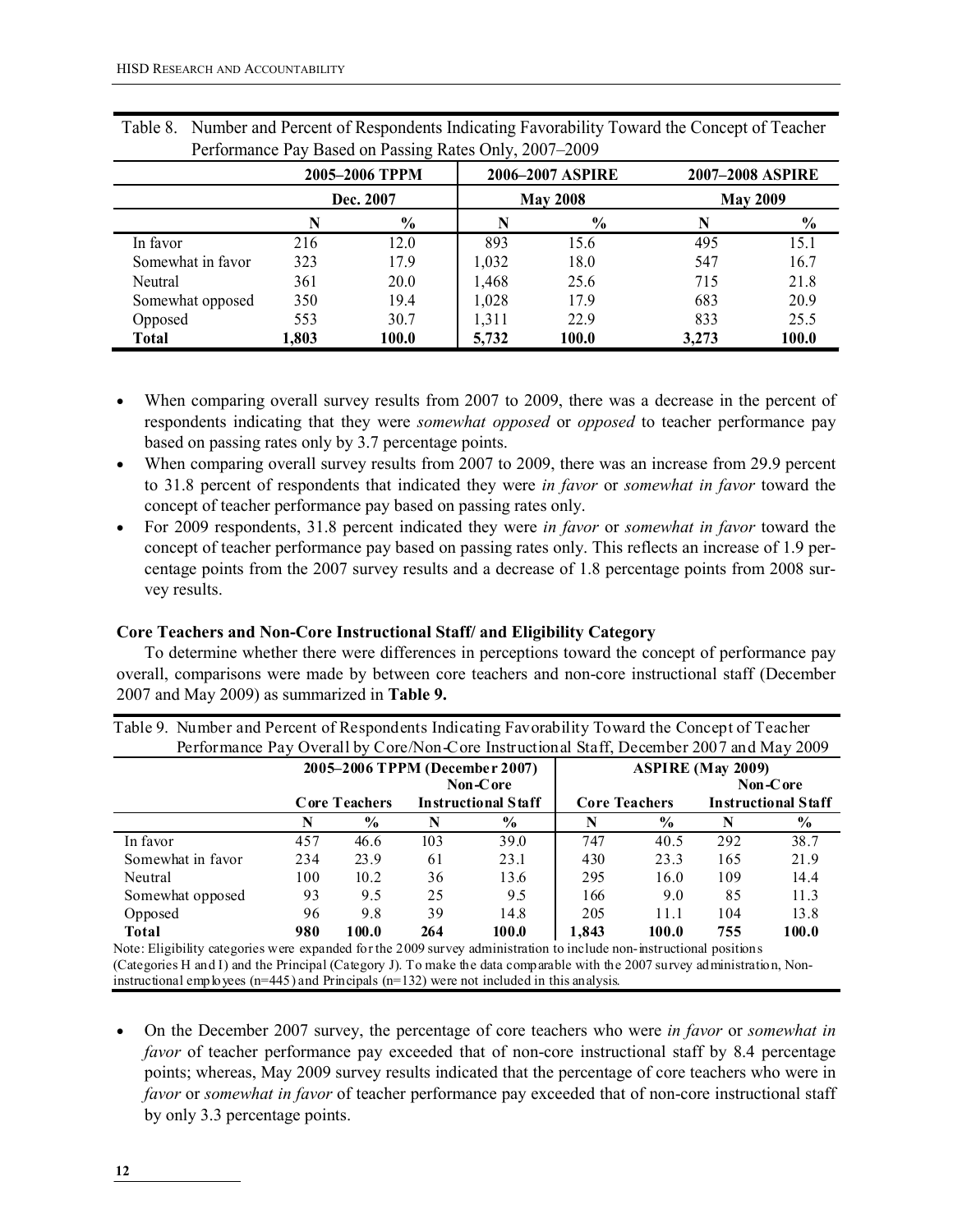Appendix A–1 compares differences in perceptions toward the concept of teacher performance pay overall by eligibility category (May 2009).

- Of the respondents that indicated that they were eligible to receive an award and who indicated a particular eligibility category, 82.9 percent of principals indicated they were somewhat in favor or in favor toward the concept of teacher performance pay, reflecting the highest level of agreement of all the eligibility categories. This was followed by assistant principals at 73.5 percent and core teachers in categories A–C ranging from 64.4 percent to 67.3 percent.
- Of the respondents that indicated that they were eligible to receive an award and who indicated a particular eligibility category, 30.4 percent of non-core/ancillary teachers indicated that they were somewhat opposed or opposed toward the concept of teacher performance pay, reflecting the highest level of disagreement to the statement.
- For those respondents that self-reported they were Not Eligible to receive an ASPIRE award, 52.4 percent were somewhat in favor or in favor and 21.3 percent were somewhat opposed or opposed toward the concept of teacher performance pay.

To determine whether there were differences in perceptions toward the concept of teacher performance pay based on individual student growth, comparisons were made between core and non-core instructional staff through time (December 2007 and May 2009). Table 10 summarizes the results.

| Table 10.                                                                                | Number and Percent of Respondents Indicating Favorability Toward the Concept of Teacher |                 |                            |               |                      |               |                            |                 |
|------------------------------------------------------------------------------------------|-----------------------------------------------------------------------------------------|-----------------|----------------------------|---------------|----------------------|---------------|----------------------------|-----------------|
| Performance Pay Based on Individual Student Growth by Core/Non-Core Instructional Staff, |                                                                                         |                 |                            |               |                      |               |                            |                 |
| December 2007 and May 2009                                                               |                                                                                         |                 |                            |               |                      |               |                            |                 |
|                                                                                          | 2005-2006 TPPM (Dec. 2007)<br><b>ASPIRE (May 2009)</b>                                  |                 |                            |               |                      |               |                            |                 |
|                                                                                          |                                                                                         | <b>Non-Core</b> |                            |               |                      |               |                            | <b>Non-Core</b> |
|                                                                                          | <b>Core Teachers</b>                                                                    |                 | <b>Instructional Staff</b> |               | <b>Core Teachers</b> |               | <b>Instructional Staff</b> |                 |
|                                                                                          | N                                                                                       | $\frac{6}{9}$   | N                          | $\frac{6}{9}$ | N                    | $\frac{0}{0}$ | N                          | $\frac{6}{6}$   |
| In favor                                                                                 | 395                                                                                     | 40.3            | 71                         | 27.0          | 591                  | 32.1          | 227                        | 30.3            |
| Somewhat in favor                                                                        | 256                                                                                     | 26.1            | 73                         | 27.8          | 469                  | 25.5          | 163                        | 21.7            |
| Neutral                                                                                  | 99                                                                                      | 10.1            | 32                         | 12.2          | 308                  | 16.7          | 120                        | 16.0            |
| Somewhat opposed                                                                         | 116                                                                                     | 11.8            | 32                         | 12.2          | 234                  | 12.7          | 109                        | 14.5            |
| Opposed                                                                                  | 113                                                                                     | 11.5            | 55                         | 20.9          | 237                  | 12.9          | 131                        | 17.5            |
| <b>Total</b>                                                                             | 979                                                                                     | 100.0           | 263                        | 100.0         | 1.839                | 100.0         | 750                        | 100.0           |

Note: Eligibility categories were expanded for the 2009 survey administration to include non-instructional positions (Categories H and I) and the Principal (Category J). To make the data comparable with the 2007 survey administration, Noninstructional employees (n=445) and Principals (n=132) were not included in this analysis.

- The percentage of core teachers who were in favor or somewhat in favor of teacher performance pay based on individual student growth exceeded that of non-core instructional staff by 11.6 percentage points based on December 2007 results and only 5.6 percentage points based on May 2009 results.
- The percentage of non-core instructional staff that indicated they were *somewhat opposed* or *op*posed toward the concept of teacher performance pay based on individual student growth exceeded that of core teachers by 9.8 percentage points in December 2007 compared to only 6.4 percentage points based on May 2009 results.

Appendix A–2 summarizes the results by eligibility category regarding perceptions towards the concept of teacher performance pay based on individual student growth and Appendix A–3 summarizes the results by eligibility category regarding perceptions towards the concept of teacher performance pay based on passing rates only based on the May 2009 survey administration.

• Of the respondents that indicated that they were eligible to receive an award and who indicated a particular eligibility category, 82.0 percent of principals and 74.5 percent of Assistant Principals/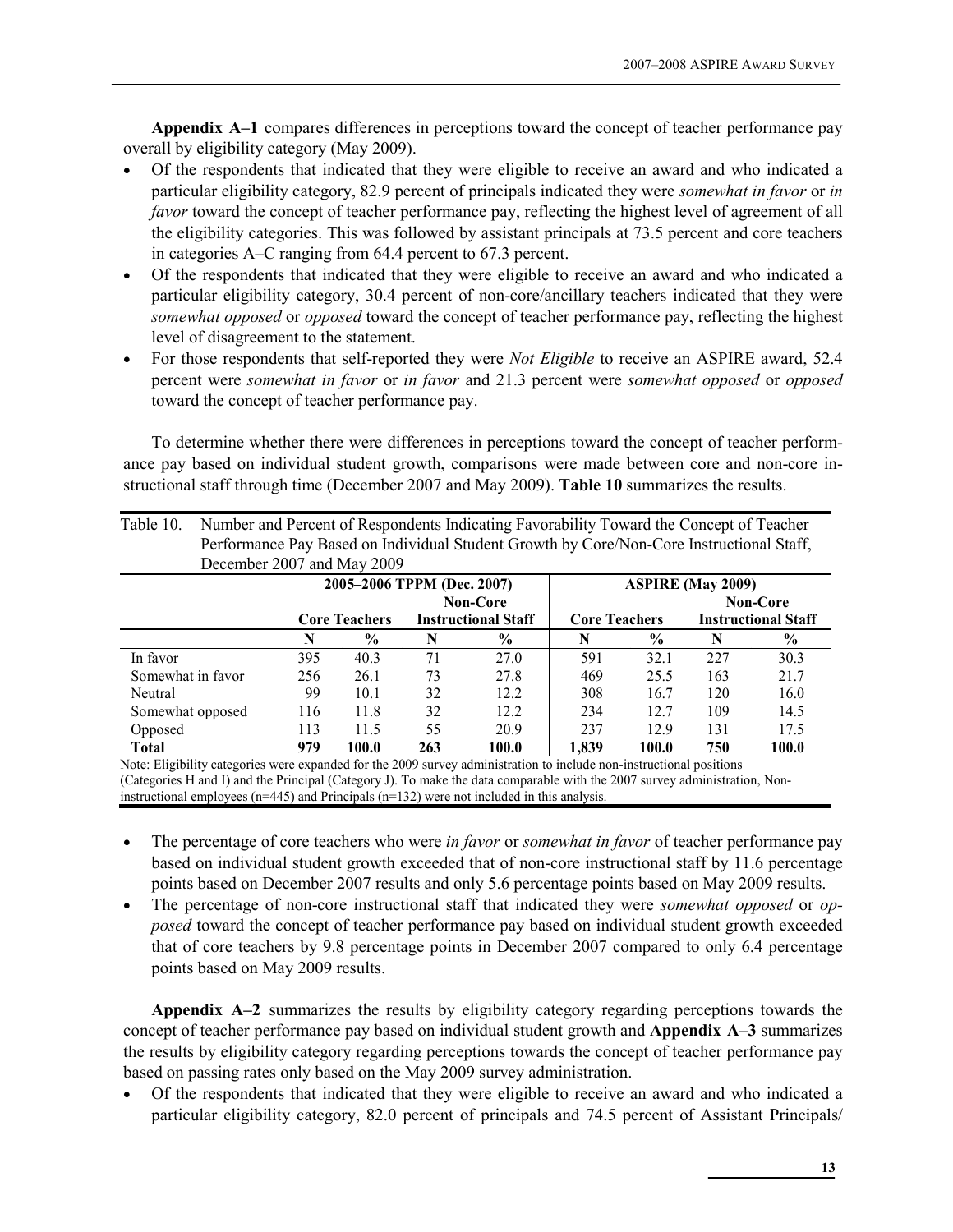Deans of Instruction indicated they were *somewhat in favor* or *in favor* toward the concept of teacher performance pay based on individual student growth, reflecting the highest levels of agreement of all the eligibility categories (Appendix A–2).

- Of the respondents that indicated that they were eligible to receive an award and who indicated a particular eligibility category, 41.8 of non-core/ancillary teachers and 31.7 percent of respondents that self-reported they were Not Eligible to receive an ASPIRE award indicated that they were opposed or somewhat opposed toward the concept of teacher performance pay based on individual student growth (Appendix A–2).
- Of the respondents that indicated that they were eligible to receive an award and who indicated a particular eligibility category, 39.7 percent of principals and 19.7 percent of non-core/ancillary teachers indicated they were *somewhat in favor* or in favor toward the concept of teacher performance pay based on individual passing rates, reflecting the highest and lowest levels of agreement of all the eligibility categories based on May 2009 results (Appendix A–3).
- Of the respondents that indicated that they were eligible to receive an award and who indicated a particular eligibility category, 61.0 percent of non-core/ancillary teachers and 27.8 percent of teaching assistants indicated that they were opposed or somewhat opposed toward the concept of teacher performance pay based on passing rates, reflecting the highest and lowest levels of disagreement of all of the eligibility categories (Appendix A–3).
- On the 2009 ASPIRE Survey, 45.5 percent of respondents that self-reported they were Not Eligible to receive an ASPIRE Award indicated that they were somewhat opposed or opposed toward the concept of performance pay based on passing rates (Appendix A–3).

To determine whether there were differences in perceptions between core teachers and non-core instructional staff over time regarding favorability toward the concept of teacher performance pay based on passing rates, comparisons were made using results from the December 2007 survey administration and the May 2009 survey administration. Table 11 summarizes the results.

| and May 2009      |     |                      |                            |                 |                      |               |                            |                 |
|-------------------|-----|----------------------|----------------------------|-----------------|----------------------|---------------|----------------------------|-----------------|
|                   |     |                      | <b>TPPM (Dec. 2007)</b>    |                 |                      |               | <b>ASPIRE (May 2009)</b>   |                 |
|                   |     |                      |                            | <b>Non-Core</b> |                      |               |                            | <b>Non-Core</b> |
|                   |     | <b>Core Teachers</b> | <b>Instructional Staff</b> |                 | <b>Core Teachers</b> |               | <b>Instructional Staff</b> |                 |
|                   | N   | $\frac{0}{0}$        | N                          | $\frac{0}{0}$   |                      | $\frac{6}{9}$ | N                          | $\frac{0}{0}$   |
| In favor          | 124 | 12.8                 | 22                         | 8.5             | 279                  | 15.3          | 92                         | 12.3            |
| Somewhat in favor | 178 | 18.4                 | 45                         | 17.4            | 315                  | 17.2          | 104                        | 13.9            |
| Neutral           | 162 | 16.7                 | 57                         | 22.1            | 403                  | 22.1          | 145                        | 19.3            |
| Somewhat opposed  | 184 | 19.0                 | 55                         | 21.3            | 367                  | 20.1          | 185                        | 24.7            |
| Opposed           | 322 | 33.2                 | 79                         | 30.6            | 463                  | 25.3          | 224                        | 29.9            |
| <b>Total</b>      | 970 | 100.0                | 258                        | 100.0           | 1,827                | 100.0         | 750                        | 100.0           |

Table 11.Number and Percent of Respondents Indicating Favorability Toward the Concept of Teacher Performance Pay Based on Passing Rates by Core/Non-Core Instructional Staff, December 2007 and May 2009

- The percentage of core teachers who were in favor or somewhat in favor of teacher performance pay based on passing rates only exceeded that of non-core instructional staff by 5.3 percentage points in December 2007 and by 6.3 percentage points in May 2009.
- Approximately 52 percent of core teachers and non-core instructional staff indicated that they were somewhat opposed or opposed toward the concept of teacher performance pay based on passing rates for the December 2007 survey administration compared to 45 percent of core teachers and 55 percent of non-core instructional staff based on survey results from the May 2009 administration.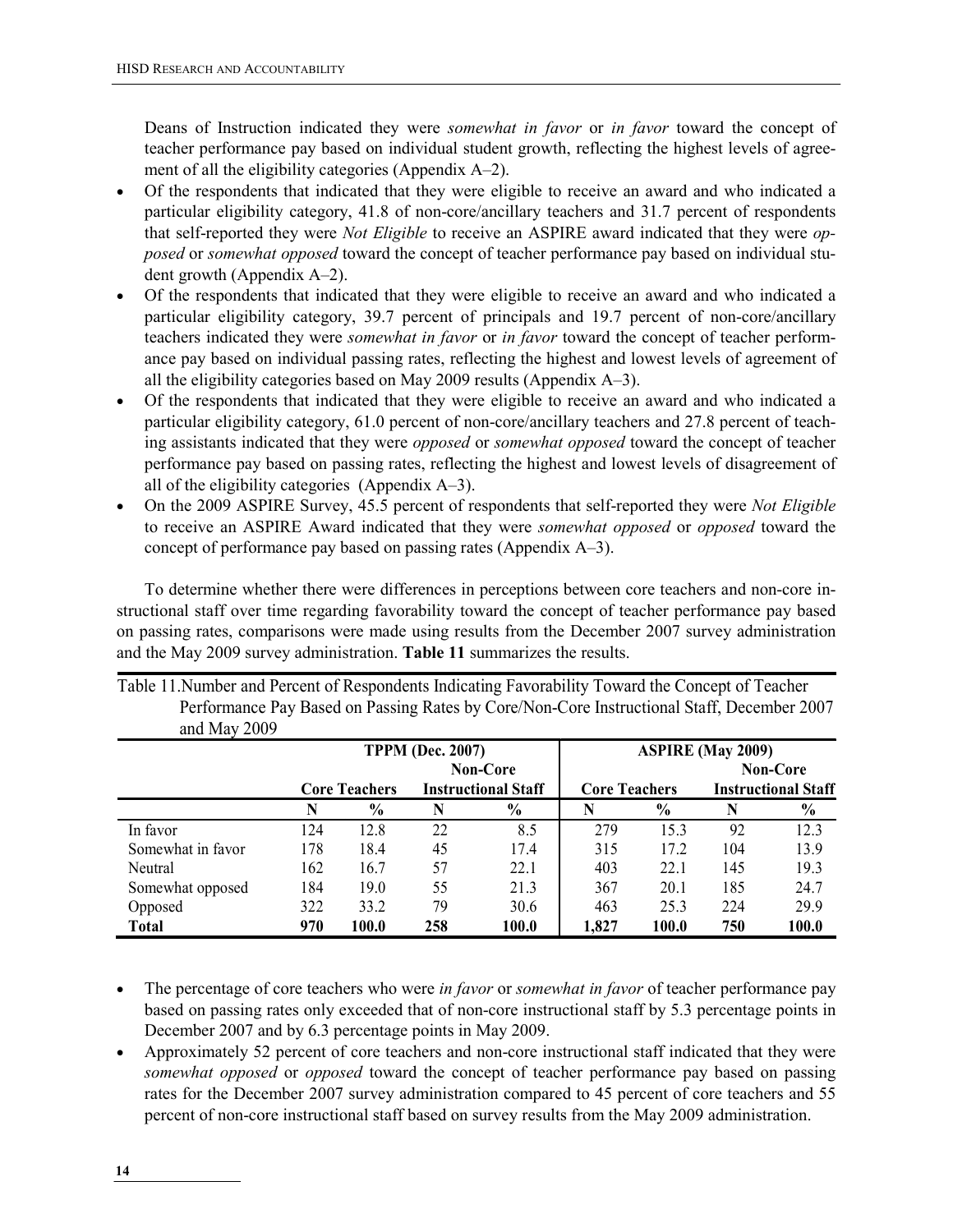#### What were the perceptions and level of understanding of respondents regarding the Teacher Performance-Pay Model (TPPM) and ASPIRE Award Program?

#### All Respondents

Over the past three years, respondents were asked about their perceptions of the award model for that year. Figure 2 summarizes the perceptions of respondents towards the respective models through time.



Model and Survey Administration

**□In favor/Somewhat In Favor ■Neutral ■ Opposed/Somewhat Opposed** 

Figure 2. Percent of respondents indicating favorability toward the ASPIRE Award Program with comparisons to the previous two years' survey responses.

- When comparing the percentage of respondents that indicated they were in favor or somewhat in favor toward the concept of the Teacher-Performance Pay Model and to the ASPIRE Award Program, there was an increase from 44.4 percent (December 2007 survey administration) to 53.3 percent (May 2009 survey administration). These results were after the payout of each model.
- When comparing survey results after each payout, the percentage of respondents that indicated they were somewhat opposed or opposed toward the 2005–2006 Teacher Performance-Pay Model and to the ASPIRE Award Program decreased by 15.2 percentage points over the three years.
- When comparing the percentage of respondents indicating that they were *neutral* toward the model implemented that year, there was an increase of 6.2 percentage points from 2007 to 2009.

Table 12 summarizes the results regarding the level of understanding respondents indicated toward the award models for each of the last three years.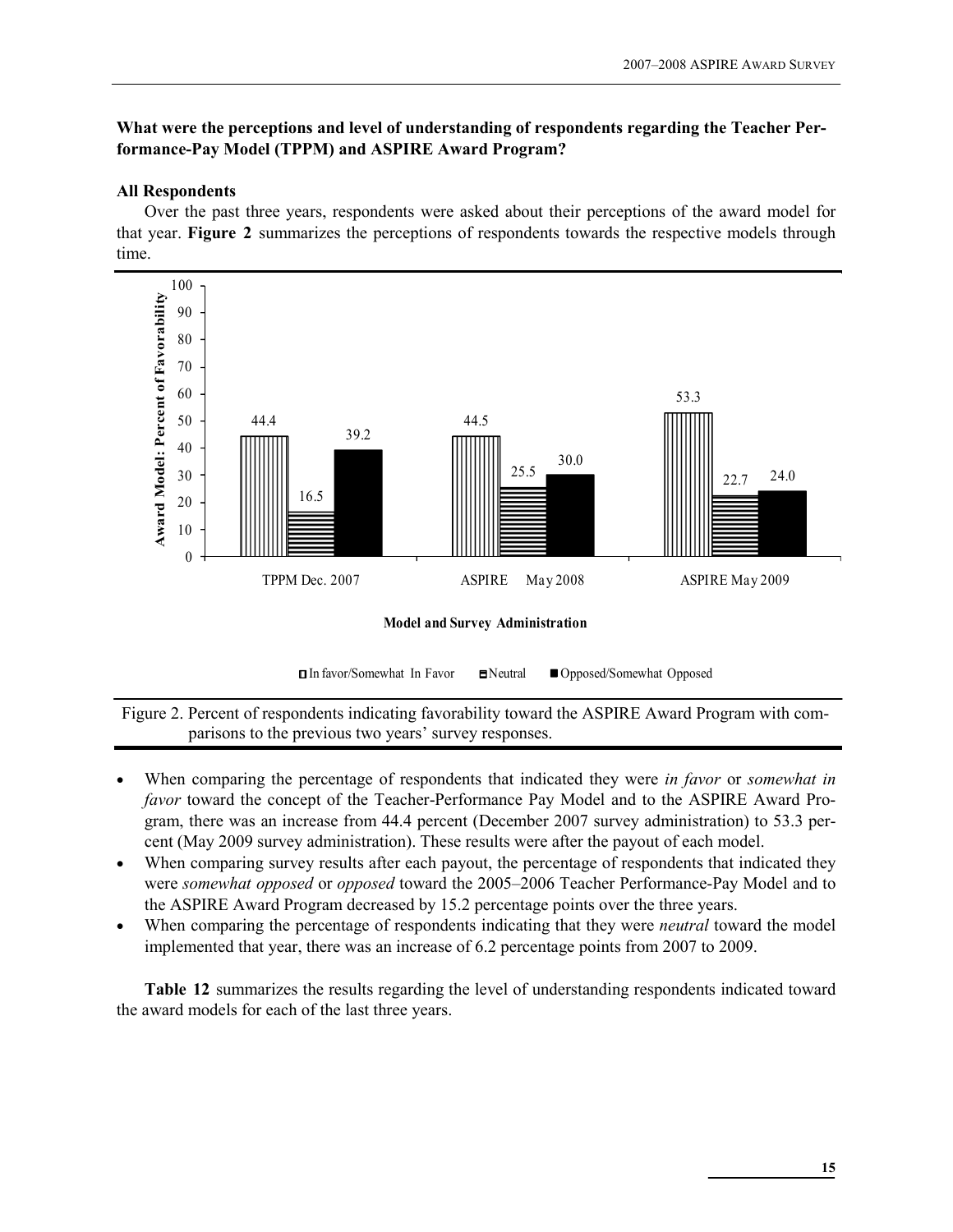|                                 | 2005–2006 TPPM<br>Dec. 2007 |       |              | <b>ASPIRE</b><br><b>May 2008</b> | <b>ASPIRE</b><br><b>May 2009</b> |       |               |
|---------------------------------|-----------------------------|-------|--------------|----------------------------------|----------------------------------|-------|---------------|
|                                 | N                           | $\%$  |              | N                                | $\%$                             | N     | $\frac{0}{0}$ |
| I understood it completely      | 272                         | 18.0  | Very High    | 396                              | 6.7                              | 486   | 14.6          |
| I understood most aspects of it | 427                         | 28.2  | High         | 1,217                            | 20.7                             | 794   | 23.9          |
| I understood some of it         | 381                         | 25.2  | Sufficient   | 3,247                            | 55.2                             | 1,712 | 51.4          |
| I understood a little of it     | 309                         | 20.4  | Low          | 780                              | 13.3                             | 270   | 8.1           |
| I didn't know anything about it | 125                         | 8.3   | Very Low     | 242                              | 4.1                              | 66    | 2.0           |
| Total                           | 1,514                       | 100.0 | <b>Total</b> | 5,882                            | 100.0                            | 3,328 | 100.0         |

Table 12. Number and Percent of Survey Respondents' Level of Understanding of the Performance-Pay Model Paid Out That Year

- For the 2005–2006 Teacher Performance Pay Model, only 46.2 percent of the respondents indicated that they understood it completely or understood most aspects of it.
- When comparing ASPIRE May 2008 to May 2009 results, there was an increase in the percentage of respondents that indicated their level of understanding of the ASPIRE Award Program was high or very high by 11.1 percentage points.
- When comparing survey results from May 2008 to May 2009, there was a decrease in the percentage of respondents that indicated their level of understanding of the ASPIRE Award Program was very low or low (7.3 percentage points), as well as a decrease in the number of respondents that indicated their level of understanding of the ASPIRE Award Program was sufficient (3.8 percentage points).

#### Eligibility Category

To determine whether there were differences in perceptions regarding the level of understanding toward ASPIRE, comparisons by eligibility category for ASPIRE May 2009 respondents are summarized in Appendix A–4.

- Based on respondent data from the eleven eligibility categories, principals and assistant principals indicated a greater level of understanding than core teachers, non-core/ancillary teachers, instructional support staff, teaching assistants, operational support staff, and those indicating that they were Not Eligible to receive an ASPIRE award.
- On the May 2009 survey, 19.2 percent of the respondents that indicated that they were Not Eligible to receive an ASPIRE award perceived their level of understanding of the ASPIRE Award Program as very low or low. This reflected the lowest level of understanding for ASPIRE survey respondents.
- On the May 2009 survey, at least 35 percent of core teachers, non-core/ancillary teachers, and instructional support staff reported a very high or high level of understanding regarding the ASPIRE Award Program.
- At least 54 percent of teaching assistants, operational support staff, and respondents that indicated that they were Not Eligible indicated a *sufficient* level of understanding regarding the ASPIRE Award Program .

#### What were the perceptions of respondents regarding the training sessions when comparing the 2005–2006 Teacher Performance-Pay Model (TPPM) and the ASPIRE Award program?

#### All Respondents

Eleven items were designed to address participation and frequency of training, perceptions of the training, and the level of understanding of the models or components of the models. Figure 3 provides a comparison of the number and percent of respondents receiving training for the 2005–2006, 2006–2007, and 2007–2008 performance pay models.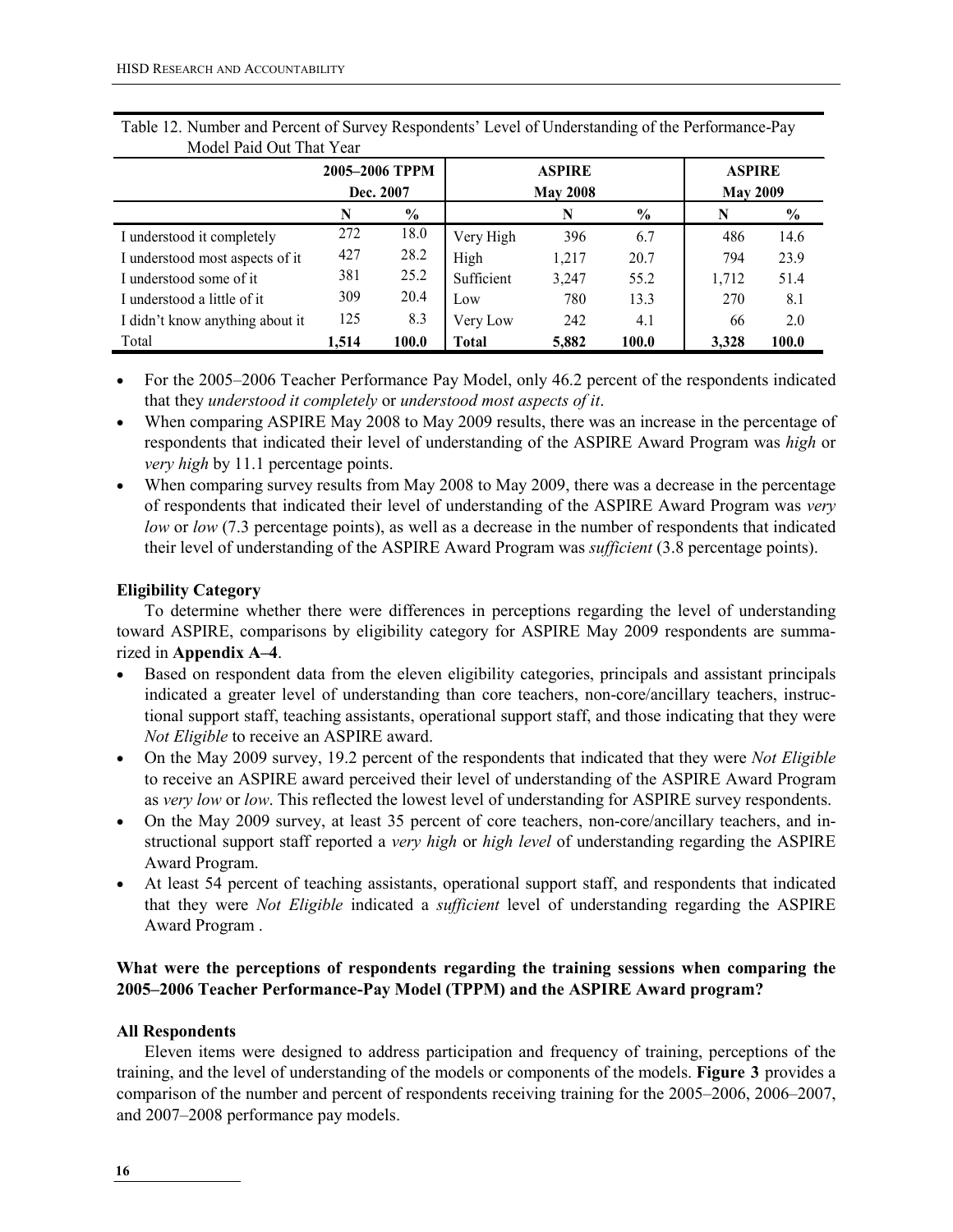

Figure 3. Percent of respondents receiving training by model and survey administration.

- The percentage of respondents that received training increased from 58.1 percent based on the results of the December 2007 survey administration to 85.1 percent based on the May 2008 survey results. There was a decline of 6.2 percentage points in May 2009 from May 2008 respondents.
- When comparing survey results from December 2007 to May 2009, there was an increase in the percentage of respondents that indicated they received training by 20.8 percentage points.

There were two questions designed to determine the number of training sessions respondents attended regarding the two models. The first item focused on the number of training sessions that were attended prior to the awards being granted, while the second item focused on the number of training sessions that were attended after the awards were granted. The results are summarized in Tables 13 and 14.

| Table 13. Number and Percent of Respondents Indicating the Number of Training Sessions Attended |  |
|-------------------------------------------------------------------------------------------------|--|
| Before the Awards were Granted for the 2005–2006 Teacher Performance-Pay Model                  |  |
| (TPPM) and ASPIRE Award Program                                                                 |  |

|                                           |               | 2005-2006 TPPM |       | 2006-2007 ASPIRE | <b>2007-2008 ASPIRE</b> |       |  |
|-------------------------------------------|---------------|----------------|-------|------------------|-------------------------|-------|--|
|                                           | December 2007 |                |       | <b>May 2008</b>  | <b>May 2009</b>         |       |  |
|                                           | N             | $\frac{6}{6}$  |       | $\frac{0}{0}$    | N                       | $\%$  |  |
| No training sessions before payout        | 81            | 9.1            | 167   | 3.7              | 72                      | 2.4   |  |
| One training session before payout        | 416           | 46.6           | 1,400 | 30.6             | 941                     | 31.8  |  |
| Two training sessions before payout       | 273           | 30.6           | 1,553 | 64.0             | 926                     | 31.3  |  |
| 3 or more training sessions before payout | 123           | 13.8           | 1,452 | 31.8             | 1,020                   | 34.5  |  |
| Total                                     | 893           | 100.0          | 4.572 | 100.0            | 2.959                   | 100.0 |  |

- The highest percentage of respondents prior to payout for the Teacher Performance-Pay Model indicated that they attended one training session (46.6 percent). The highest percentage of May 2008 respondents reported attending two training sessions before payout (64.0 percent), and 31.8 percent reported attending three or more. For 2009, the highest percentage of respondents reported attending three or more training sessions before payout (34.5 percent).
- There was an overall reduction in the percentage of respondents that did not attend any training sessions prior to payout when comparing survey results from 9.1 percent in December 2007 to 2.4 percent in May 2009.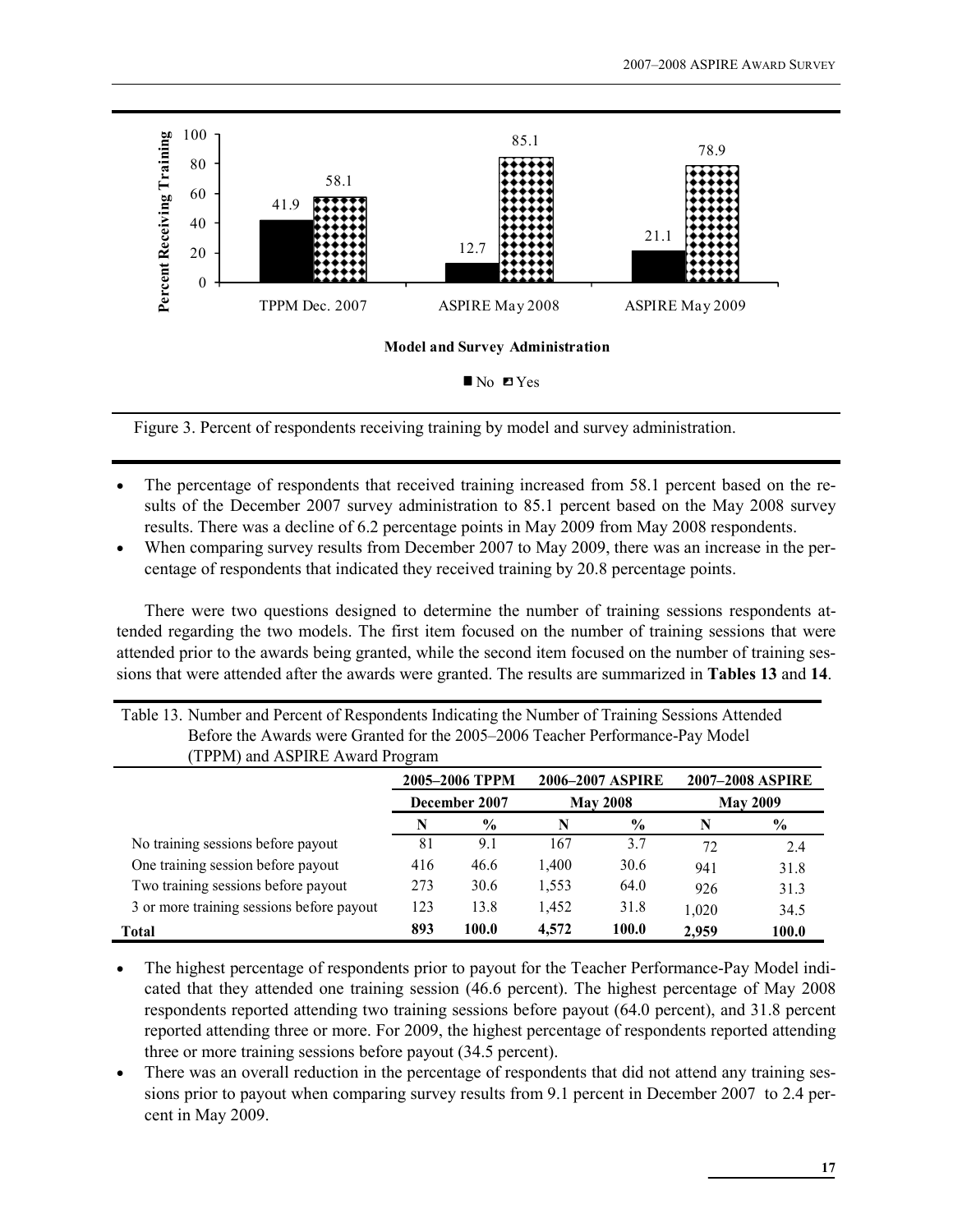| $-0.7 - 0.00$                            |               |                |       |                  |                         |               |  |
|------------------------------------------|---------------|----------------|-------|------------------|-------------------------|---------------|--|
|                                          |               | 2005-2006 TPPM |       | 2006-2007 ASPIRE | <b>2007-2008 ASPIRE</b> |               |  |
|                                          | December 2007 |                |       | <b>May 2008</b>  | <b>May 2009</b>         |               |  |
|                                          | N             | $\frac{0}{0}$  | N     | $\frac{0}{0}$    | N                       | $\frac{0}{0}$ |  |
| No training sessions after payout        | 383           | 42.9           | 1.246 | 27.4             | 777                     | 26.5          |  |
| One training session after payout        | 340           | 38.1           | 1,708 | 37.6             | 1,007                   | 34.3          |  |
| Two training sessions after payout       | 120           | 13.4           | 936   | 20.6             | 573                     | 19.5          |  |
| 3 or more training sessions after payout | 50            | 5.6            | 650   | 14.3             | 579                     | 19.7          |  |
| Total                                    | 893           | 100.0          | 4.540 | 100.0            | 2.936                   | 100.0         |  |

Table 14. Number and Percent of Respondents Indicating the Number of Training Sessions Attended After the Awards were Granted for the 2005–2006 Teacher Performance-Pay Model (TPPM) and ASPIRE Award Program

- There was an overall reduction in the percentage of respondents that did not attend any training sessions after the awards were granted when comparing the Teacher Performance-Pay Model (December 2007) to the ASPIRE (May 2009) results by 16.4 percentage points.
- When comparing the Teacher Performance-Pay Model (December 2007) to the ASPIRE Award (May 2009) data, a higher percentage of ASPIRE (May 2009) respondents indicated attending two or more training sessions (28.1 percent) than Teacher Performance-Pay Model respondents (19.0 percent) after payout.

Two questions focused on the level of understanding regarding specific components of the two models, while four questions from the 2008 and 2009 surveys centered on specific components of the AS-PIRE Program. Table 15 compares the number and percent of respondents who indicated that they had a clear understanding of TAKS objectives based on responses from three different survey administrations. The response sets changed slightly and the differences are illustrated in Table 15.

| Table 15. Number and Percent of Survey Respondents Indicating Their Level of Understanding of<br>TAKS Objectives, December 2007 to May 2009 Survey Results |                |               |                         |               |              |                 |               |
|------------------------------------------------------------------------------------------------------------------------------------------------------------|----------------|---------------|-------------------------|---------------|--------------|-----------------|---------------|
|                                                                                                                                                            | 2005-2006 TPPM |               | <b>2007-2008 ASPIRE</b> |               |              |                 |               |
|                                                                                                                                                            |                | Dec. 2007     | <b>May 2008</b>         |               |              | <b>May 2009</b> |               |
|                                                                                                                                                            | N              | $\frac{0}{0}$ | N                       | $\frac{0}{0}$ |              | N               | $\frac{0}{0}$ |
| I trained others on the TAKS<br>objectives/I can train others                                                                                              | 224            | 15.3          | 1,639                   | 31.9          | Very High    | 1,143           | 35.7          |
| I understood most aspects                                                                                                                                  | 1,076          | 73.4          | 2,821                   | 54.9          | High         | 880             | 27.5          |
| I understood some aspects                                                                                                                                  | 133            | 9.1           | 578                     | 11.2          | Sufficient   | 1,019           | 31.8          |
| I had heard the term used                                                                                                                                  | 15             | 1.0           | 66                      | 1.3           | Low          | 130             | 4.1           |
| Not at all                                                                                                                                                 | 18             | 1.2           | 36                      | 0.7           | Very Low     | 28              | 0.9           |
| <b>Total</b>                                                                                                                                               | 1.466          | 100.0         | 5,140                   | 100.0         | <b>Total</b> | 3,200           | 100.0         |

Table 15. Number and Percent of Survey Respondents Indicating Their Level of Understanding of

• Based on survey results from December 2007, respondents indicated their level of understanding of TAKS objectives, and 88.7 percent of respondents indicated that I trained others on the TAKS objectives or I understood most aspects.

• When comparing May 2008 to December 2007 survey results, there was a slight decline in the percentage of respondents that indicated I can train others or I understand most aspects regarding their level of understanding of TAKS objectives by 1.9 percentage points.

• On the May 2009 survey administration, 63.2 of the respondents indicated that their level of understanding of TAKS objectives for the 2007–2008 school year was high or very high.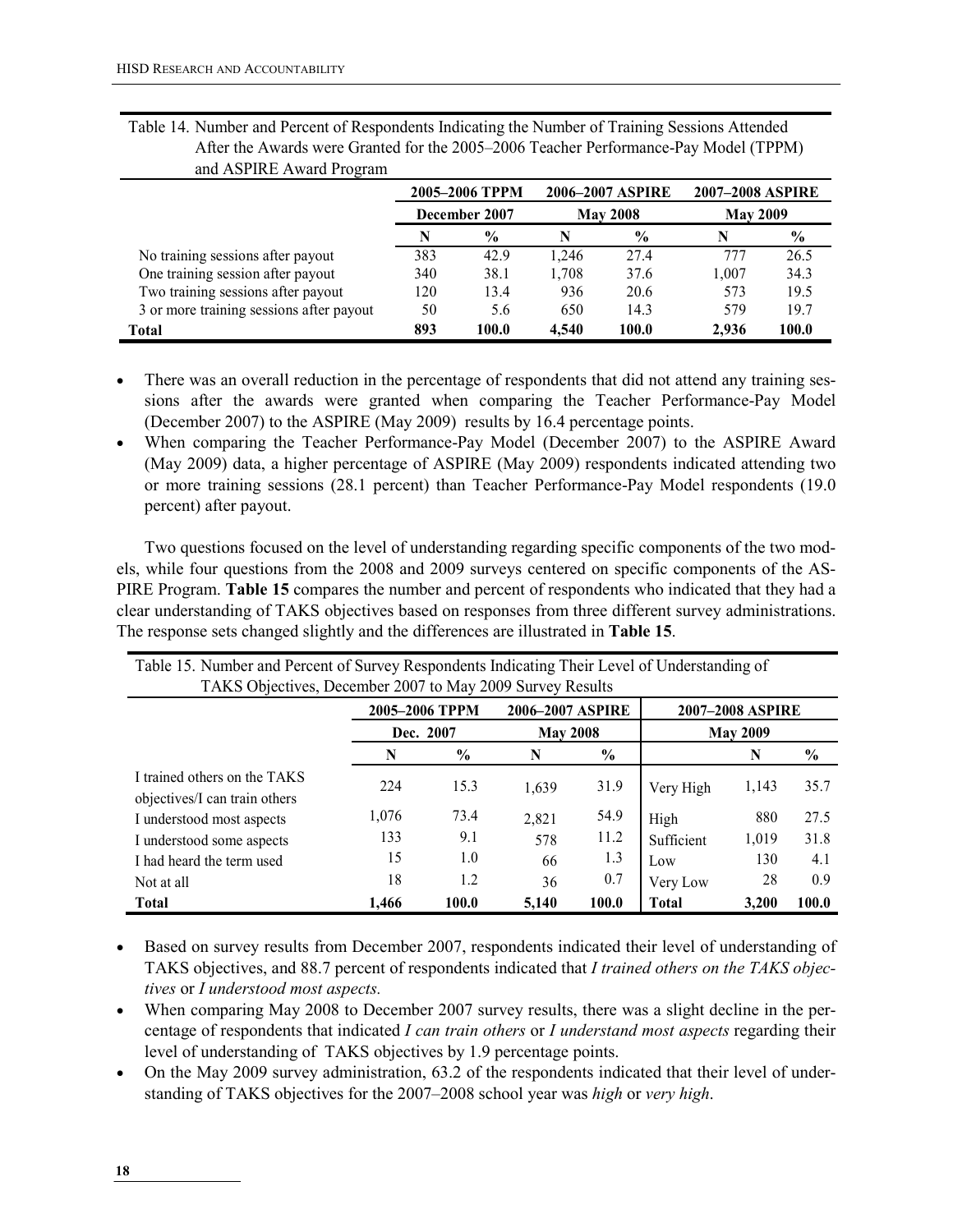Table 16 compares the number and percent of respondents who indicated that they had a clear understanding of Stanford objectives/content clusters for the 2005–2006 school year, 2006–2007 school year, and 2007–2008 school year.

| Twee To, I willow and I creent of Burrell by Respondence mareating Their Bereit of Chaerballang of<br>Stanford Objectives/Content Clusters, December 2007 to May 2009 Survey Results |       |               |       |                 |                 |       |               |  |  |  |  |
|--------------------------------------------------------------------------------------------------------------------------------------------------------------------------------------|-------|---------------|-------|-----------------|-----------------|-------|---------------|--|--|--|--|
|                                                                                                                                                                                      |       |               |       |                 |                 |       |               |  |  |  |  |
| 2005-2006 TPPM<br>2006-2007 ASPIRE<br>2007-2008 ASPIRE                                                                                                                               |       |               |       |                 |                 |       |               |  |  |  |  |
|                                                                                                                                                                                      |       | December 2007 |       | <b>May 2008</b> | <b>May 2009</b> |       |               |  |  |  |  |
|                                                                                                                                                                                      |       | $\frac{0}{0}$ | N     | $\frac{0}{0}$   |                 | N     | $\frac{0}{0}$ |  |  |  |  |
| I trained others on the Stanford<br>objectives/I can train others                                                                                                                    | 127   | 8.6           | 993   | 19.6            | Very High       | 714   | 22.5          |  |  |  |  |
| I understood most aspects                                                                                                                                                            | 1,049 | 71.2          | 2,789 | 55.0            | High            | 839   | 26.5          |  |  |  |  |
| I understood some aspects                                                                                                                                                            | 189   | 12.8          | 898   | 17.7            | Sufficient      | 1,226 | 38.7          |  |  |  |  |
| I had heard the term used                                                                                                                                                            | 38    | 2.6           | 154   | 3.0             | Low             | 318   | 10.0          |  |  |  |  |
| Not at all                                                                                                                                                                           | 38    | 2.6           | 236   | 4.7             | Very Low        | 70    | 2.2           |  |  |  |  |
| <b>Total</b>                                                                                                                                                                         | 1,474 | 100.0         | 5,070 | 100.0           | <b>Total</b>    | 3,167 | 100.0         |  |  |  |  |

Table 16. Number and Percent of Survey Respondents Indicating Their Level of Understanding of

• Based on survey results from December 2007, respondents indicated their level of understanding of Stanford objectives/content clusters and 79.8 percent of respondents indicated that I trained others on the Stanford objectives or I understood most aspects.

- When comparing survey results from May 2008 to December 2007, there was a slight decline in the percentage of ASPIRE respondents that indicated I can train others or I understand most aspects regarding their level of understanding of Stanford objectives/content clusters by 5.2 percentage points.
- For May 2009 ASPIRE respondents, 49.0 percent indicated that their level of understanding of Stanford objectives/content clusters was very high or high.

Table 17 compares the number and percent of respondents who indicated that they had a clear understanding of the difference between student achievement and student growth/academic progress based upon three years of survey data.

| Table 17. Number and Percent of Survey Respondents Level of Understanding of the Difference |
|---------------------------------------------------------------------------------------------|
| Between Student Achievement and Student Growth/Academic Progress, Survey Results Over       |
| Three Years                                                                                 |
|                                                                                             |

|                                       | 2005-2006 TPPM |               |              |       | 2006–2007 ASPIRE |       | <b>2007–2008 ASPIRE</b> |  |  |
|---------------------------------------|----------------|---------------|--------------|-------|------------------|-------|-------------------------|--|--|
|                                       |                | December 2007 |              |       | <b>May 2008</b>  |       | <b>May 2009</b>         |  |  |
|                                       | N              | $\%$          |              | N     | $\frac{0}{0}$    | N     | $\%$                    |  |  |
| I trained others on the<br>difference | 70             | 4.6           | Very High    | 833   | 14.2             | 703   | 21.3                    |  |  |
| I understood most aspects             | 978            | 64.3          | High         | 1,770 | 30.3             | 1,053 | 31.9                    |  |  |
| I understood some                     | 303            | 19.9          | Sufficient   | 2,556 | 43.9             | 1,334 | 40.4                    |  |  |
| I had heard the term used             | 71             | 4.7           | Low          | 521   | 8.9              | 181   | 5.5                     |  |  |
| Not at all                            | 100            | 6.6           | Very Low     | 158   | 2.7              | 28    | 0.8                     |  |  |
| <b>Total</b>                          | 1,522          | 100.0         | <b>Total</b> | 5,848 | 100.0            | 3,299 | 100.0                   |  |  |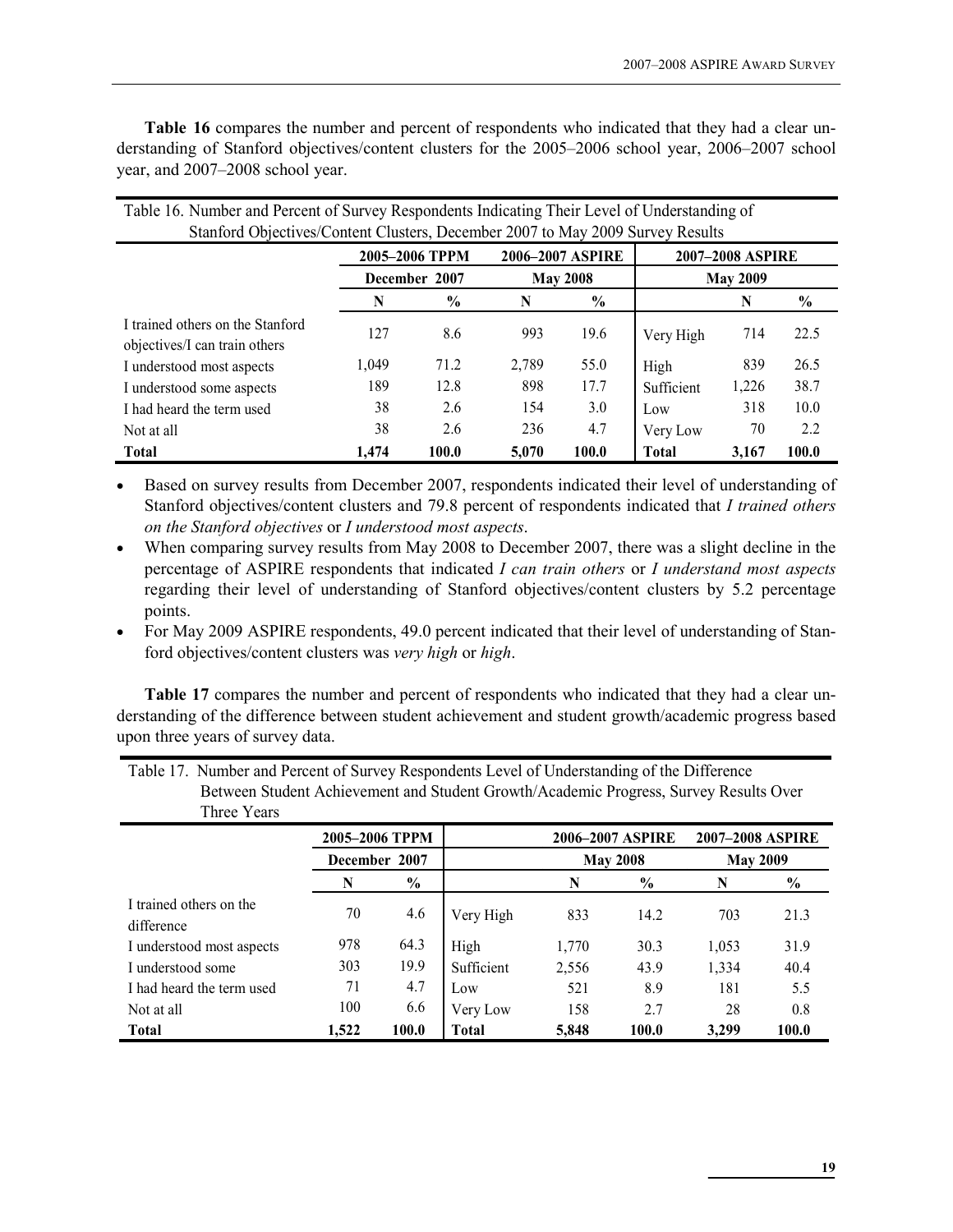- Results from the December 2007 survey, 68.9 percent of respondents indicated, I trained others on the difference or I understood most aspects of the difference between student achievement and student growth/academic progress.
- When comparing the perceptions of respondents from May 2008 to May 2009, there was an 8.7 percent increase regarding respondents that rated their level of understanding of the difference between student achievement and student growth/academic progress as very high or high.

On the May 2008 ASPIRE Award post-survey, there were five items that were designed to determine the level of understanding for different training components related to the ASPIRE Award. Table 18 depicts the comparison of the baseline data collected in May 2008 with data collected in May 2009.

Table 18. Number and Percent of Survey Respondents Indicating Their Level of Understanding for Training Components of the 2006–2007 and 2007–2008 ASPIRE Award, May 2008 and May 2009

| --                                                                                          |       |       |                        |      |                   |      |               |                                 |
|---------------------------------------------------------------------------------------------|-------|-------|------------------------|------|-------------------|------|---------------|---------------------------------|
|                                                                                             |       |       | <b>Very</b><br>Low/Low |      | <b>Sufficient</b> |      |               | <b>Very</b><br><b>High/High</b> |
|                                                                                             | N     |       | $\frac{6}{6}$          |      | $\frac{6}{9}$     |      | $\frac{0}{0}$ |                                 |
|                                                                                             | 2008  | 2009  | 2008                   | 2009 | 2008              | 2009 | 2008          | 2009                            |
| My understanding of value-added analysis<br>$iS$ :                                          | 5,844 | 3,285 | 21.3                   | 14.9 | 50.0              | 46.1 | 28.7          | 39.0                            |
| My understanding of how value-added<br>information can help me as an educator is:           | 5,832 | 3,175 | 18.3                   | 13.3 | 45.1              | 41.7 | 36.6          | 45.0                            |
| My understanding of how to read/interpret<br>value-added reports is:                        | 5,817 | 3,228 | 23.7                   | 15.3 | 47.0              | 45.2 | 29.3          | 39.4                            |
| My understanding of the different stands of<br>the 2007/2008 ASPIRE Award Program<br>was:   | 5,835 | 3,286 | 23.2                   | 17.4 | 48.7              | 48.0 | 28.1          | 34.7                            |
| My understanding of how 2007/2008<br><b>ASPIRE Awards were</b><br>calculated/determined is: | 5,852 | 3,298 | 33.9                   | 29.8 | 43.9              | 43.1 | 22.2          | 27.1                            |

- Based on survey data collected in 2008 and 2009, the training component for which the largest percentage of respondents indicated a very high or high level of understanding centered on how valueadded information can help educators (36.6 percent and 45.0 percent, respectively).
- Based on survey data collected in 2008 and 2009, the training component for which the largest percentage of respondents indicated a *very low* or *low* level of understanding focused on how the AS-PIRE Awards were calculated/determined (33.9 percent and 29.8 percent, respectively).
- Based on data collected from the May 2008 survey administration, at least 66.1 percent of respondents indicated they had a *sufficient*, high, or very high level of understanding for the five training components: value-added analysis, how value-added information can help educators, how to read/ interpret value-added reports, the different strands of the 2007 ASPIRE Award Program, and how 2007 ASPIRE Awards were calculated/determined. This increased to 70.2 percent for survey data collected from the May 2009 administration.
- There was an increase in the percentage of respondents that indicated a very high or high level of understanding for all five training components when comparing data from May 2008 to May 2009. Increases ranged from 4.9 percentage points for understanding how the 2007/2008 ASPIRE Awards were calculated/determined to 10.3 percent for understanding valued added analysis.

One question asked respondents whether they perceived their was a connection between classroom instruction and performance-pay results. Table 19 compares the number and percent of respondents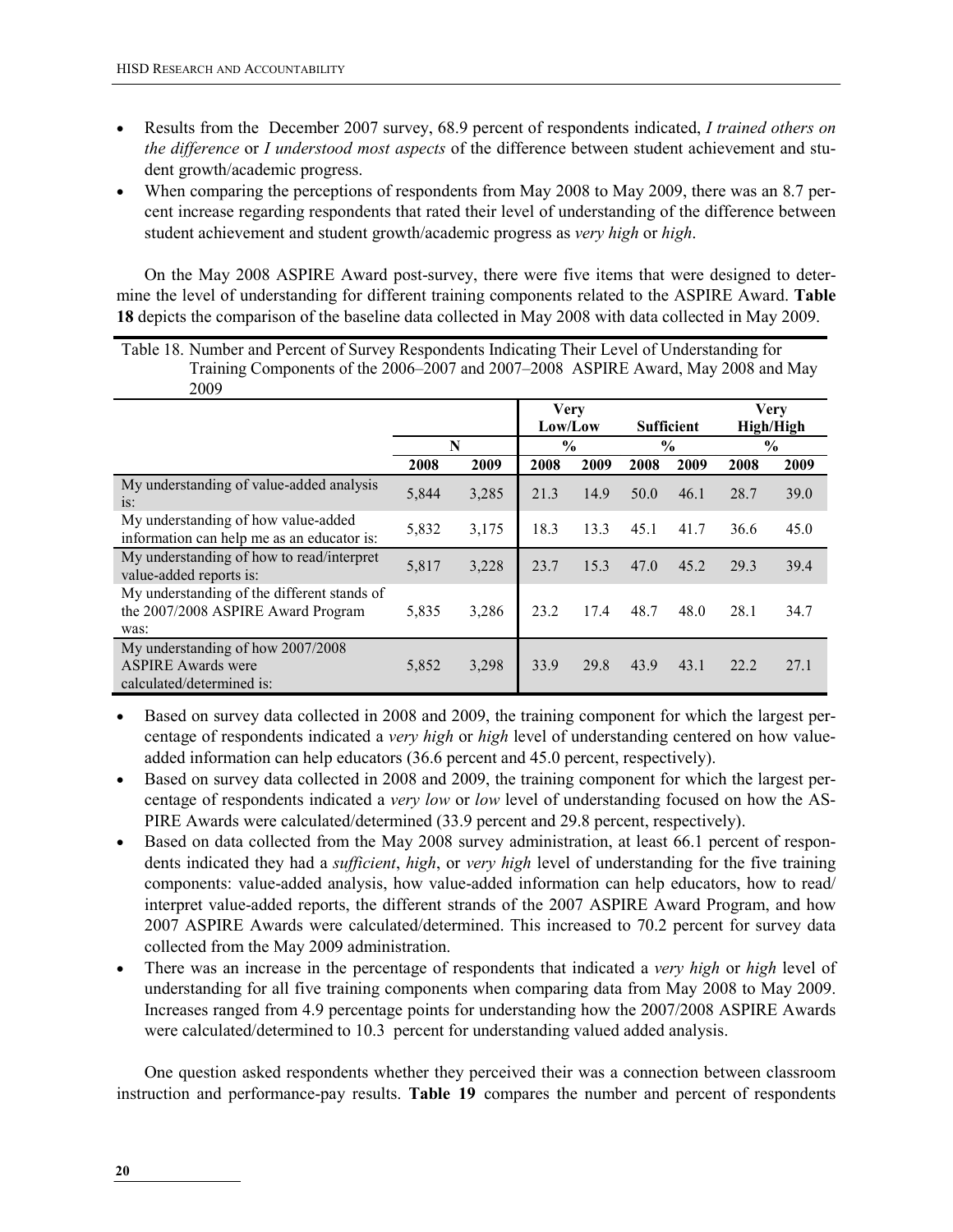|                                 | <b>TPPM</b> |               | <b>ASPIRE</b> |                 |                          |       | <b>ASPIRE</b>   |
|---------------------------------|-------------|---------------|---------------|-----------------|--------------------------|-------|-----------------|
|                                 |             | Dec. 2007     |               | <b>May 2008</b> |                          |       | <b>May 2008</b> |
|                                 | N           | $\frac{0}{0}$ | N             | $\frac{0}{0}$   |                          | N     | $\%$            |
| Absolute y                      | 207         | 14.7          | 828           | 16.5            | Strongly Agree           | 379   | 11.7            |
| Mostly                          | 356         | 25.3          | 1,186         | 23.6            | Agree                    | 1,071 | 33.0            |
| About half the time             | 252         | 17.9          | 1,094         | 21.8            | Neutral                  | 853   | 26.3            |
| Not really                      | 465         | 33.1          | 1,422         | 28.3            | Disagree                 | 574   | 17.7            |
| They were/are totally unrelated | 126         | 9.0           | 497           | 9.9             | <b>Strongly Disagree</b> | 366   | 11.3            |
| <b>Total</b>                    | 1,406       | 100.0         | 5,027         | 100.0           | Total                    | 3,243 | 100.0           |

| Table 19. Number and Percent of Respondents Indicating a Connection Between Classroom |  |
|---------------------------------------------------------------------------------------|--|
| Instruction and Performance Pay Results Over Three Years                              |  |

from the past three years. The response sets changed for the May 2009 survey administration, and the differences are illustrated.

- When comparing 2007 to 2008 survey results, only 40 percent of the respondents perceived a connection between classroom instruction and performance-pay results by indicating absolutely or mostly.
- There was a decline in the percentage respondents from 42.1 percent to 38.2 percent that perceived little or no connection to classroom instruction and performance-pay results by indicating *not really* or they were totally unrelated based on 2007 and 2008 survey results.
- Based on May 2009 ASPIRE survey data, 44.7 percent of the respondents *strongly agreed* or *agreed* that there was a connection between classroom instruction and ASPIRE Award results.
- Only 29 percent of the respondents *disagreed* or *strongly disagreed* with the statement that there was a connection between classroom instruction and ASPIRE Award results.

There were five items that were designed to examine the perceptions of respondents regarding the amount of money awarded and the ASPIRE model. Baseline data were collected during the May 2009 survey administration, and the results are summarized in Table 20.

| Amounts and the ASPIRE Award Model, May 2009                                                                                  |       |                                    |                 |         |               |                          |
|-------------------------------------------------------------------------------------------------------------------------------|-------|------------------------------------|-----------------|---------|---------------|--------------------------|
|                                                                                                                               | N     | <b>Strongly</b><br><b>Disagree</b> | <b>Disagree</b> | Neutral | <b>A</b> gree | <b>Strongly</b><br>Agree |
| The maximum award amount for my<br>ASPIRE Award category adequately<br>recognizes my efforts to increase student<br>progress. | 3,152 | 21.4                               | 21.6            | 25.3    | 23.0          | 8.8                      |
| The maximum award amount for my<br>ASPIRE Award category encourages me to<br>remain in a campus-based position.               | 3,164 | 17.1                               | 18.9            | 30.5    | 24.7          | 8.8                      |
| The maximum award amount for my<br>ASPIRE Award category is commensurate<br>with my professional contribution.                | 3,194 | 22.3                               | 22.3            | 26.5    | 21.3          | 7.6                      |
| The ASPIRE Award should be continued<br>in its current form.                                                                  | 3,260 | 19.1                               | 21.4            | 32.1    | 19.0          | 8.4                      |
| The ASPIRE Award should be continued<br>with modifications incorporated on an<br>annual basis.                                | 3,223 | 8.1                                | 6.1             | 29.1    | 38.1          | 18.6                     |

Table 20. Number and Percent of Survey Respondents Indicating Their Perceptions About Award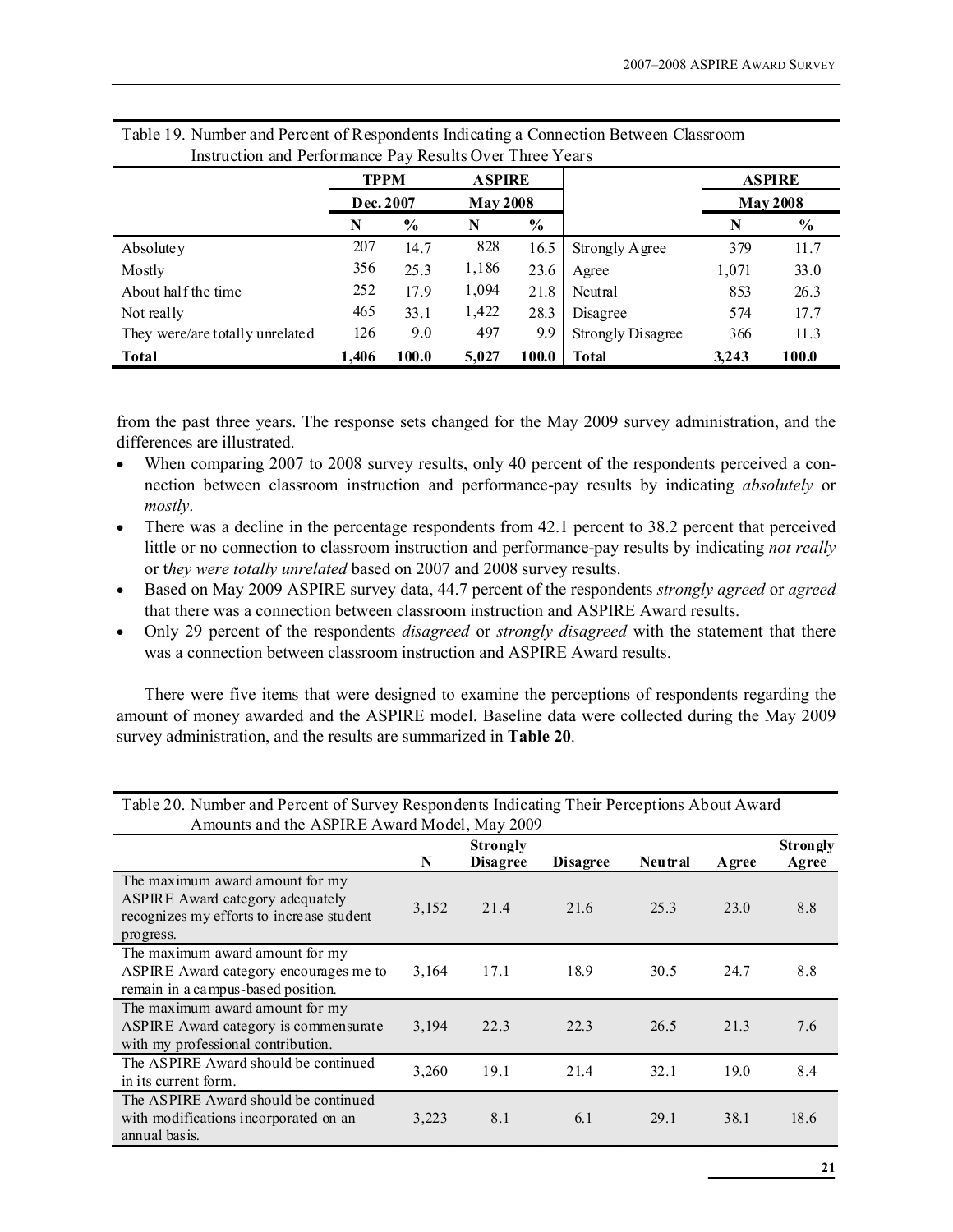- On the 2009 survey administration, the statement for which the largest percentage of respondents indicated strongly agree or agree centered on continuing the ASPIRE Award and modifying the model on an annual basis.
- A higher percentage of respondents strongly disagreed or disagreed that their maximum award amount adequately recognized their efforts to increase student progress (43.0 percent) compared to 25.3 percent who were *neutral* and 31.8 percent who *agreed* or *strongly agreed* based on 2009 survey results.
- Based on the 2009 survey results, 36.0 percent of respondents *strongly disagreed* or *disagreed* that their maximum award amount encouraged them to remain in a campus-based position compared to 33.5 percent of respondents who agreed or strongly agreed and 30.5 percent who were neutral.
- A higher percentage of respondents *strongly disagreed* or *disagreed* that their maximum award amount was commensurate with their professional contribution (44.6 percent) compared to 26.5 percent who were neutral and 28.9 percent who agreed or strongly agreed based on 2009 survey results.

#### Eligibility Category

To determine whether there were differences in perceptions about the connection between classroom instruction and performance pay results, comparisons were made by eligibility category and respondents who indicted they were not eligible as summarized in **Appendix A–5**.

- The percentage of teaching assistants, operational support staff, principals, and assistant principals/ deans of instruction who *strongly agreed* or *agreed* that their was a connection between classroom instruction and the ASPIRE Award results exceeded core teachers, non-core/ancillary teachers, instructional support staff, and those respondents that indicated they were not eligible to receive an award.
- The highest percentage of respondents that *disagreed* or *strongly disagreed* that their was a connection between classroom instruction and the ASPIRE Award results were from high school core teachers and instructional support staff (38.8 percent and 38.3 percent, respectively).

To determine whether there were differences in perceptions regarding the maximum award amount reflecting adequate recognition for efforts to increase student progress, comparisons were made by eligibility category and respondents who indicated they were not eligible as summarized in Appendix A–6.

- Fifty percent of principals and 43.1 percent of assistant principals/deans of instruction agreed or strongly agreed that their maximum ASPIRE Award adequately recognized their efforts to increase student progress, reflecting the highest levels of agreement compared to the remaining eligibility categories and for those respondents indicating they were not eligible to receive an award.
- Fifty-nine percent of non-core/ancillary teachers and 52.7 percent of instructional support staff indicated that they strongly disagreed or disagreed that their maximum ASPIRE Award adequately recognized their efforts to increase student progress.

To determine whether differences existed with regard to the statement, the maximum award amount for my ASPIRE Award category is commensurate with my professional contribution, comparisons were made by eligibility category and for those respondents that indicated they were not eligible to receive an award. Appendix A–7 summarizes the results.

• Forty-five percent of principals and 42.4 percent of teaching assistants *agreed* or *strongly agreed* that their maximum ASPIRE Award was commensurate with their professional contribution, reflecting the highest levels of agreement compared to the remaining eligibility categories and for those respondents indicating they were not eligible to receive an award.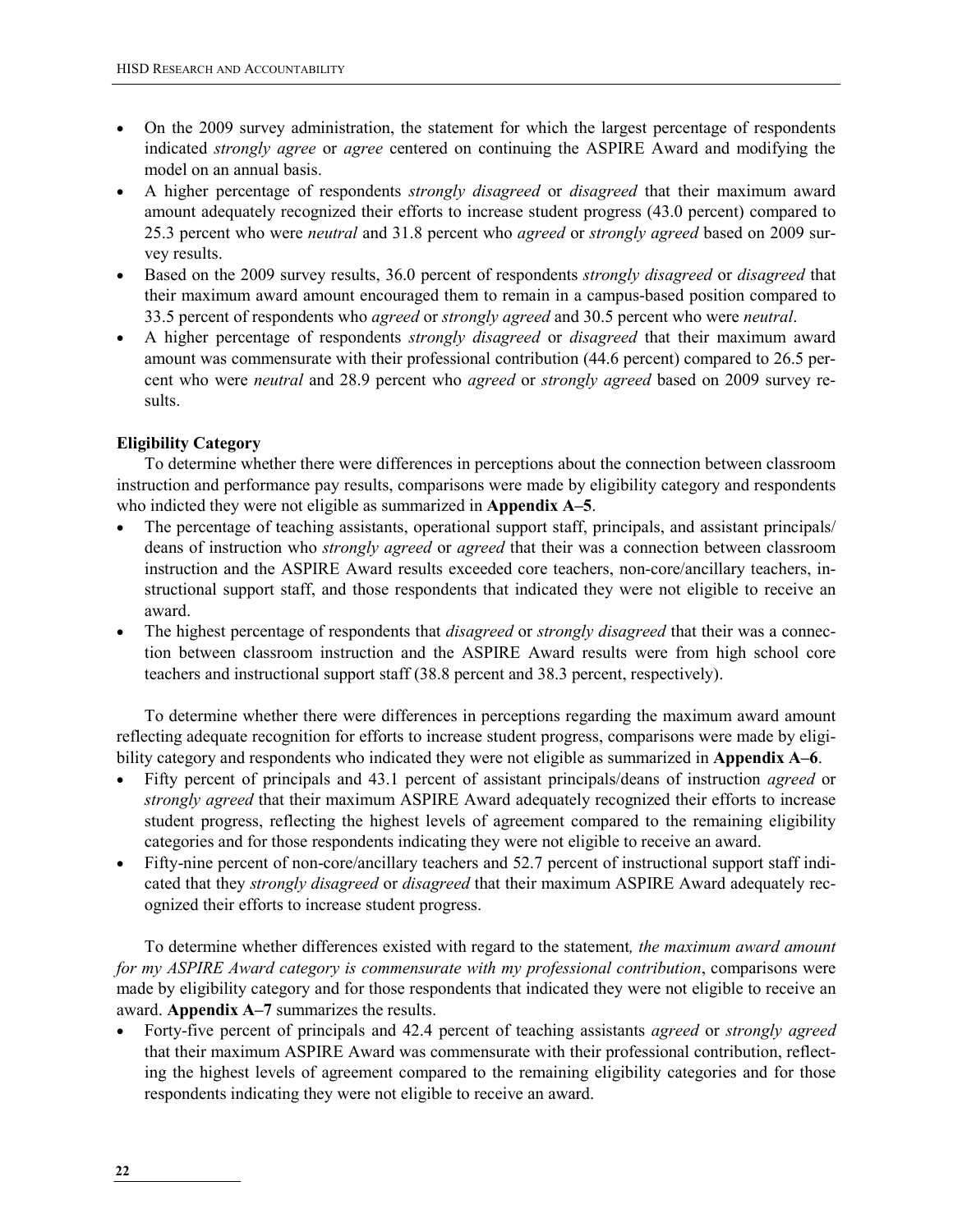• Sixty percent of non-core/ancillary teachers and 58.2 percent of instructional support staff indicated that they strongly disagreed or disagreed that their maximum ASPIRE Award was commensurate with their professional contribution.

#### What were the criteria that respondents indicated they would prefer when choosing a teacher award model?

Four items were designed to determine what factors would be preferred when choosing a teacher award model. The results are presented in Table 21.

| Table 21. Number and Percent of Respondents Indicating Factors to Include in a Performance Pay<br>System, May 2009 |       |                |                |                |          |          |
|--------------------------------------------------------------------------------------------------------------------|-------|----------------|----------------|----------------|----------|----------|
|                                                                                                                    |       |                | Somewhat       |                | Somewhat |          |
|                                                                                                                    | N     | <b>Opposed</b> | <b>Opposed</b> | <b>Neutral</b> | in Favor | In Favor |
| Time spent in professional development                                                                             | 3,284 | 10.2           | 7.3            | 20.9           | 24.7     | 37.0     |
| Performance evaluations by supervisors                                                                             | 3,315 | 14.1           | 11.0           | 22.5           | 22.1     | 30.2     |
| Performance evaluations by peers                                                                                   | 3,284 | 21.0           | 14.6           | 25.0           | 18.4     | 21.0     |
| Serving as a mentor                                                                                                | 3,127 | 11.1           | 6.5            | 28.0           | 23.0     | 31.5     |
| Other Factors (please specify)                                                                                     | 273   |                |                |                |          |          |

- Based on the May 2009 survey results, at least 52 percent of respondents indicated that they were somewhat in favor or in favor of including the following factors in a performance pay system: time spent in professional development, performance evaluations by supervisors, and serving as a mentor.
- Only 6.7 percent of survey respondents provided answers to the question about providing other factors to include in a performance pay model. Of the 273 respondents, 136 indicated that subjectivity and bias were inherent in the ASPIRE Award model and/or that subjectivity existed regarding performance evaluations by supervisors or peers. Moreover, respondents indicated that mentors were already paid for taking on the extra duty so that including it as a factor in the model would be essentially "double-dipping." On some campuses, teachers select their mentors while on other campuses the principal assigns the mentor. Respondents indicated that time spent in professional development was not a quality measure, but rather a formative assessment through observation would serve as a better indicator.
- Student academic outcomes were the second highest factor identified by 2009 ASPIRE respondents (n=29). Suggested measures included the following: student academic growth, the number of students scoring a 3 or higher on an AP exam or 4 or higher on an IB exam, the number of students graduating, the number of students enrolling in a college/university, portfolios, performance on Endof-Course exams, and performance on the TPRI/Tejas LEE.
- Campus support outcomes were the third highest factor identified 2009 ASPIRE respondents. Suggestions included the following: developing and sharing lessons on-line, sponsoring clubs/activities, holding campus leadership positions, coaching a sport, department chair duties, tutoring students, parent contacts/working with families, neighborhood outreach programs, and community service hours.

#### What recommendations were made to improve communication of the ASPIRE Award?

There were six items for which respondents rated the level of effectiveness regarding communicating information about the ASPIRE Award and one open-ended question designed to solicit feedback for improving communications of the ASPIRE Award. The responses are summarized in Table 22.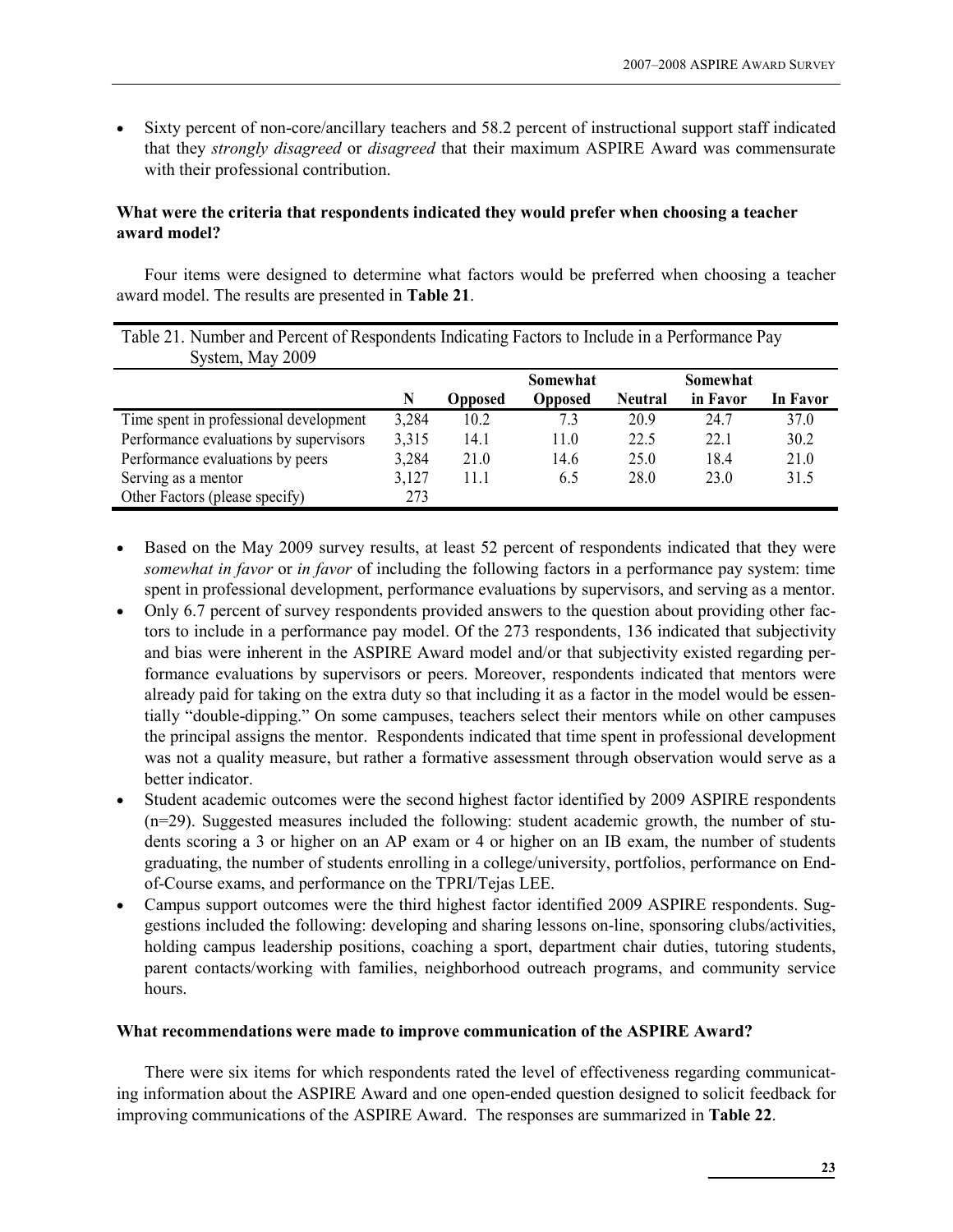| 1000                                                                                                                                     |       |                                |                              |                                |                                 |
|------------------------------------------------------------------------------------------------------------------------------------------|-------|--------------------------------|------------------------------|--------------------------------|---------------------------------|
|                                                                                                                                          | N     | <b>Not</b><br><b>Effective</b> | Somewhat<br><b>Effective</b> | Moderately<br><b>Effective</b> | <b>Very</b><br><b>Effective</b> |
| Knowing where to find information about<br>the ASPIRE Award in general.                                                                  | 3,383 | 4.6                            | 28.0                         | 35.8                           | 31.6                            |
| Knowing when specific information about<br>my ASPIRE Award was available.                                                                | 3,371 | 5.7                            | 25.8                         | 35.7                           | 32.7                            |
| Knowing where to find information about<br>my specific ASPIRE Award.                                                                     | 3,367 | 5.2                            | 24.8                         | 36.3                           | 33.8                            |
| Knowing how to interpret and understand<br>my specific ASPIRE Award Notice.                                                              | 3,368 | 8.5                            | 30.1                         | 35.9                           | 25.5                            |
| Understanding the difference between<br>submitting a question by e-mail versus<br>submitting a formal inquiry about your final<br>award. | 3,362 | 8.2                            | 30.4                         | 35.8                           | 25.6                            |
| Understanding where to find information<br>about the inquiry process on the portal.                                                      | 3,364 | 6.6                            | 29.8                         | 35.7                           | 28.0                            |
| Understanding that formal inquiries were<br>required to be submitted by a specific<br>deadline.                                          | 3,352 | 7.0                            | 27.7                         | 35.1                           | 30.3                            |

Table 22. Number and Percent of Survey Respondents Indicating Their Perceptions About Communicating Effectively, May 2009

- Based on the results of the May 2009 survey, 70.1 percent of respondents indicated that communication was moderately effective or very effective for knowing where to find information about my specific ASPIRE Award, reflecting the highest percentages for effectiveness.
- Based on the May 2009 survey, the area for which the highest percentage of respondents (38.6 percent) perceived communications to be not effective or somewhat effective focused on knowing how to interpret and understand my specific ASPIRE Award Notice and understanding the difference between submitting a question by e-mail versus submitting a formal inquiry about your final award.

For the open-ended item, of the 4,102 surveys completed, 1,471 or 35.9 percent of the respondents provided at least one response. Commentary from respondents may have incorporated the method of communication (i.e. personal e-mail, small group meetings, live Q& A sessions), the frequency of communication (i.e. more frequent updates, monthly, beginning of the school year, prior to critical dates as a reminder), suggestions for improving the quality of communicating the content (i.e. short/brief and use simple language), aspects of the model for which content was not clear (i.e. simplify the clarity of the eligibility document or provide a simple explanation of how awards are calculated) and/or to use the survey as a vehicle for communicating input into the model (i.e. why are certain groups such as special education or science specialists not eligible for the same levels of compensation?, re-visit the eligibility for early education through grade two teachers, or re-visit compensation levels for teacher assistants/fine arts teachers). Table 23 presents the number and percent of responses describing the suggestions for improvement.

Overall, there were a total of 558 responses that provided specific information on the method, frequency, quality, and/or content of communication. Of the 558 responses, 135 suggested using e-mail sent directly to campus teachers and staff. Through e-mail, respondents suggested sending a news letter or updates regarding the ASPIRE program as needed or on a monthly basis along with links and login information. Other suggestions included sending out surveys to teachers and staff to gather input for changing the model. Public forums, chat rooms, blogs, on-line Q&A sessions, live Q&A sessions, small group meetings targeting specific eligibility groups, evening meetings, campus-based in-services led by facilitators, lead teachers, or knowledgeable representatives were proposed so that teachers and staff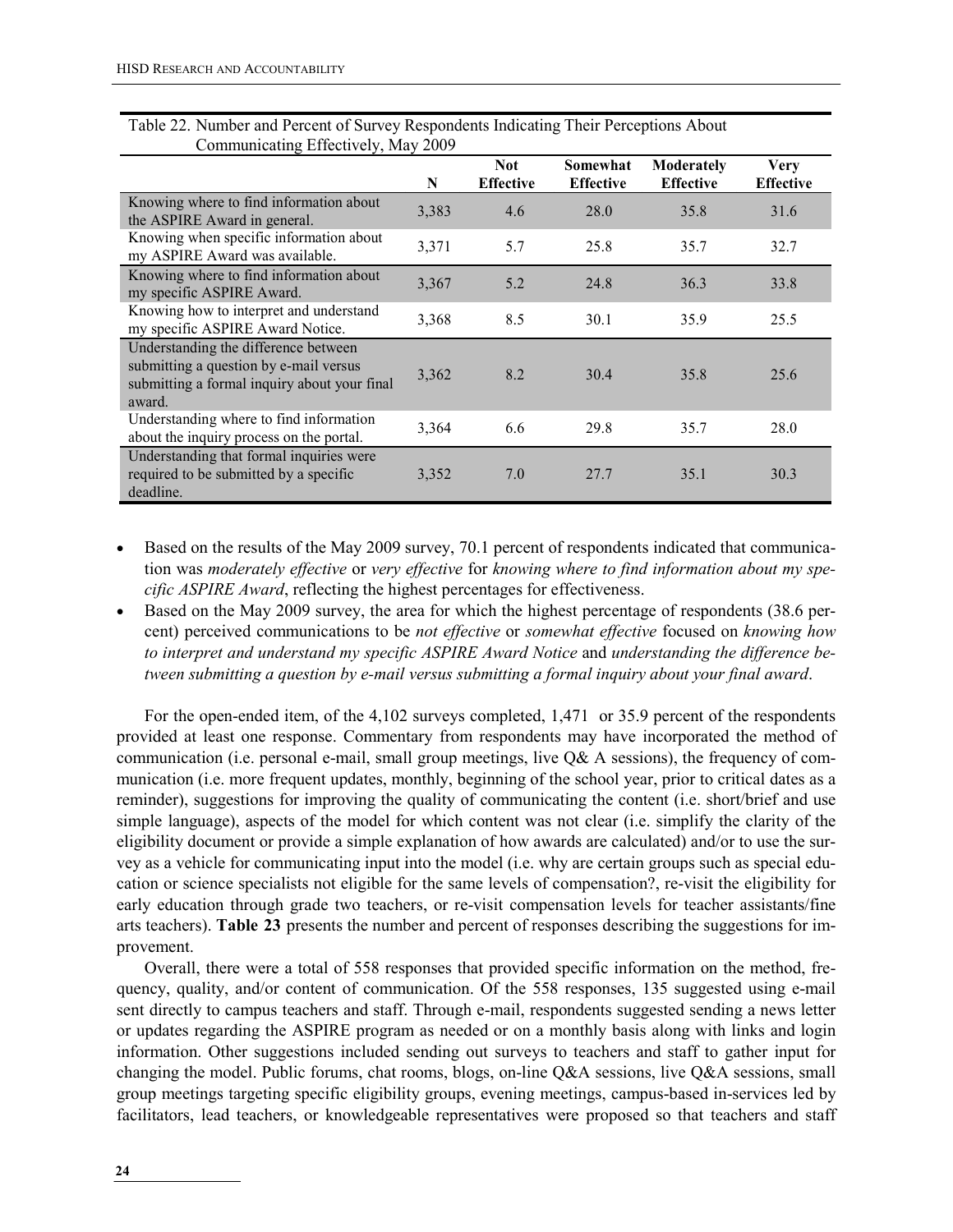|                                                             | N     | $\frac{6}{9}$  |
|-------------------------------------------------------------|-------|----------------|
| Communication (method, frequency, content)                  | 538   | 34.0           |
| Rating Scale for Communications (adequate to excellent)     | 324   | 19.8           |
| Equitability regarding levels of compensation or eligbility | 144   | 8.8            |
| No Comment or Not Applicable                                | 110   | 6.7            |
| Commentary regarding Elibility                              | 109   | 6.7            |
| None or Nothing                                             | 93    | 5.7            |
| Commentary regarding Award Notification                     | 85    | 5.2            |
| Miscellaneous                                               | 69    | 4.2            |
| Calculating the Award                                       | 58    | 3.5            |
| Commentary regarding the Inquiry Process                    | 54    | 3.3            |
| Not Sure or Don't Know                                      | 30    | 1.8            |
| Response Time for Inquiries                                 | 5     | 0 <sup>3</sup> |
| <b>Total Number of Responses</b>                            | 1.639 | 100.0          |

| Table 23. Number and Percent of Responses for Recommended Changes to Improve ASPIRE Award |  |  |
|-------------------------------------------------------------------------------------------|--|--|
| Communication, May 2009                                                                   |  |  |

could ask questions or learn about specific aspects of the model in a more personalized environment. Respondents indicated that they wanted a timeline with the major events such as when award notifications are sent, inquiries are due, and payout dates are scheduled. Respondents indicated that they wanted this information at the beginning of the school year and preferably posted in one easily accessible location along with sending the information by e-mail.

A total of 324 or 19.8 percent respondents rated communication on a scale ranging from adequate to excellent. Of the 324 respondents, 22 provided commentary regarding their level of satisfaction for the way in which specific types of information were communicated.

Respondents indicated that they would like to see equitability regarding levels of compensation or eligibility (n=144). Respondents critiqued aspects of the model for which they felt it was unfair or for which compensation should be comparable for all staff and teachers.

For communicating information regarding eligibility  $(n=109)$ , the inquiry process  $(n=54)$ , and/or award notification (n=85), respondents provided valuable feedback. With regard to eligibility, respondents indicated that the eligibility document needed to be revised so that it was written in a concise and clear manner. Other areas of concern focused on re-evaluating the way in which the eligibility categories were formulated so that particular groups had the opportunity to receive similar levels of compensation. Respondents also indicated that they needed more information about eligibility in general.

With regard to the inquiry process, suggestions included scheduling more time between the award notice and the inquiry period, sending an alert to employees that have eligibility issues so that they can be resolved in a timely fashion, increase the turn-around time for inquiries, and providing clear and consistent information for inquiries. Respondent feedback regarding the award notification included sending an e-mail to all campus-based employees that included their award notification. Some respondents perceived that additional data and information was needed to understand the award notification.

A total of 58 respondents indicated that they do not understand how the ASPIRE award was calculated. They indicated that the calculation of the award should be transparent, but in its present form, is not. Additional professional development opportunities to understand award calculations was expressed.

There were 110 respondents that indicated no comment or not applicable and 93 respondents that indicated that no changes were needed regarding communication. Sixty-nine respondents provided an array of responses that did not address any aspect of communication, and 30 respondents indicated that they were not sure or didn't know about specific issues related to improving communication.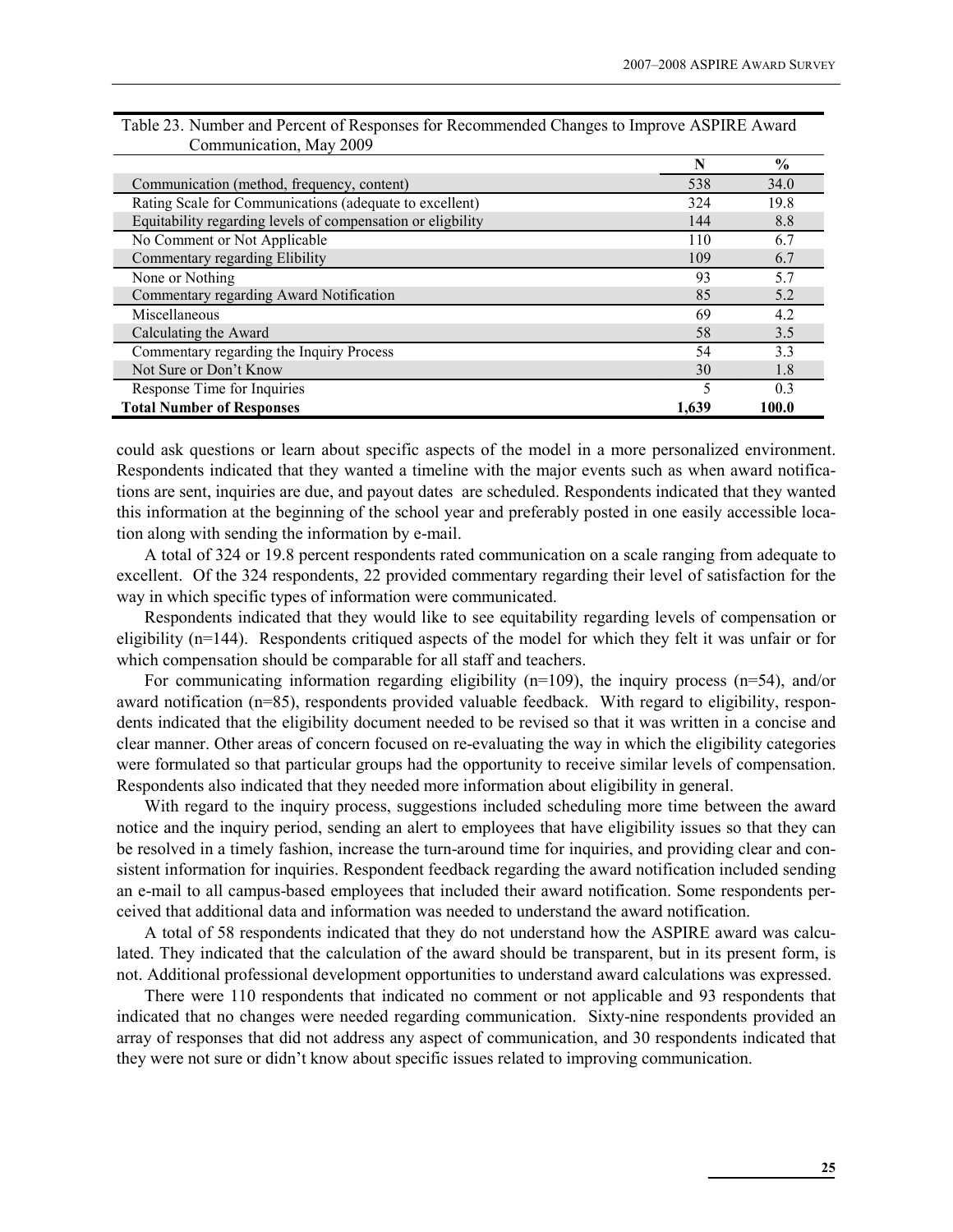#### What were the recommendations for changing the 2007–2008 ASPIRE Award suggested by respondents?

Out of a total of 4,102 respondents on the May 2009 survey, 1,621 or 39.5 percent of the respondents provided at least one response for recommending changes to the 2007–2008 ASPIRE Award, whereas 60.5 percent of respondents did not provide any recommendations for changing the model. **Ta**ble 24 summarizes the frequency and percent of responses. A total of 10.9 percent of the responses reflected that no changes were needed to the model or the response was simply No Comment. The top three emergent categories reflected at least 60 percent of the responses. The predominant suggestion centered on not applying a differentiated compensation model so that all employees were treated equally, compensated equally, or had the opportunity to receive the same amount of award as the top dollar earners (24 percent). Non-core/ancillary teachers, special education teachers, technologists, librarians, early childhood through grade 2, were not eligible to receive the same level of compensation as core teachers. They felt "de-valued" by the way the model was designed. Some respondents indicated that the differences in eligibility and compensation were divisive for campuses. Moreover, respondents indicated that student success was a team effort, but the contribution of the team was not being equally valued for all members.

| 111414, 11147                                                                         |       |               |
|---------------------------------------------------------------------------------------|-------|---------------|
|                                                                                       | N     | $\frac{0}{0}$ |
| Equitability regarding levels of compensation and eligibility                         | 584   | 24.0          |
| Other Performance measures or criteria                                                | 539   | 22.1          |
| Allocate money equally or allocate more money for awards/allocate money for           |       |               |
| specified group (s)/reallocate money so that particular groups benefit and designated |       |               |
| groups receive no award or their award is capped.                                     | 342   | 14.1          |
| Factors impacting student academic growth or calculation of growth/logistical         |       |               |
| aspects of linkage                                                                    | 315   | 12.9          |
| No changes                                                                            | 151   | 6.2           |
| No comment                                                                            | 114   | 4.7           |
| Improve communication about the awards /provide clearer explanations about the        |       |               |
| model/provide feedback for teachers based on their data                               | 98    | 4.0           |
| Eliminate the ASPIRE Award and Program                                                | 71    | 2.9           |
| Miscellaneous                                                                         | 58    | 2.4           |
| Not Sure                                                                              | 54    | 2.2           |
| Put the money into salaries/raises                                                    | 46    | 1.9           |
| Provide a clear and transparent explanation about the award calculation               | 46    | 1.9           |
| Time of payout                                                                        | 16    | 0.7           |
| <b>Total Number of Responses</b>                                                      | 2.434 | 100.0         |

Table 24. Number and Percent of Responses for Recommended Changes to the 2007–2008 ASPIRE Award, May 2009

Twenty-two percent of responses centered on developing other performance measures or criteria and/or appropriate assessments. Respondents indicated that TPRI/Tejas Lee reflected measures to include in a performance-pay model to refine how early childhood teachers are included in the model. Other suggestions included incorporating principal input, classroom observations, professional development hours, community involvement, campus leadership positions, student academic support, student support with regard to activities and clubs, and designing appropriate assessments to be used for noncore subjects. As one respondent stated, "I would change it so that factors other than test results are also taken into consideration. Many instructional support teachers (librarians, technicians) and noncore teachers (foreign language, PE, fine arts) who are essential to the school are excluded from anything but minimal bonuses. These positions often attract new students to the school and are invaluable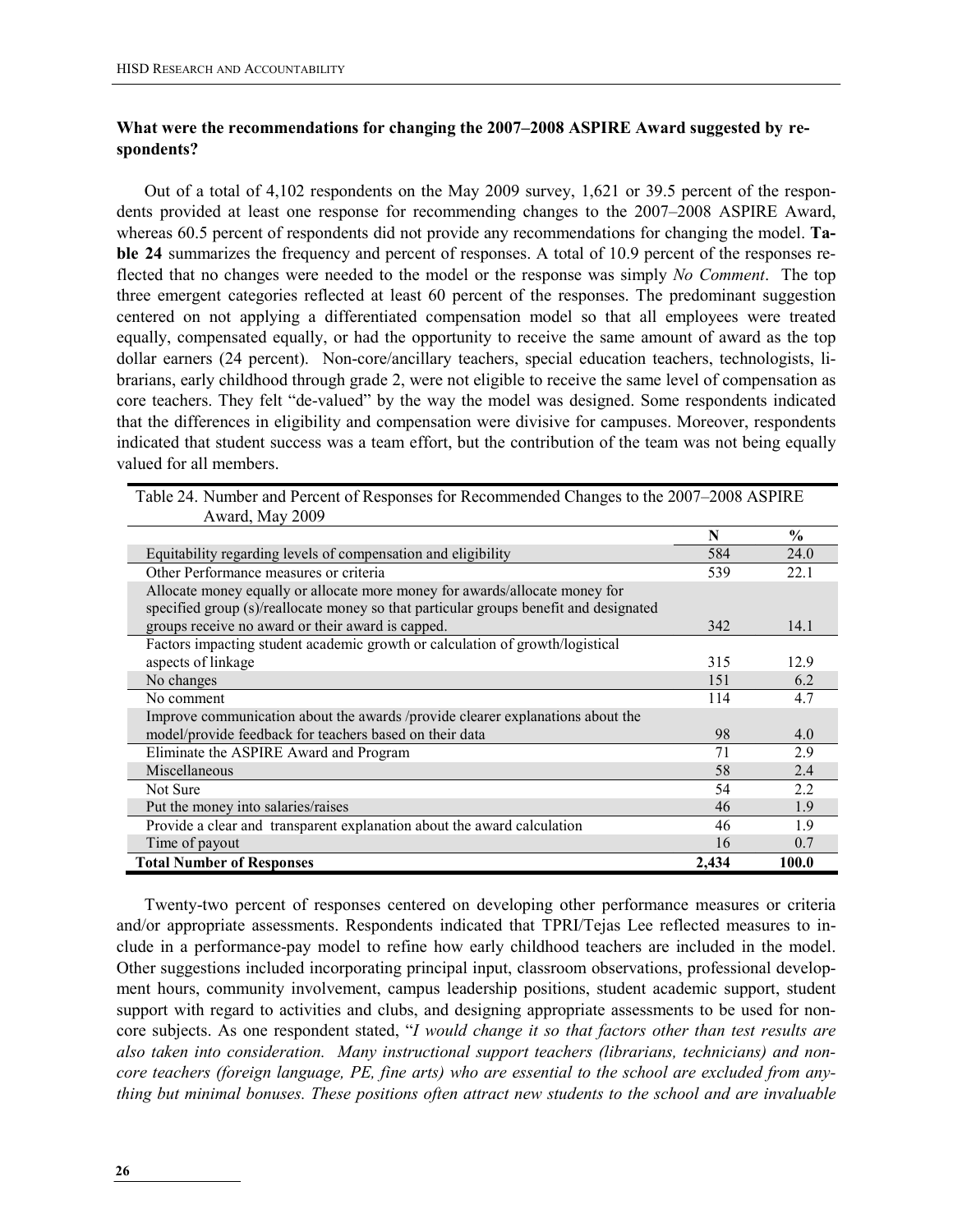to the student body. These teachers spend many extra hours in school activities with no or little extra compensation."

The emergent category centering on *allocating money equally* or *allocating more money for speci*fied groups or reallocating awards so that some groups benefit while others receive no award or their award is capped consisted of 14.1 percent of the responses. Some respondents indicated that the money should be allocated equally. More specifically, one respondent stated, "I think every teacher should receive an equal bonus. I think everyone works together for the good of the children. It's not fair to single out certain teachers to get the big award, and others get nothing." Respondents indicated that non-core/ ancillary personnel, special education teachers, librarians, nurses, and early childhood teachers should receive more money. Alternatively, some respondents indicated that TAKS teachers should receive more money, teachers providing instruction to low-income students and/or at-risk students, and teachers providing instruction in low-performing schools. Some respondents indicated that administrators should not receive any performance-pay money or indicated that payouts for administrators was disproportionate in comparison to payouts for teachers. One respondent stated, "...administrators and superintendents should not receive such large bonuses for doing their job." Another respondent stated, "There is resentment that administrators (principals, executive principals, etc.) are getting extremely large bonuses from this system. I don't see them in the trenches tutoring these kids day after day after day like a teacher does to earn this bonus. What are they really doing to increase growth and deserve their extra-large bonuses?"

#### What additional comments were made by respondents?

 Out of a total of 4,102 respondents on the May 2009 survey, only 1,020 or 24.9 percent of the respondents provided at least one response for providing additional comments regarding the 2007–2008 ASPIRE Award, whereas 75.1 percent of the respondents did not provide any additional commentary. Table 25 summarizes the number and percent of responses.

| Table 25. Number and Percent of Responses for Additional Comments, May 2009           |       |               |
|---------------------------------------------------------------------------------------|-------|---------------|
|                                                                                       | N     | $\frac{0}{0}$ |
| No comment/N/A/ None                                                                  | 317   | 29.1          |
| Equitability regarding levels of compensation and eligibility                         | 197   | 18.1          |
| Factors impacting student academic growth or calculation of growth                    | 67    | 6.1           |
| Satisfied with the Award Model/Continue the Awards                                    | 62    | 5.7           |
| Allocate money equally or allocate more money for awards/allocate money for           |       |               |
| specified group (s)/reallocate money so that particular groups benefit and designated |       |               |
| groups receive no award or their award is capped.                                     | 53    | 4.9           |
| Divisive                                                                              | 52    | 4.8           |
| Miscellaneous comments (positive= $10$ , negative= $38$ )                             | 48    | 4.4           |
| Improve communication about the awards /provide clearer explanations about the        |       |               |
| model/provide feedback for teachers based on their data                               | 46    | 4.2           |
| Receiving an Incentive/Award                                                          | 44    | 4.0           |
| All employees should receive an award/raise                                           | 41    | 3.8           |
| Increases motivation $(n=7)/$ Decreases motivation $(n=32)$                           | 39    | 3.6           |
| Philosophically opposed to the model                                                  | 36    | 3.3           |
| Other Performance measures or criteria, not just test scores                          | 27    | 2.5           |
| Eliminate the ASPIRE Award and Program                                                | 2.1   | 1.9           |
| Receiving Recognition                                                                 | 19    | 1.7           |
| Concern over the TAKS emphasis                                                        | 9     | 0.8           |
| <b>Student Success</b>                                                                | 6     | 0.6           |
| Data from the ASPIRE award are valuable sources of information                        | 6     | 0.6           |
| <b>Total Number of Responses</b>                                                      | 1,090 | 100.0         |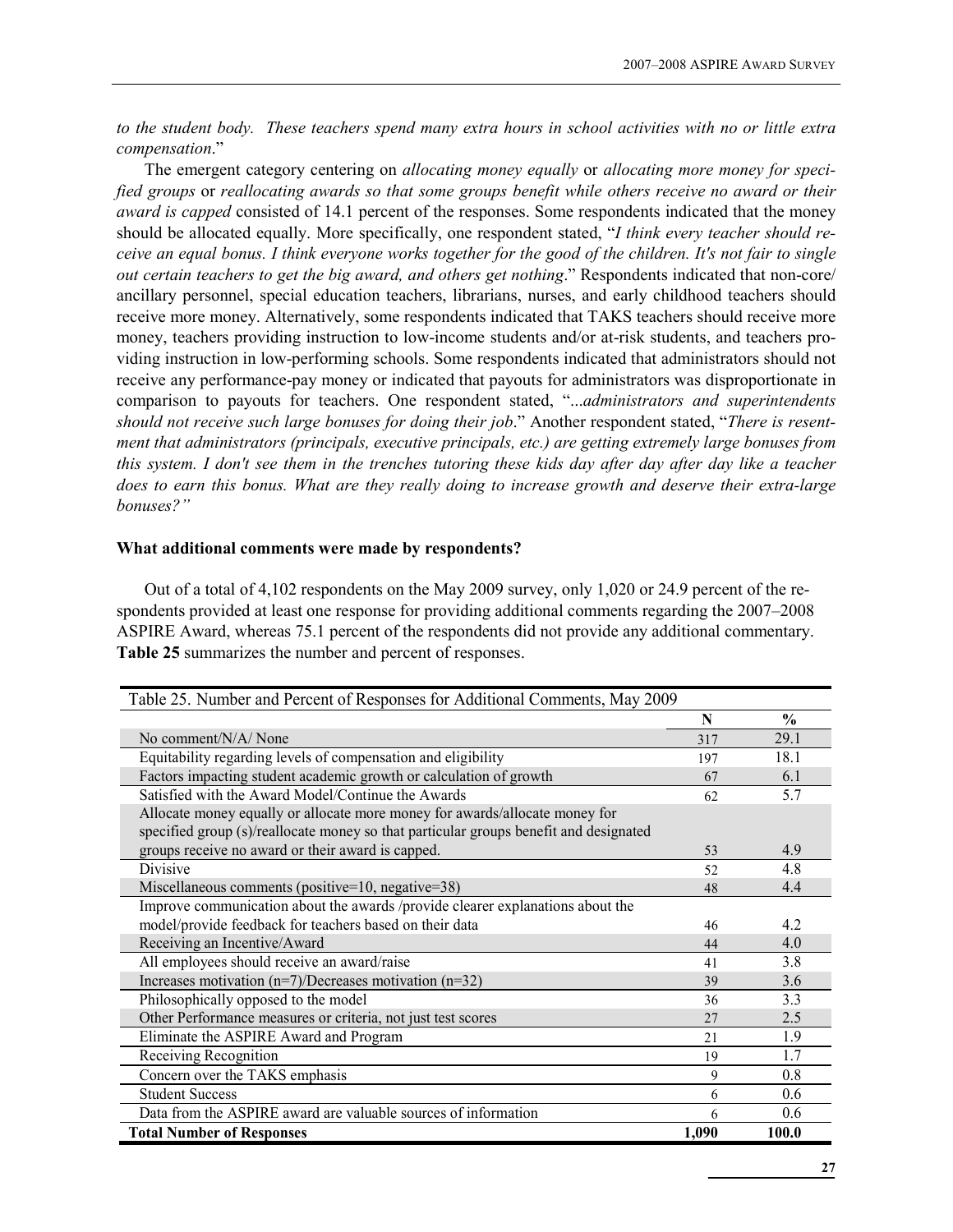The three highest emergent categories included: No Comment, N/A, or None (29.1 percent), the model was not equitable in terms of eligibility and compensation (18.1 percent), and factors impacting student academic growth/calculation of growth (6.1 percent). Approximately 29 percent of the responses indicated that there was not any additional information or commentary to add.

Approximately eighteen percent of responses centered on the perception that the model was not equitable in terms of eligibility and compensation. Although many responses focused around the inequity for specific eligibility categories such as early childhood, fine arts, or special education, one respondent stated, "Aspire is a very divisive system. In an educational system, in which so many factors influence the educational growth of children, there is no fair way to reward individuals."

One respondent summarized a number of factors that were perceived to impact student academic growth. More specifically, "*As I said before, there are more factors on student growth other than the teacher. There is parent, social, school, and peer issues that must be addressed. Academic growth will not be maintain[ed] unless the social growth is address[ed]. Are we seeking testing growth or sustained achievement growth? I do believe the district needs a site decision advisory group to address the core issues on achievement with our minority students in socially distressed communities. These reforms should be also used in calculating real growth of students*."

#### **Conclusions**

The purpose of the 2007–2008 ASPIRE Award Survey was to gain insight regarding the level of knowledge and perceptions of Houston Independent School District (HISD) teachers and staff after three years of implementation of growth-based performance pay in HISD, as well as their perceptions regarding the overall concept of performance pay. Additionally, participants had the opportunity to identify ways to improve communications, provide criteria for a teacher award model from their perspective, provide recommendations for making changes to the current model, and to provide general commentary. This annual survey serves as a mechanism to gather valuable feedback from program participants. As indicated earlier on the survey, respondents included the survey as a venue for providing input into the model.

Overall, there were six key areas showing positive direction for the ASPIRE Award program: support for the program, increase in the number of participants who received training, increase in the number of training sessions attended, increase in the knowledge gained from training, and increase in the survey response rate. First, when comparing the survey response rate for May 2008 to the response rate for May 2009, there was an increase from 38.7 percent to 50.8 percent. By capturing a higher percentage of respondents, perceptions and feedback can be generalized to a greater degree. The percentage of campus-based staff *in favor* or *somewhat in favor* of the concept of teacher performance pay increased from 57.2 percent after the 2008 payout to 63.9 percent after the 2009 payout. There was an increase in the number of teachers and staff receiving training, along with an increase in the number of training sessions attended. The increased participation in training led to an increase in the level of understanding of the ASPIRE model and its components. More specifically, there was an increase in the percentage of respondents that indicated a *very high* or *high* level of understanding for all five training components when comparing data from May 2008 to May 2009. Increases ranged from 4.9 percentage points for understanding how the 2007–2008 ASPIRE Awards were calculated/determined to 10.3 percent for understanding value-added analysis.

When looking at the respondents by eligibility category, differences exist regarding how the AS-PIRE Award program is perceived and the level of knowledge concerning the program. Administrators, such as principals and deans of instruction, indicate favorable perceptions concerning performance pay, the amount of award for which they are eligible, and their level of knowledge. Core teachers have more positive perceptions than non-core/ancillary teachers, operational staff, or teaching assistants. The differences in perceptions between core teachers and non-core instructional staff have declined through time.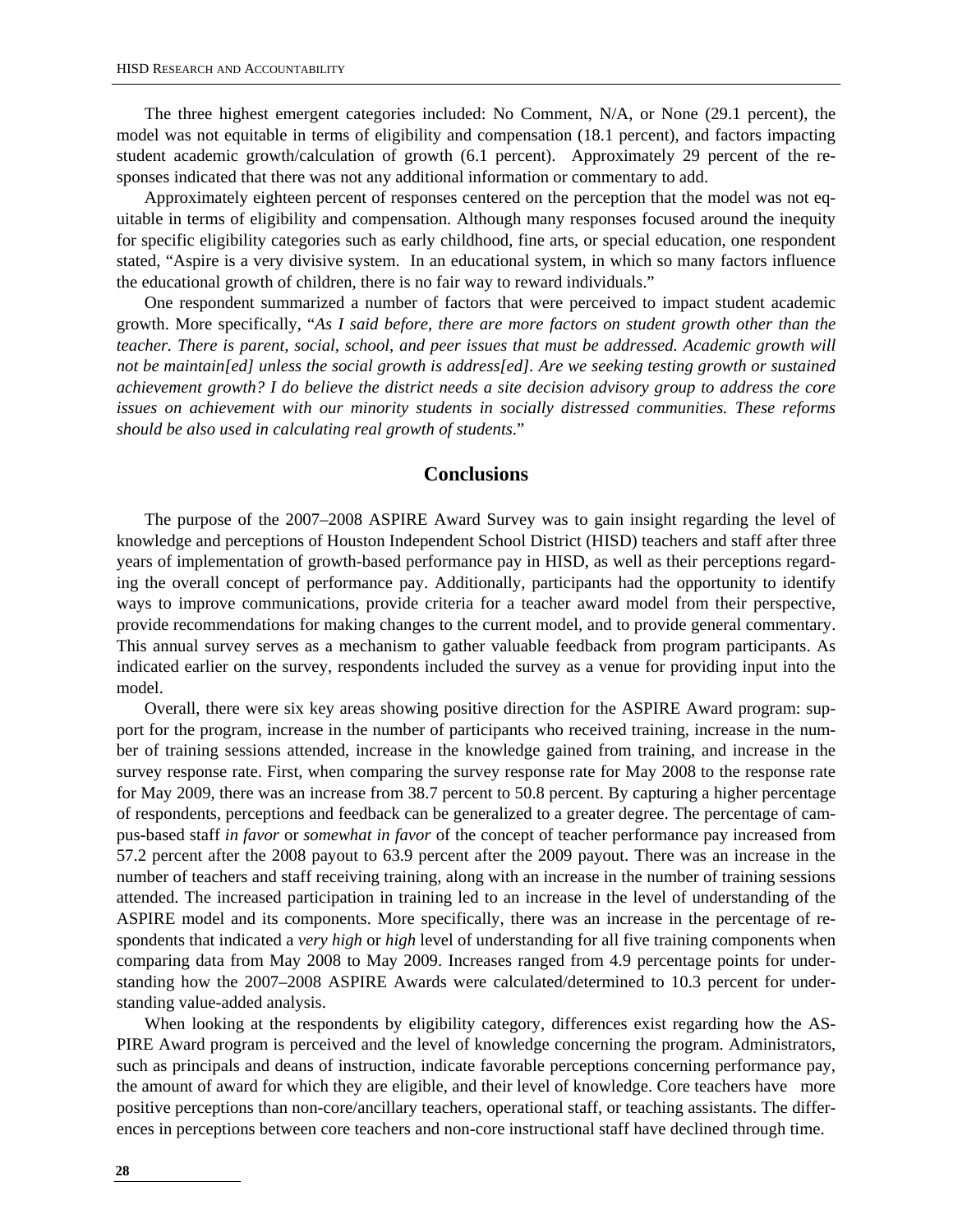#### Cross Tabulation Summarizing the Number and Percent of Respondents Indicating Favorability Toward the Concept of Teacher Performance Pay by Eligibility Category, May 2009

|                                                                |                |                | Somewhat       |               |             |               |           | Somewhat      |                 |               |              |
|----------------------------------------------------------------|----------------|----------------|----------------|---------------|-------------|---------------|-----------|---------------|-----------------|---------------|--------------|
|                                                                |                | <b>Opposed</b> | <b>Opposed</b> |               |             | Neutral       |           | in Favor      | <b>In Favor</b> |               |              |
|                                                                | $\mathbf N$    | $\frac{0}{0}$  | N              | $\frac{0}{0}$ | $\mathbf N$ | $\frac{0}{0}$ | ${\bf N}$ | $\frac{0}{0}$ | $\mathbf N$     | $\frac{0}{0}$ | <b>Total</b> |
| A. Core Teachers, Grades 3-<br>8, Self-Contained               | 31             | 8.5            | 31             | 8.5           | 57          | 15.7          | 83        | 22.8          | 162             | 44.5          | 364          |
| B. Core Teachers, Grades 3-<br>8, Departmentalized             | 39             | 9.6            | 38             | 9.3           | 60          | 14.7          | 95        | 23.3          | 176             | 43.1          | 408          |
| C. Core Teachers, Grades 9-<br>12                              | 51             | 13.4           | 34             | 8.9           | 45          | 11.8          | 96        | 25.2          | 155             | 40.7          | 381          |
| D. Core Teachers, Early<br>Childhood Through Grade 2           | 37             | 10.7           | 33             | 9.5           | 66          | 19.1          | 78        | 22.5          | 132             | 38.2          | 346          |
| E. Core Special Education<br>Teachers-No Value-Added<br>Report | 35             | 12.7           | 24             | 8.7           | 52          | 18.9          | 63        | 22.9          | 101             | 36.7          | 275          |
| F. Non-Core/Ancillary<br>Teachers                              | 47             | 17.0           | 37             | 13.4          | 40          | 14.4          | 67        | 24.2          | 86              | 31.0          | 277          |
| G. Instructional Support<br>Staff                              | 40             | 14.3           | 26             | 9.3           | 44          | 15.7          | 66        | 23.6          | 104             | 37.1          | 280          |
| H. Teaching Assistants                                         | 6              | 3.9            | 10             | 6.5           | 45          | 29.0          | 32        | 20.6          | 62              | 40.0          | 155          |
| I. Operational Support Staff                                   | $\overline{4}$ | 5.1            | 6              | 7.6           | 17          | 21.5          | 10        | 12.7          | 42              | 53.2          | 79           |
| J. Principal                                                   | 5              | 4.3            | 9              | 7.7           | 6           | 5.1           | 15        | 12.8          | 82              | 70.1          | 117          |
| K. Assistant<br>Principals/Deans of<br>Instruction             | 9              | 6.6            | 11             | 8.1           | 16          | 11.8          | 21        | 15.4          | 79              | 58.1          | 136          |
| <b>Not Eligible</b>                                            | 28             | 11.7           | 23             | 9.6           | 49          | 20.4          | 49        | 14.5          | 91              | 37.9          | 240          |
| <b>Total</b>                                                   | 332            | 10.9           | 282            | 9.2           | 497         | 16.3          | 675       | 22.1          | 1,272           | 41.6          | 3,058        |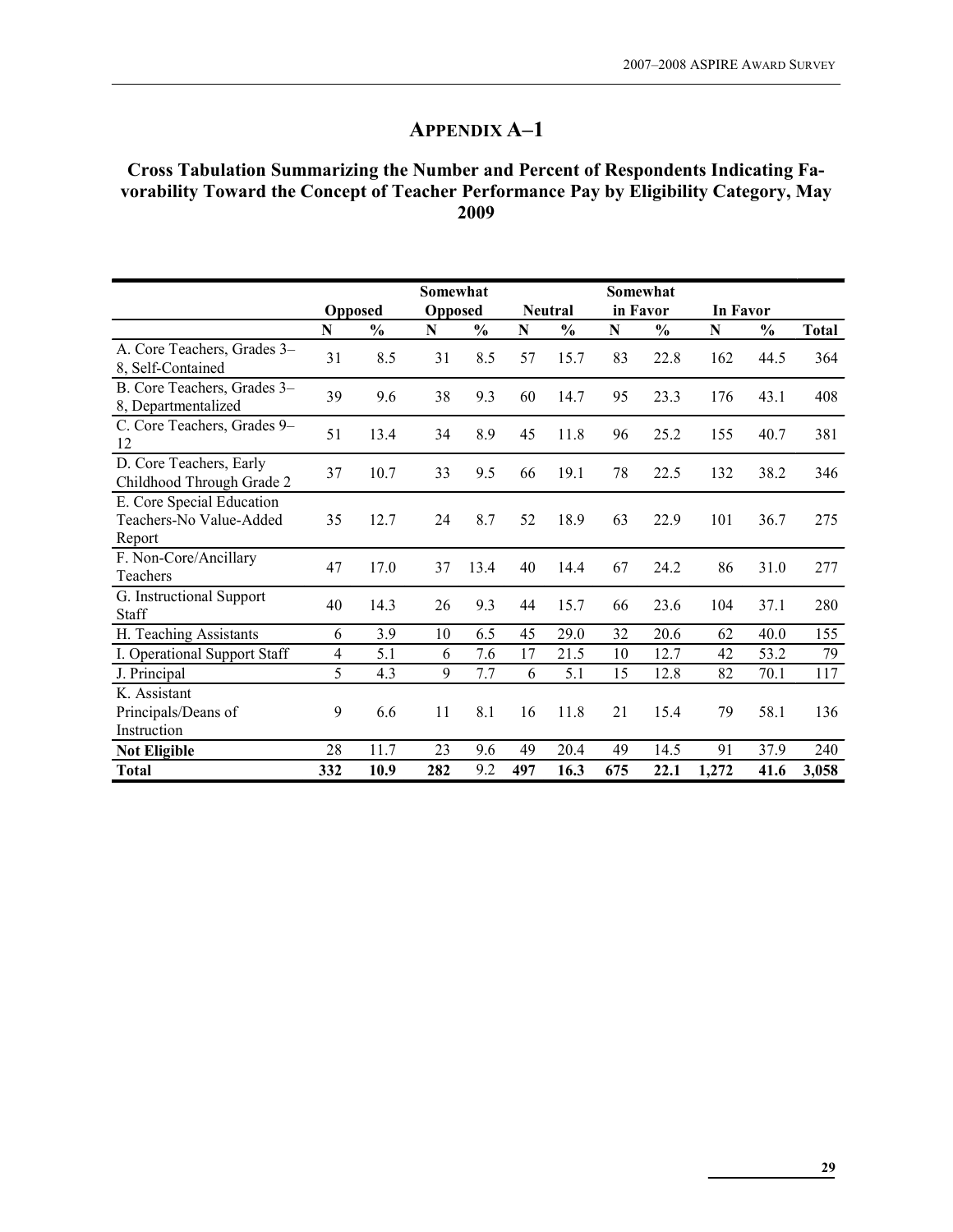# Cross Tabulation Summarizing the Number and Percent of Respondents Indicating Favorability Toward the Concept of Teacher Performance Pay Based on Individual Student Growth by Eligibility Category, May 2009

|                                                                |     |                | Somewhat       |               |     |                |             | Somewhat      |                 |               |              |
|----------------------------------------------------------------|-----|----------------|----------------|---------------|-----|----------------|-------------|---------------|-----------------|---------------|--------------|
|                                                                |     | <b>Opposed</b> | <b>Opposed</b> |               |     | <b>Neutral</b> |             | in Favor      | <b>In Favor</b> |               |              |
|                                                                | N   | $\frac{0}{0}$  | N              | $\frac{0}{0}$ | N   | $\frac{0}{0}$  | $\mathbf N$ | $\frac{0}{0}$ | N               | $\frac{0}{0}$ | <b>Total</b> |
| A. Core Teachers, Grades 3-<br>8, Self-Contained               | 38  | 10.5           | 47             | 12.9          | 72  | 19.8           | 76          | 20.9          | 130             | 35.8          | 363          |
| B. Core Teachers, Grades 3-<br>8, Departmentalized             | 50  | 12.3           | 44             | 10.8          | 56  | 13.7           | 112         | 27.5          | 146             | 35.8          | 408          |
| C. Core Teachers, Grades 9-<br>12                              | 54  | 14.2           | 49             | 12.9          | 59  | 15.5           | 109         | 28.7          | 109             | 28.7          | 380          |
| D. Core Teachers, Early<br>Childhood Through Grade 2           | 42  | 12.1           | 42             | 12.1          | 51  | 14.7           | 83          | 24.0          | 128             | 37.0          | 346          |
| E. Core Special Education<br>Teachers-No Value-Added<br>Report | 43  | 15.7           | 39             | 14.2          | 59  | 21.5           | 72          | 26.3          | 61              | 22.3          | 274          |
| F. Non-Core/Ancillary<br>Teachers                              | 64  | 23.3           | 51             | 18.5          | 52  | 18.9           | 52          | 18.9          | 56              | 20.4          | 275          |
| G. Instructional Support<br>Staff                              | 47  | 16.9           | 34             | 12.2          | 43  | 15.5           | 76          | 27.3          | 78              | 28.1          | 278          |
| H. Teaching Assistants                                         | 6   | 3.9            | 18             | 11.8          | 44  | 28.8           | 41          | 26.8          | 44              | 28.8          | 153          |
| I. Operational Support Staff                                   | 9   | 11.8           | 12             | 15.8          | 14  | 18.4           | 14          | 18.4          | 27              | 35.5          | 76           |
| J. Principal                                                   | 6   | 5.1            | 7              | 6.0           | 8   | 6.8            | 11          | 9.4           | 85              | 72.6          | 117          |
| K. Assistant<br>Principals/Deans of                            | 9   | 6.6            | 13             | 9.5           | 13  | 9.5            | 23          | 16.8          | 79              | 57.7          | 137          |
| Instruction                                                    |     |                |                |               |     |                |             |               |                 |               |              |
| <b>Not Eligible</b>                                            | 36  | 15.2           | 39             | 16.5          | 47  | 19.8           | 52          | 21.9          | 63              | 26.6          | 237          |
| <b>Total</b>                                                   | 404 | 13.3           | 395            | 13.0          | 518 | 17.0           | 721         | 23.7          | 1,006           | 33.0          | 3,044        |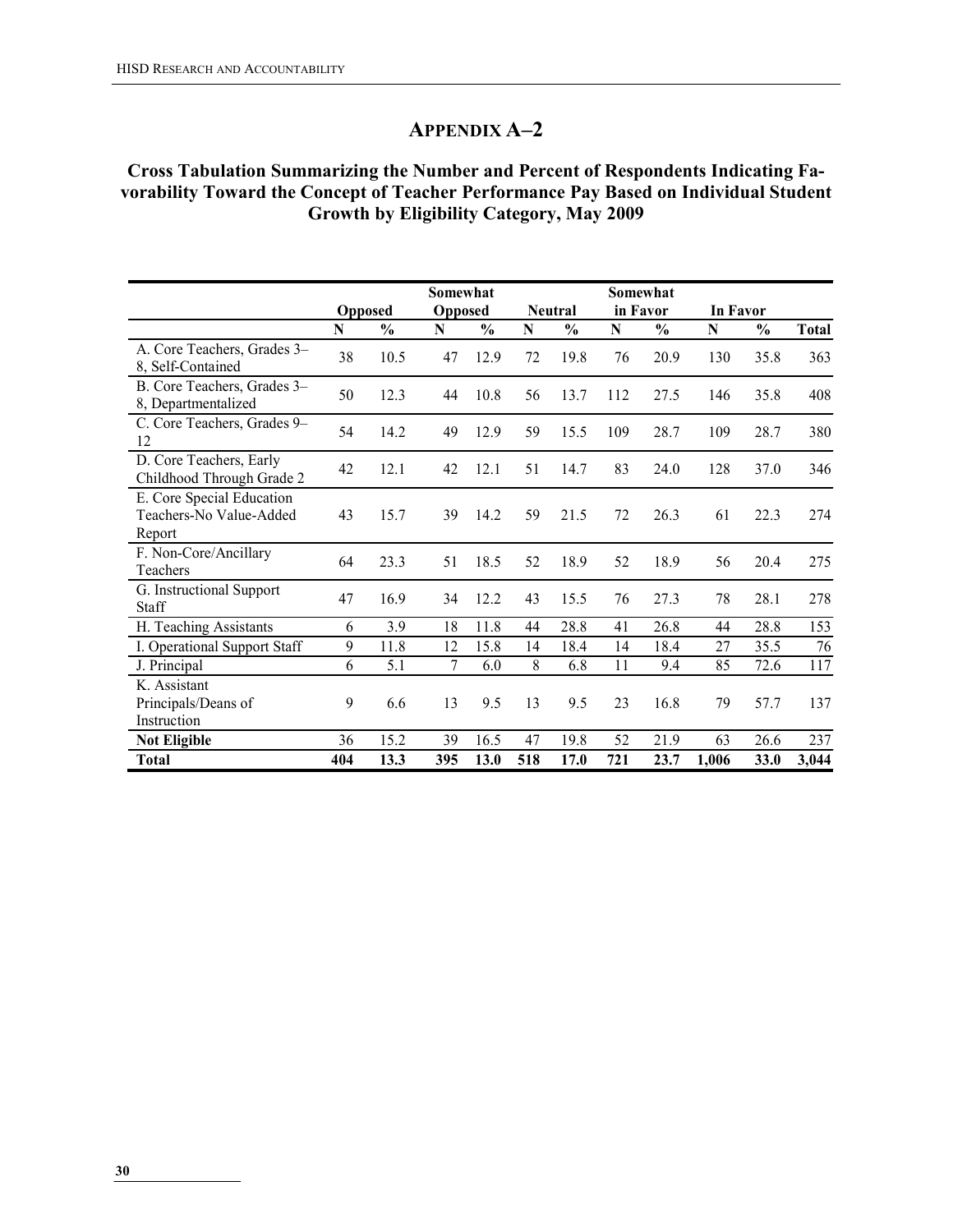### Cross Tabulation Summarizing the Number and Percent of Respondents Indicating Favorability Toward the Concept of Teacher Performance Pay Based on Passing Rates Only by Eligibility Category, May 2009

|                                                                |     |                | Somewhat       |               |     |                |          | Somewhat      |                 |               |              |
|----------------------------------------------------------------|-----|----------------|----------------|---------------|-----|----------------|----------|---------------|-----------------|---------------|--------------|
|                                                                |     | <b>Opposed</b> | <b>Opposed</b> |               |     | <b>Neutral</b> | in Favor |               | <b>In Favor</b> |               |              |
|                                                                | N   | $\frac{0}{0}$  | N              | $\frac{0}{0}$ | N   | $\frac{0}{0}$  | N        | $\frac{0}{0}$ | $\mathbf N$     | $\frac{6}{9}$ | <b>Total</b> |
| A. Core Teachers, Grades 3-<br>8, Self-Contained               | 76  | 21.1           | 71             | 19.7          | 77  | 21.4           | 68       | 18.9          | 68              | 18.9          | 360          |
| B. Core Teachers, Grades 3-<br>8, Departmentalized             | 104 | 25.7           | 74             | 18.3          | 91  | 22.5           | 69       | 17.0          | 67              | 16.5          | 405          |
| C. Core Teachers, Grades 9-<br>12                              | 117 | 31.0           | 66             | 17.5          | 80  | 21.2           | 68       | 18.0          | 47              | 12.4          | 378          |
| D. Core Teachers, Early<br>Childhood Through Grade 2           | 84  | 24.6           | 69             | 20.2          | 83  | 24.3           | 55       | 16.1          | 51              | 14.9          | 342          |
| E. Core Special Education<br>Teachers-No Value-Added<br>Report | 62  | 22.7           | 68             | 24.9          | 61  | 22.3           | 43       | 15.8          | 39              | 14.3          | 273          |
| F. Non-Core/Ancillary<br>Teachers                              | 92  | 33.6           | 75             | 27.4          | 53  | 19.3           | 31       | 11.3          | 23              | 8.4           | 274          |
| G. Instructional Support<br>Staff                              | 85  | 30.4           | 65             | 23.2          | 54  | 19.3           | 43       | 15.4          | 33              | 11.8          | 280          |
| H. Teaching Assistants                                         | 14  | 9.3            | 28             | 18.5          | 54  | 35.8           | 29       | 19.2          | 26              | 17.2          | 151          |
| I. Operational Support Staff                                   | 14  | 18.4           | 18             | 23.7          | 17  | 22.4           | 13       | 17.1          | 14              | 18.4          | 76           |
| J. Principal                                                   | 25  | 21.6           | 25             | 21.6          | 20  | 17.2           | 16       | 13.8          | 30              | 25.9          | 116          |
| K. Assistant<br>Principals/Deans of<br>Instruction             | 30  | 22.2           | 33             | 24.4          | 23  | 22.0           | 22       | 16.3          | 27              | 15.2          | 135          |
| <b>Not Eligible</b>                                            | 59  | 24.8           | 49             | 20.6          | 56  | 23.5           | 39       | 16.4          | 35              | 14.7          | 238          |
| <b>Total</b>                                                   | 762 | 25.2           | 641            | 21.2          | 669 | 22.1           | 496      | 16.4          | 460             | 15.2          | 3,028        |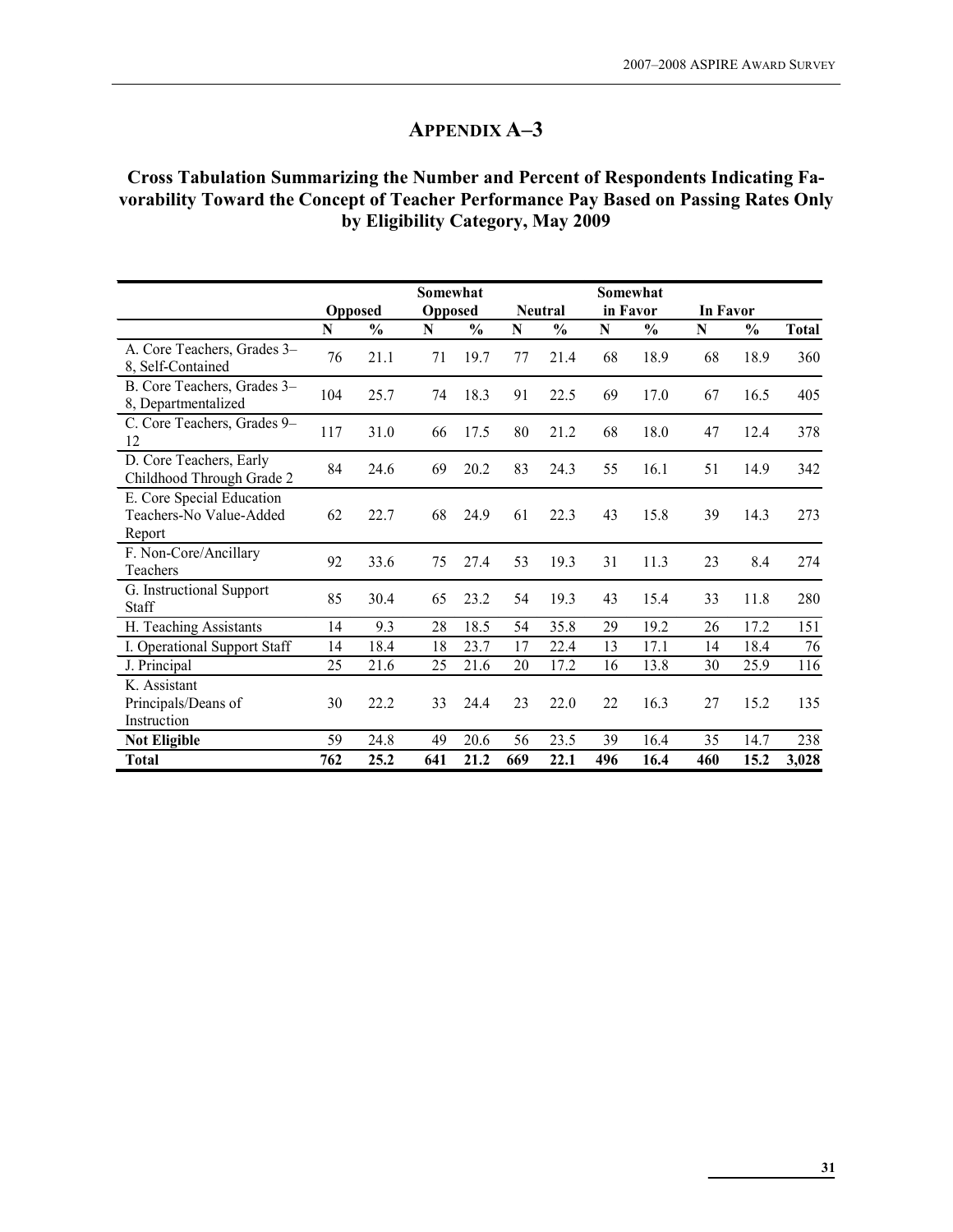#### Cross Tabulation Summarizing the Number and Percent of Survey Respondents' Level of Understanding of the 2007–2008 ASPIRE Award Program by Eligibility Category, May 2009

|                              | <b>Very Low</b>  |               | Low |               | Sufficient |               |     | <b>High</b>   | <b>Very High</b> |               | Total |
|------------------------------|------------------|---------------|-----|---------------|------------|---------------|-----|---------------|------------------|---------------|-------|
|                              | N                | $\frac{0}{0}$ | N   | $\frac{0}{0}$ | N          | $\frac{0}{0}$ | N   | $\frac{0}{0}$ | N                | $\frac{0}{0}$ |       |
| A. Core Teachers, Grades     |                  |               |     |               |            |               |     |               |                  |               |       |
| 3-8, Self-Contained          | 7                | 1.9           | 26  | 7.2           | 169        | 46.6          | 103 | 28.4          | 58               | 16.0          | 363   |
| B. Core Teachers, Grades     |                  |               |     |               |            |               |     |               |                  |               |       |
| 3-8, Departmentalized        | 8                | 2.0           | 28  | 7.0           | 191        | 47.8          | 108 | 27.0          | 65               | 16.3          | 400   |
| C. Core Teachers, Grades     |                  |               |     |               |            |               |     |               |                  |               |       |
| $9 - 12$                     | 9                | 2.4           | 40  | 10.5          | 198        | 52.1          | 82  | 21.6          | 51               | 13.4          | 380   |
| D. Core Teachers, Early      |                  |               |     |               |            |               |     |               |                  |               |       |
| Childhood Through Grade      |                  |               |     |               |            |               |     |               |                  |               |       |
| $\overline{2}$               | 10               | 2.9           | 22  | 6.4           | 194        | 56.1          | 83  | 24.0          | 37               | 10.7          | 346   |
| E. Core Special Education    |                  |               |     |               |            |               |     |               |                  |               |       |
| Teachers-No Value-Added      |                  |               |     |               |            |               |     |               |                  |               |       |
| Report                       | 6                | 2.2           | 15  | 5.5           | 150        | 54.9          | 75  | 27.5          | 27               | 9.9           | 273   |
| F. Non-Core/Ancillary        |                  |               |     |               |            |               |     |               |                  |               |       |
| Teachers                     | 2                | 0.7           | 13  | 4.8           | 162        | 59.3          | 58  | 21.2          | 38               | 13.9          | 273   |
| G. Instructional Support     |                  |               |     |               |            |               |     |               |                  |               |       |
| Staff                        | 5                | 1.7           | 19  | 6.6           | 149        | 51.9          | 68  | 23.7          | 46               | 16.0          | 287   |
| H. Teaching Assistants       | 1                | 0.6           | 14  | 8.8           | 99         | 61.9          | 28  | 17.5          | 18               | 11.3          | 160   |
| I. Operational Support Staff | 3                | 3.6           | 9   | 10.7          | 49         | 58.3          | 17  | 20.2          | 6                | 7.1           | 84    |
| J. Principal                 | $\boldsymbol{0}$ | 0.0           | 1   | 0.9           | 21         | 18.1          | 41  | 35.3          | 53               | 45.7          | 116   |
| K. Assistant                 |                  |               |     |               |            |               |     |               |                  |               |       |
| Principals/Deans of          |                  |               |     |               |            |               |     |               |                  |               |       |
| Instruction                  | $\theta$         | 0.0           | 3   | 2.2           | 55         | 40.4          | 46  | 33.8          | 32               | 23.5          | 136   |
| <b>Not Eligible</b>          | 8                | 3.2           | 40  | 16.0          | 134        | 53.6          | 41  | 16.4          | 27               | 10.8          | 250   |
| <b>Total</b>                 | 59               | 1.9           | 230 | 7.5           | 1,571      | 51.2          | 750 | 24.4          | 458              | 14.9          | 3,068 |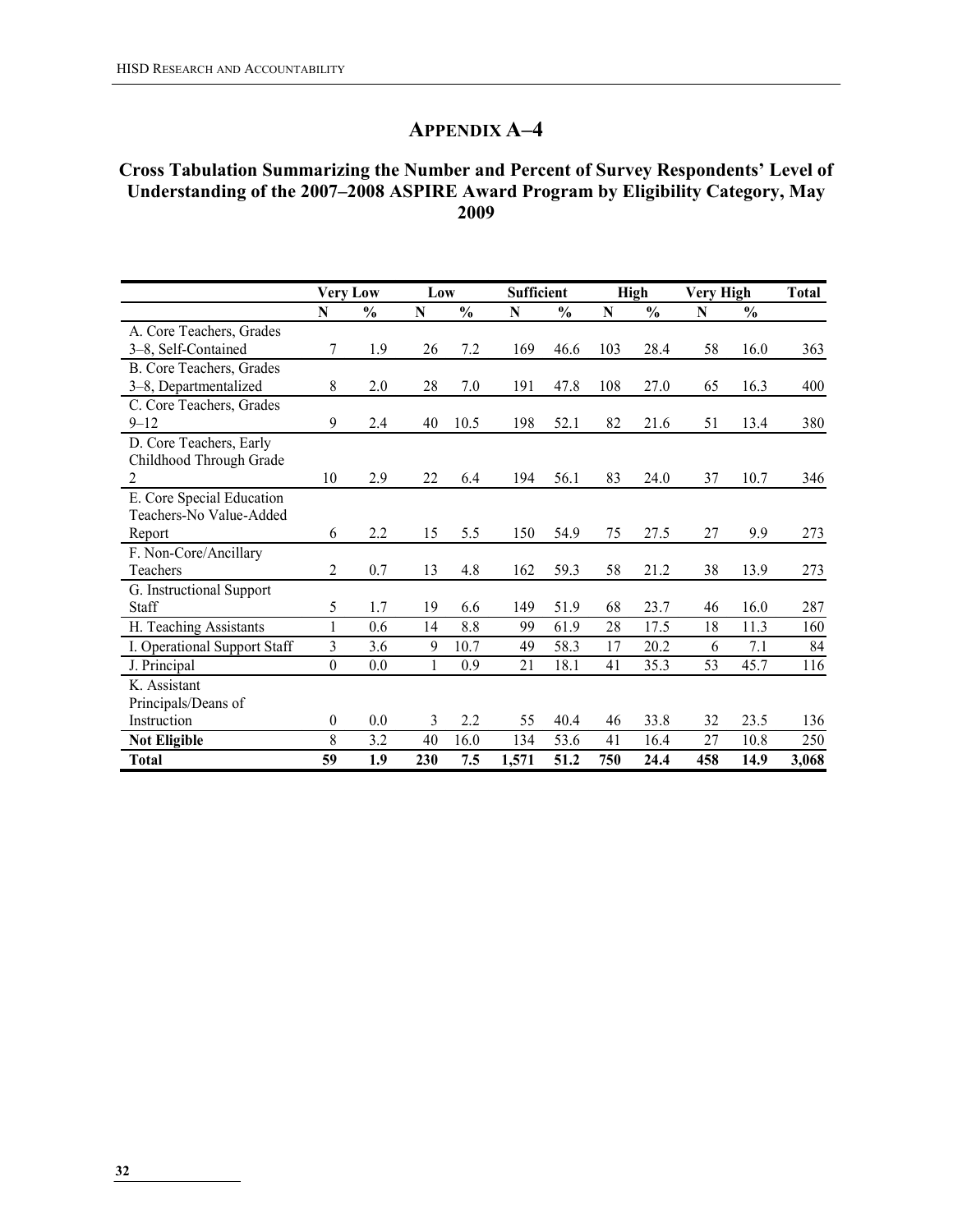# Cross Tabulation Summarizing the Number and Percent of Survey Respondents' Indicating a Connection Between Classroom Instruction and Performance Pay Results by Eligibility Category for the 2007–2008 ASPIRE Award Program, May 2009

|                           |                | <b>Strongly</b> |                 |               |                |               |     |               | <b>Strongly</b> |               |              |
|---------------------------|----------------|-----------------|-----------------|---------------|----------------|---------------|-----|---------------|-----------------|---------------|--------------|
|                           |                | <b>Disagree</b> | <b>Disagree</b> |               | <b>Neutral</b> |               |     | Agree         | Agree           |               | <b>Total</b> |
|                           | N              | $\frac{0}{0}$   | ${\bf N}$       | $\frac{0}{0}$ | ${\bf N}$      | $\frac{0}{0}$ | N   | $\frac{0}{0}$ | $\mathbf N$     | $\frac{0}{0}$ |              |
| A. Core Teachers, Grades  |                |                 |                 |               |                |               |     |               |                 |               |              |
| 3-8, Self-Contained       | 44             | 12.3            | 65              | 18.2          | 87             | 24.4          | 112 | 31.4          | 49              | 13.7          | 357          |
| B. Core Teachers, Grades  |                |                 |                 |               |                |               |     |               |                 |               |              |
| 3-8, Departmentalized     | 54             | 13.4            | 70              | 17.4          | 102            | 25.4          | 122 | 30.3          | 54              | 13.4          | 402          |
| C. Core Teachers, Grades  |                |                 |                 |               |                |               |     |               |                 |               |              |
| $9 - 12$                  | 60             | 16.0            | 86              | 22.9          | 88             | 23.4          | 99  | 26.3          | 43              | 11.4          | 376          |
| D. Core Teachers, Early   |                |                 |                 |               |                |               |     |               |                 |               |              |
| Childhood Through Grade   |                |                 |                 |               |                |               |     |               |                 |               |              |
| $\overline{2}$            | 47             | 13.7            | 66              | 19.2          | 85             | 24.8          | 116 | 33.8          | 29              | 8.5           | 343          |
| E. Core Special Education |                |                 |                 |               |                |               |     |               |                 |               |              |
| Teachers-No Value-Added   |                |                 |                 |               |                |               |     |               |                 |               |              |
| Report                    | 29             | 10.6            | 44              | 16.1          | 76             | 27.7          | 100 | 36.5          | 25              | 9.1           | 274          |
| F. Non-Core/Ancillary     |                |                 |                 |               |                |               |     |               |                 |               |              |
| Teachers                  | 46             | 16.8            | 59              | 21.5          | 72             | 26.3          | 80  | 29.2          | 17              | 6.2           | 274          |
| G. Instructional Support  |                |                 |                 |               |                |               |     |               |                 |               |              |
| Staff                     | 27             | 9.9             | 58              | 21.3          | 66             | 24.3          | 88  | 32.4          | 33              | 12.1          | 272          |
| H. Teaching Assistants    | 3              | 2.0             | 14              | 9.2           | 58             | 38.2          | 63  | 41.4          | 14              | 9.2           | 152          |
| I. Operational Support    |                |                 |                 |               |                |               |     |               |                 |               |              |
| Staff                     | $\mathfrak{Z}$ | 4.3             | 7               | 10.1          | 19             | 27.5          | 33  | 47.8          |                 | 10.1          | 69           |
| J. Principal              | 8              | 7.0             | 11              | 9.6           | 23             | 20.2          | 38  | 33.3          | 34              | 29.8          | 114          |
| K. Assistant              |                |                 |                 |               |                |               |     |               |                 |               |              |
| Principals/Deans of       |                |                 |                 |               |                |               |     |               |                 |               |              |
| Instruction               | 6              | 4.5             | 22              | 16.4          | 29             | 21.6          | 45  | 33.6          | 32              | 23.9          | 134          |
| <b>Not Eligible</b>       | 23             | 9.7             | 36              | 15.2          | 81             | 34.2          | 79  | 33.3          | 18              | 7.6           | 237          |
| Total                     | 350            | 11.7            | 538             | 17.9          | 786            | 26.2          | 975 | 32.5          | 355             | 11.8          | 3,004        |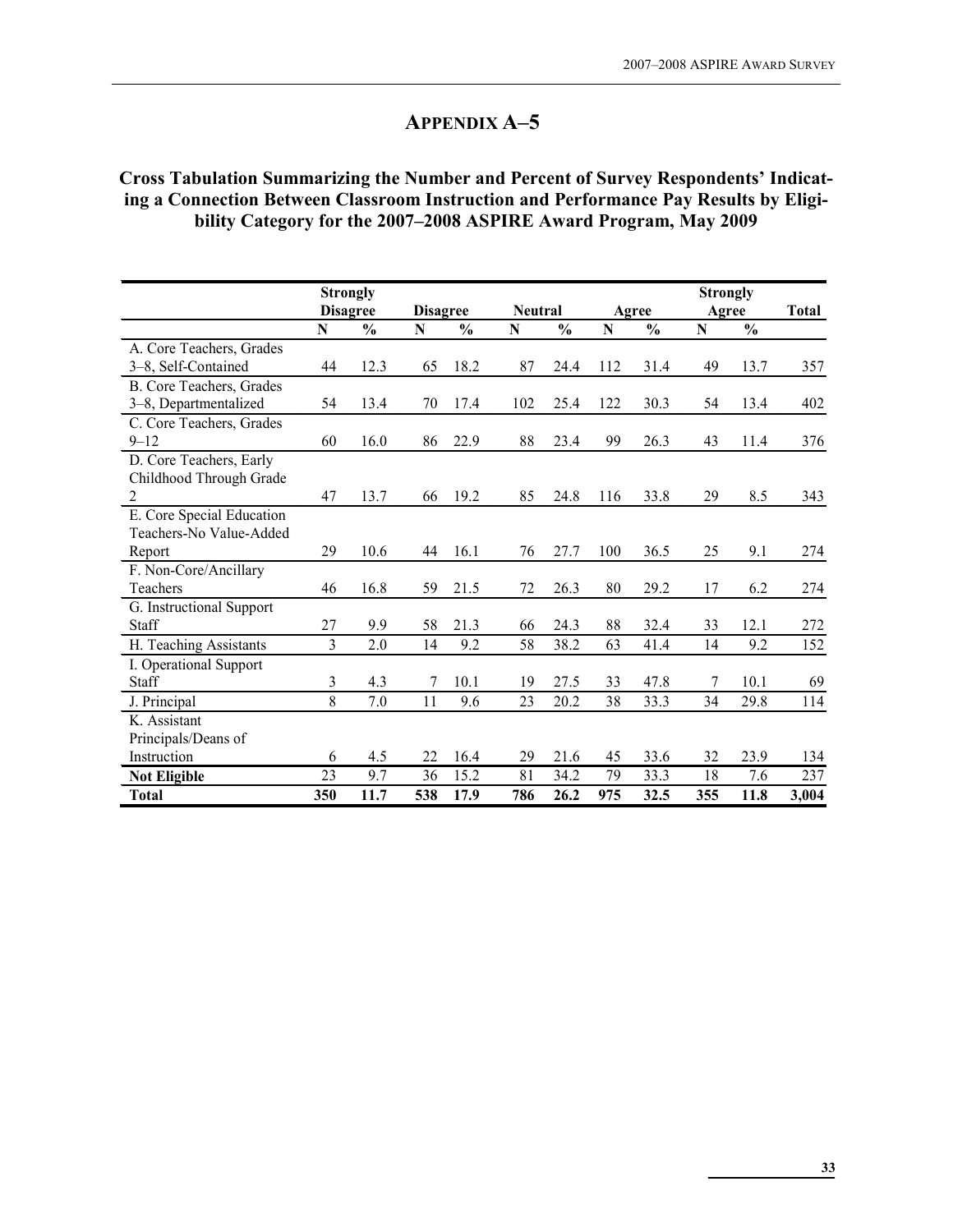# Cross Tabulation Summarizing the Number and Percent of Survey Respondents Indicating That the Maximum ASPIRE Award Amount Adequately Recognized Their Efforts to Increase Student Progress, May 2009

|                           |     | <b>Strongly</b> |                 |               |                |               |     |               | <b>Strongly</b> |               |              |
|---------------------------|-----|-----------------|-----------------|---------------|----------------|---------------|-----|---------------|-----------------|---------------|--------------|
|                           |     | <b>Disagree</b> | <b>Disagree</b> |               | <b>Neutral</b> |               |     | Agree         | Agree           |               | <b>Total</b> |
|                           | N   | $\frac{0}{0}$   | N               | $\frac{0}{0}$ | $\mathbf N$    | $\frac{0}{0}$ | N   | $\frac{0}{0}$ | $\mathbf N$     | $\frac{0}{0}$ |              |
| A. Core Teachers, Grades  |     |                 |                 |               |                |               |     |               |                 |               |              |
| 3-8, Self-Contained       | 65  | 18.3            | 75              | 21.1          | 98             | 27.6          | 79  | 22.3          | 38              | 10.7          | 355          |
| B. Core Teachers, Grades  |     |                 |                 |               |                |               |     |               |                 |               |              |
| 3–8, Departmentalized     | 83  | 20.8            | 82              | 20.5          | 98             | 24.5          | 93  | 23.3          | 44              | 11.0          | 400          |
| C. Core Teachers, Grades  |     |                 |                 |               |                |               |     |               |                 |               |              |
| $9 - 12$                  | 87  | 23.3            | 84              | 22.5          | 92             | 24.6          | 77  | 20.6          | 34              | 9.1           | 374          |
| D. Core Teachers, Early   |     |                 |                 |               |                |               |     |               |                 |               |              |
| Childhood Through Grade   |     |                 |                 |               |                |               |     |               |                 |               |              |
| $\overline{2}$            | 63  | 18.4            | 85              | 24.9          | 81             | 23.7          | 91  | 26.6          | 22              | 6.4           | 342          |
| E. Core Special Education |     |                 |                 |               |                |               |     |               |                 |               |              |
| Teachers-No Value-Added   |     |                 |                 |               |                |               |     |               |                 |               |              |
| Report                    | 58  | 21.5            | 60              | 22.2          | 68             | 25.2          | 66  | 24.4          | 18              | 6.7           | 270          |
| F. Non-Core/Ancillary     |     |                 |                 |               |                |               |     |               |                 |               |              |
| <b>Teachers</b>           | 92  | 34.3            | 66              | 24.6          | 52             | 19.4          | 45  | 16.8          | 13              | 4.9           | 268          |
| G. Instructional Support  |     |                 |                 |               |                |               |     |               |                 |               |              |
| Staff                     | 73  | 28.1            | 64              | 24.6          | 62             | 23.8          | 44  | 16.9          | 17              | 6.5           | 260          |
| H. Teaching Assistants    | 18  | 11.8            | 24              | 15.8          | 50             | 32.9          | 48  | 31.6          | 12              | 7.9           | 152          |
| I. Operational Support    |     |                 |                 |               |                |               |     |               |                 |               |              |
| Staff                     | 13  | 20.6            | 8               | 12.7          | 17             | 27.0          | 22  | 34.9          | 3               | 4.8           | 63           |
| J. Principal              | 12  | 11.1            | 21              | 19.4          | 21             | 19.4          | 27  | 25.0          | 27              | 25.0          | 108          |
| K. Assistant              |     |                 |                 |               |                |               |     |               |                 |               |              |
| Principals/Deans of       |     |                 |                 |               |                |               |     |               |                 |               |              |
| Instruction               | 16  | 12.3            | 28              | 21.5          | 30             | 23.1          | 33  | 25.4          | 23              | 17.7          | 130          |
| <b>Not Eligible</b>       | 39  | 18.5            | 34              | 16.1          | 81             | 38.4          | 48  | 22.7          | 9               | 4.3           | 211          |
| <b>Total</b>              | 619 | 21.1            | 631             | 21.5          | 750            | 25.6          | 673 | 22.9          | 260             | 8.9           | 2,933        |